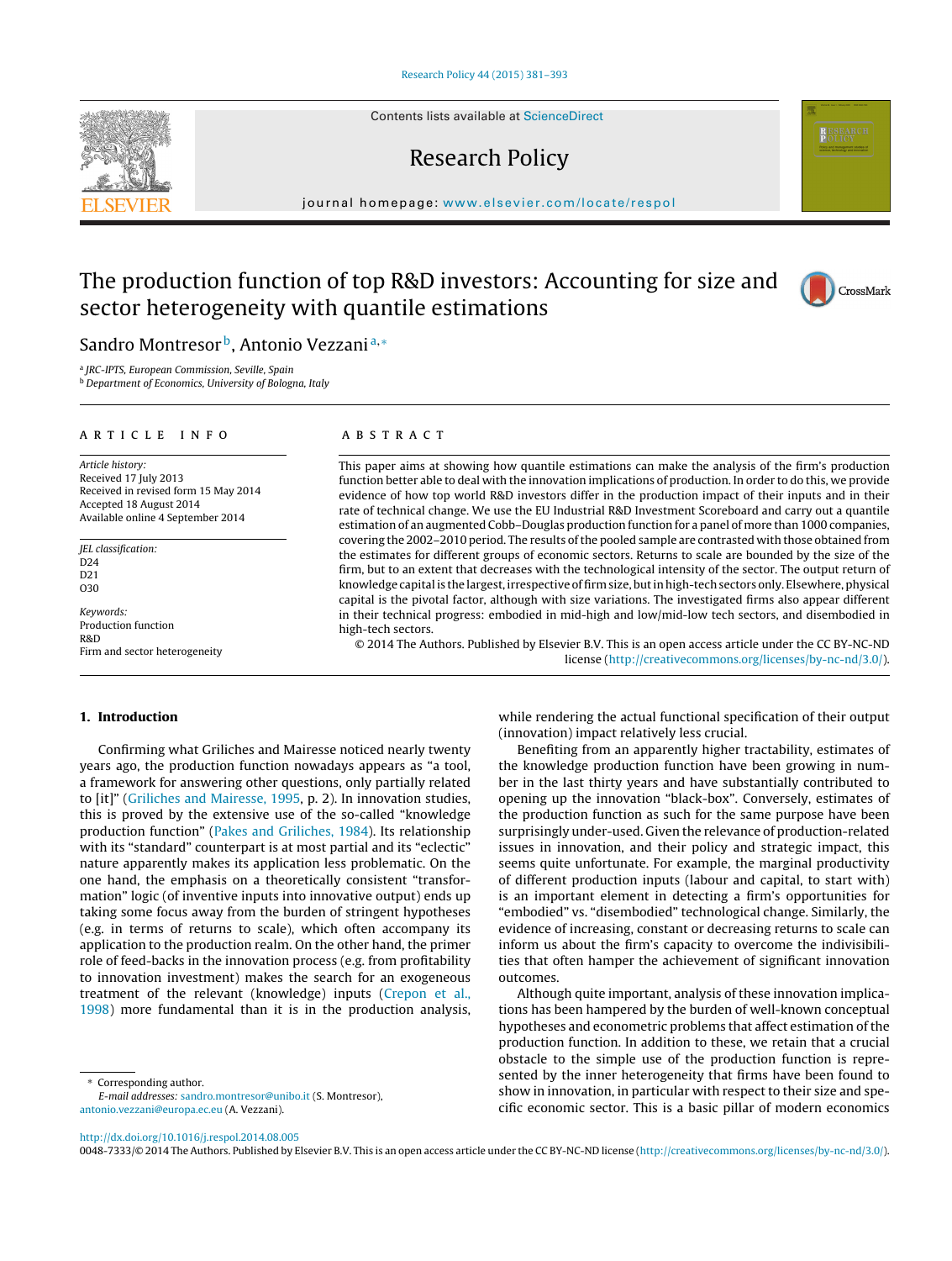of innovation: firms of different sizes show inherently diverse capacities ofintroducing, appropriating and exploiting innovations, and additional heterogeneity comes from the industrial structure and dynamics of their different sectors of activity [\(Cohen,](#page-11-0) [2010\).](#page-11-0) Accordingly, this heterogeneity should be also retained in investigating firms' capacity to turn their production inputs into (production) output.

While there are ways to integrate them in order to account for this heterogeneity, econometric estimates of a parametric kind are not fully equipped to accurately illustrate its impact on production and its relevance for innovation. However, less standard semi-parametric techniques can be used to this scope and interesting implications can be obtained from them. This is particularly the case for quantile regression, on which the present paper focuses, aiming to show that it can be a useful analytical tool for a microeconometric estimate that directly tackles firms' heterogeneity and thus increases its utility in the analysis of innovation. In particular, the quantile estimation can help us detect how much the production impact of firms' inputs varies along different firm-size quantiles and in different economic sectors.

We carry out this estimate on a sample of more than 1000 top R&D investors – representing nearly 80% of total world R&D – over the 2002–2010 period. Their high R&D intensity makes them a sample of firms with substantial innovative efforts (highly innovative, if we use an input kind of proxy for innovation) and with a relatively homogenous pattern of innovation (i.e. relying on internal and formal innovative efforts). Furthermore, the ranking criterion with which the sample is built up leads it to be dominated by large-sized (or, at the least, medium-sized) companies. Given these common features, one could argue that their production behaviour and performance are relatively homogeneous and that any policy supporting them may well require a similar kind of approach. These considerations make our search for heterogeneity in the production function of these firms – both in terms of size and sector of economic activity – particularly interesting. Should we actually find traces of this heterogeneity, the exercise that we propose would become even more compelling for a more general kind of sample.

The remainder of this paper is organised as follows. Section 2 outlines the literature from which our analysis draws. Section [3](#page-3-0) illustrates the data and econometric methodology. Section [4](#page-4-0) reports and discusses the results. Section [5](#page-9-0) concludes with a set of policy implications.

# **2. Theoretical background**

The so-called "knowledge production function", introduced for the first time by [Pakes](#page-11-0) [and](#page-11-0) [Griliches](#page-11-0) [\(1984\),](#page-11-0) is certainly the most used and debated form of a relation between inputs and outputs in innovation studies. Inspired by [Griliches'](#page-11-0) [\(1979,](#page-11-0) [1998\)](#page-11-0) incessant search for a nexus between R&D and productivity, such a production function is based on the informative value of patents, as a proxy of the firm's capacity of transforming R&D into economically valuable knowledge. Its applicability to the analysis of the firm's innovation, in particular under the limitations of cross-section data, has been substantially increased by the now popular [Crepon](#page-11-0) et [al.](#page-11-0) [\(1998\)](#page-11-0) (CDM) model, in which the (R&D) inputs of the same function are recursively endogenized on the basis of theoretical and empirical insights. More recently, the same function has been further refined by disentangling the different nature of its knowledge inputs (e.g. [Zucker](#page-12-0) et [al.,](#page-12-0) [2007;](#page-12-0) [Ramani](#page-12-0) et [al.,](#page-12-0) [2008;](#page-12-0) [Czarnitzki](#page-12-0) et [al.,](#page-12-0) [2009\)](#page-12-0) and outputs (e.g. [Evangelista](#page-11-0) [and](#page-11-0) [Vezzani,](#page-11-0) [2010,](#page-11-0) [2012\).](#page-11-0) Its extension to the inclusion of R&D/knowledge spillovers, especially with respect to co-localised (e.g. regional) firms, represents an additional path along which the 'augmented'

knowledge production function has recently been developed (e.g. [Ponds](#page-11-0) et [al.,](#page-11-0) [2010;](#page-11-0) [D'Agostino](#page-11-0) et [al.,](#page-11-0) [2013\).](#page-11-0)

Less popular in innovation studies, however, is the analysis of the firm's production function as such, that is the technical relationship between the firm's production inputs (e.g. labour and capital) and output (i.e. goods and services). As is well-known, this neglect is mainly due to the famous critique of a "black-boxed" (neoclassi-cal) view of technological change [\(Rosenberg,](#page-11-0) [1982,](#page-11-0) [1994\),](#page-11-0) of which the production function represents the main conceptual pillar.<sup>1</sup> Additional resistance to its use, in innovation studies as well as elsewhere, can be found in problems pertaining to an "econometrically determined production function" ([Shephard,](#page-12-0) [1974,](#page-12-0) p. 407) and the delicate questions posed by its estimation [\(Griliches](#page-11-0) [and](#page-11-0) [Mairesse,](#page-11-0) [1995\),](#page-11-0) starting with its identification and with the endogeneity (simultaneity) of its inputs (input–output relationship).<sup>2</sup>

These theoretical and empirical issues surely downplay the utility of the production function in dealing with innovation. However, their incidence can be attenuated, and utility thus increased, when a different approach is adopted in determining its estimation, as we suggest in the following section. Indeed, the search for a more "innovation-friendly" use of the production function would seem recommendable, given the important aspects of innovation to which it directly and indirectly refers. First of all, the production function has offered important insights in analysis of the so-called "embodied technological change", as distinct from disembodied technological change. Following [Solow's](#page-12-0) [\(1960\)](#page-12-0) seminal idea, according to which TFP changes can be due to new (better or higher quality) vintages of capital goods, physical investments have attracted a lot of attention as an innovation driver, even with respect to the existing firm's techniques ([Salter,](#page-11-0) 1960).<sup>3</sup> Investment-specific technological change was initially linked to the ICT revolution in the early 1970s, and to the incorporation of computerised machinery in production (e.g. [Yorukoglu,](#page-12-0) [1998\).](#page-12-0) More recently, however, its role has been more generally argued in other sectors as well, where (R&D) knowledge capital is apparently the main driver (e.g. [Ortega-Argilés](#page-11-0) et [al.,](#page-11-0) [2011\).](#page-11-0) This has led to important policy implications about how to spur innovation and productivity, especially in those portions of the European area where industrial structure is still rooted into capital-intensive specialisation models ([Conte](#page-11-0) [and](#page-11-0) [Vivarelli,](#page-11-0) [2005\).](#page-11-0)

On this basis, in innovation studies it becomes extremely important "going-back" to the production impact of physical capital, vs. labour and knowledge capital, in the way in which the estimate of the production function allows us to do this. The search for more accurate way of carrying out the estimate is thus compelling.

A similar need emerges from the centrality that through the use of the production function, scholars have long found for returns

 $1$  As is also well-known, other limitations in its general use are related to the problematic way capital is encapsulated within it – the famous "Cambridge capital controversy" (see [Cohen](#page-11-0) [and](#page-11-0) [Harcourt,](#page-11-0) [2003\)](#page-11-0) – and to the absence of an actual entrepreneurial decisional process that the function entails – as in the Austrian theory (see [Foss,](#page-11-0) [1994\).](#page-11-0)

 $2$  These problems have attracted most econometric attention for the production function in the last fifteen years, along which the use ofinstrumental variables and of fixed effect estimation has been enriched by the dynamic panel literature (following [Arellano](#page-11-0) [and](#page-11-0) [Bond](#page-11-0) [\(1991\)\)](#page-11-0) and by that on observed input decisions (following [Olley](#page-11-0) [and](#page-11-0) [Pakes](#page-11-0) [\(1996\)\).](#page-11-0)

<sup>&</sup>lt;sup>3</sup> Originally explained with quite strong hypotheses - e.g. by assuming a constant rate of technical change and treating consumption and investment goods as perfect substitutes in production ([Solow,](#page-12-0) [1960\)](#page-12-0) – embodied technical change was subsequently accounted for in more general terms [\(Jorgenson,](#page-11-0) [1966\)](#page-11-0) and more recently inserted into a general equilibrium framework, through vintage-capital models in which production becomes more efficient over time (e.g. [Greenwood](#page-11-0) et [al.,](#page-11-0) [1997\).](#page-11-0) In empirical terms, its estimates were mainly carried out with a "price-approach", claiming that official price indices do not accurately capture changes in the quality of equipment, and that their comparison with more articulated price indexes (e.g. that by [Gordon](#page-11-0) [\(1990\)\)](#page-11-0) can be taken as a proxy of embodied technical changes.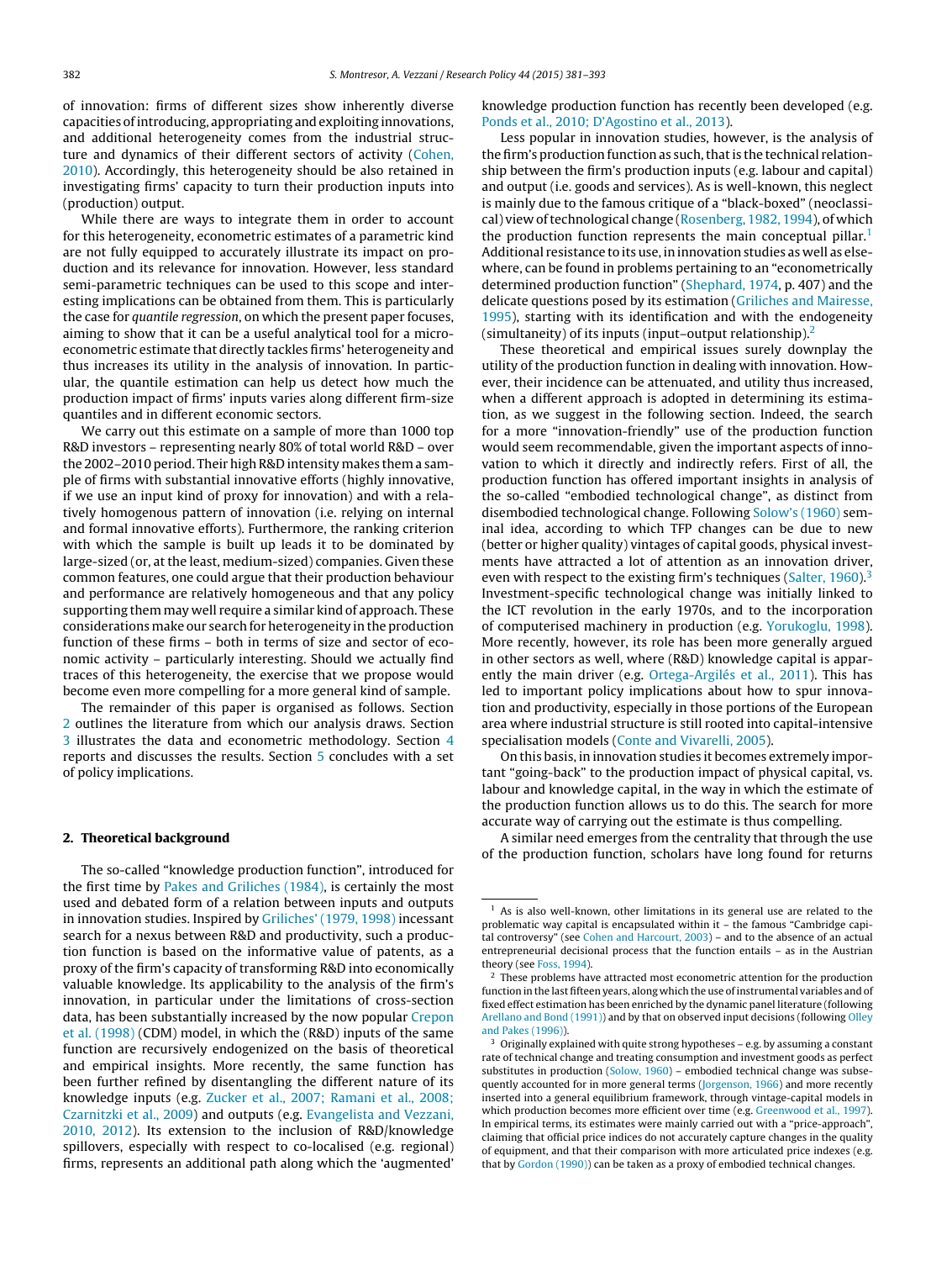to scale in accounting for productivity growth [\(Brown](#page-11-0) [and](#page-11-0) [Popkin,](#page-11-0) [1962\).](#page-11-0) As is well known, the "switch" from constant to increasing returns to scale has been one of the conceptual leverages through which growth has been endogenised in "new growth theories": not only by considering the R&D sector ([Aghion](#page-11-0) [and](#page-11-0) [Howitt,](#page-11-0) [1992\),](#page-11-0) but also the special nature of some firms' production inputs [\(Romer,](#page-11-0) [1990\).](#page-11-0) Accordingly, a broader and possibly more accurate refocusing on returns to scale in production appears desirable: above all in guiding European policy makers in support of their exploitation in mid- and mid-low technological sectors/countries ([Heidenreich,](#page-11-0) [2009;](#page-11-0) [Santamaría](#page-11-0) et [al.,](#page-11-0) [2009\).](#page-11-0)

Finally, although this could appear at odds with the most recent efforts to open the "black-box" of technological change [\(Dosi,](#page-11-0) [1988\),](#page-11-0) the estimate of the production function can be useful to get a first quantitative "taste" of the rate at which the knowledge available to the firm grows over time. If properly retained, such an indication could be used as a reference for other, less black-boxed measurements of the firm's knowledge production function.

All of the previous arguments call for a refocusing on the "old" production function. However, as we said, this should retain the essential elements of heterogeneity that characterise innovation, and that could also be expected in the production realm.

As far as R&D and innovation are concerned, the heterogeneity shown by firms of different sizes and sectors dates back at least to the work of Joseph Schumpeter in the previous century. The subsequent debate on 'technological regimes' of Schumpeter Mark I and Mark II kind has provided us with new insights on this issue (e.g. [Breschi](#page-11-0) et [al.,](#page-11-0) [2000\).](#page-11-0) Along the same research-line, important results have been obtained by the literature on "sectoral innovation systems" ([Malerba,](#page-11-0) [2002\).](#page-11-0) Those firms whose inventive output belongs to different technological classes (e.g. in terms of patents) have been shown to follow different innovative patterns – for example, "widening" (à la Schumpeter Mark I), rather than "deepening" (à la Schumpeter Mark II) – above all in terms of firmsize, market concentration and industry dynamics [\(Malerba](#page-11-0) [and](#page-11-0) [Orsenigo,](#page-11-0) [1995,](#page-11-0) [1996\).](#page-11-0) Quite interestingly, these size and sectoral elements of heterogeneity in innovation hold true across different countries, whose specificities "just" introduce differences in innovative patterns, within each and every technological class. These sectoral patterns of technological activity – and of R&D intensity, in particular – appear important in driving the dynamics of countries' market shares on the global level. Their evolutionary dynamics should thus be the starting point for building up proper models of structural change and aggregated productivity growth [\(Montobbio,](#page-11-0) [2002,](#page-11-0) [2003\).](#page-11-0)4

Although it has received less attention, substantial heterogeneity should also be expected by looking at the production function that innovative firms of different sizes and sectors use in employing their inputs for obtaining their production (rather than innovative) output. First of all, firms of different sizes could benefit (suffer) from returns to (diseconomies of) scale to a different extent. The standard (i.e. labour-capital based) micro-economic argument would suggest that smaller firms are better placed to benefit from increasing returns to scale, whereas larger ones could suffer from decreasing returns due to technical inefficiencies and/or managerial costs. However, in firms which heavily invest in innovation – like those top R&D investors that we investigate – the crucial role that knowledge capital plays, especially in relation to an increase in their scale of operation, could alter this picture. This is a quite well-established argument in industrial studies ([Scherer,](#page-12-0) [1965;](#page-12-0) [Acs](#page-12-0) [and](#page-12-0) [Audretsch,](#page-12-0) [1987\),](#page-12-0) which the results of the new growth theories about R&D spillovers and returns to scale (e.g. [Aghion](#page-11-0) [and](#page-11-0) [Howitt,](#page-11-0) [1992\)](#page-11-0) have reinvigorated. Furthermore, the techno-economic features of the sectors in which the firms operate – and their intensity of physical and knowledge capital, in particular – could introduce differences in the way returns to scale emerge along their size distribution. Finally, a differentiating impact on the characterisation of returns to scale can be exerted by the different stages of their technology/product development (e.g. [Utterback](#page-12-0) [and](#page-12-0) [Abernathy,](#page-12-0) [1975\).](#page-12-0)

A second point concerns the marginal returns of the factors that firms use in production, which are also supposedly size- and sector-specific. For example, the indivisibilities to which capital investments are generally exposed [\(Tone](#page-12-0) [and](#page-12-0) [Sahoo,](#page-12-0) [2003\)](#page-12-0) would suggest that, compared to that of labour, their production impact is higher in larger rather than in smaller firms. However, in firms that largely invest in innovation, the marginal contribution of knowledge capital is also expected to play an important role and show a different impact at different size levels [\(Lööf](#page-11-0) [and](#page-11-0) [Heshmati,](#page-11-0) [2002\).](#page-11-0) On the one hand, by spreading the outcome of their projects over a larger level of output, bigger firms could be expected to have higher returns from R&D [\(Cohen](#page-11-0) [and](#page-11-0) [Klepper,](#page-11-0) [1996\).](#page-11-0) On the other hand, smaller firms may benefit from more creative R&D projects and have a more technical scope for their exploitation [\(Acs](#page-11-0) [and](#page-11-0) [Audretsch,](#page-11-0) [1987\).](#page-11-0) Once again, sector specificities matter here as well. For example, following [Cohen](#page-11-0) [and](#page-11-0) [Klepper](#page-11-0) [\(1996\),](#page-11-0) the relationship between R&D and size should be weaker in industries where innovation may lead to stronger growth or where innovations are of a more disembodied form.

Last but not least, in spite of the constraints that the estimate of the production function impose on this kind of detectable technical change (which we will discuss in the next section), its rate is expected to be variable along the observed distribution of firms and to show differences across sectors as well. Although only indirectly, this is suggested by the emerging studies on the heterogeneity of the innovative output of manufacturing firms and of their patterns of economic growth [\(Ciriaci](#page-11-0) et [al.,](#page-11-0) [2012;](#page-11-0) [Coad](#page-11-0) [and](#page-11-0) [Rao,](#page-11-0) [2006,](#page-11-0) [2008\).](#page-11-0)

All in all, the heterogeneity that firms show in productionrelated issues appears conceptually significant. Unfortunately, available evidence, mainly based on parametric techniques, provides us with only scattered support to its relevance. In order to offer more general insights, in the next section we propose and carry out an empirical application which presents firms' heterogeneity in production more systematically by using the quantile regression approach. In so doing, we extend previous applications of the quantile approach to the "frontier production framework", whose aim is, differently from ours, to address heterogeneity in production efficiency in general with respect to a standard set of inputs (that is, in absence of knowledge capital).<sup>5</sup> Furthermore, we also contribute to extending the focus of existent literature on quantile regression analyses which, in line with the "conceptualbias" we argued in Section [1,](#page-0-0) has also recently concentrated on the knowledge "counterpart" of the production function, by addressing CDM-like relationships between R&D, innovation and economic performance (e.g. [Nahm,](#page-11-0) [2001;](#page-11-0) [Coad](#page-11-0) [and](#page-11-0) [Rao,](#page-11-0) [2006,](#page-11-0) [2008;](#page-11-0) [Kaiser,](#page-11-0) [2009;](#page-11-0) [Stam](#page-11-0) [and](#page-11-0) [Wennberg,](#page-11-0) [2009;](#page-11-0) [Ebersberger](#page-11-0) et [al.,](#page-11-0) [2010;](#page-11-0) [Segarra](#page-11-0) [and](#page-11-0) [Teruel,](#page-11-0) [2011;](#page-11-0) [Falk,](#page-11-0) [2012;](#page-11-0) [Mata](#page-11-0) [and](#page-11-0) [Wörter,](#page-11-0) [2013\).](#page-11-0)6

<sup>4</sup> Important elements of analysis have also emerged from the specific literature on the role of market structure for R&D and innovation (e.g. [Kamien](#page-11-0) [and](#page-11-0) [Schwartz,](#page-11-0) [1982\).](#page-11-0) Size and sector specificities have also been identified by looking at innovation diffusion among firms. From the seminal Pavitt taxonomy ([Pavitt,](#page-11-0) [1984\),](#page-11-0) up to the most recent sectoral classification in terms of innovation ([Castellacci,](#page-11-0) [2008\),](#page-11-0) the differences that firms show in terms of internal and external knowledge sources,technology transfer, and innovation strategies (to mention a few) have also (although not uniquely) been related to their size and to the techno-economic characteristics of their sector of activity.

<sup>5</sup> See, for example, [Bernini](#page-11-0) et [al.](#page-11-0) [\(2004\).](#page-11-0)

 $6$  Similarly, we also contribute to generalising previous quantile regression studies on the returns of skills for different levels of wages/earnings and on the returns of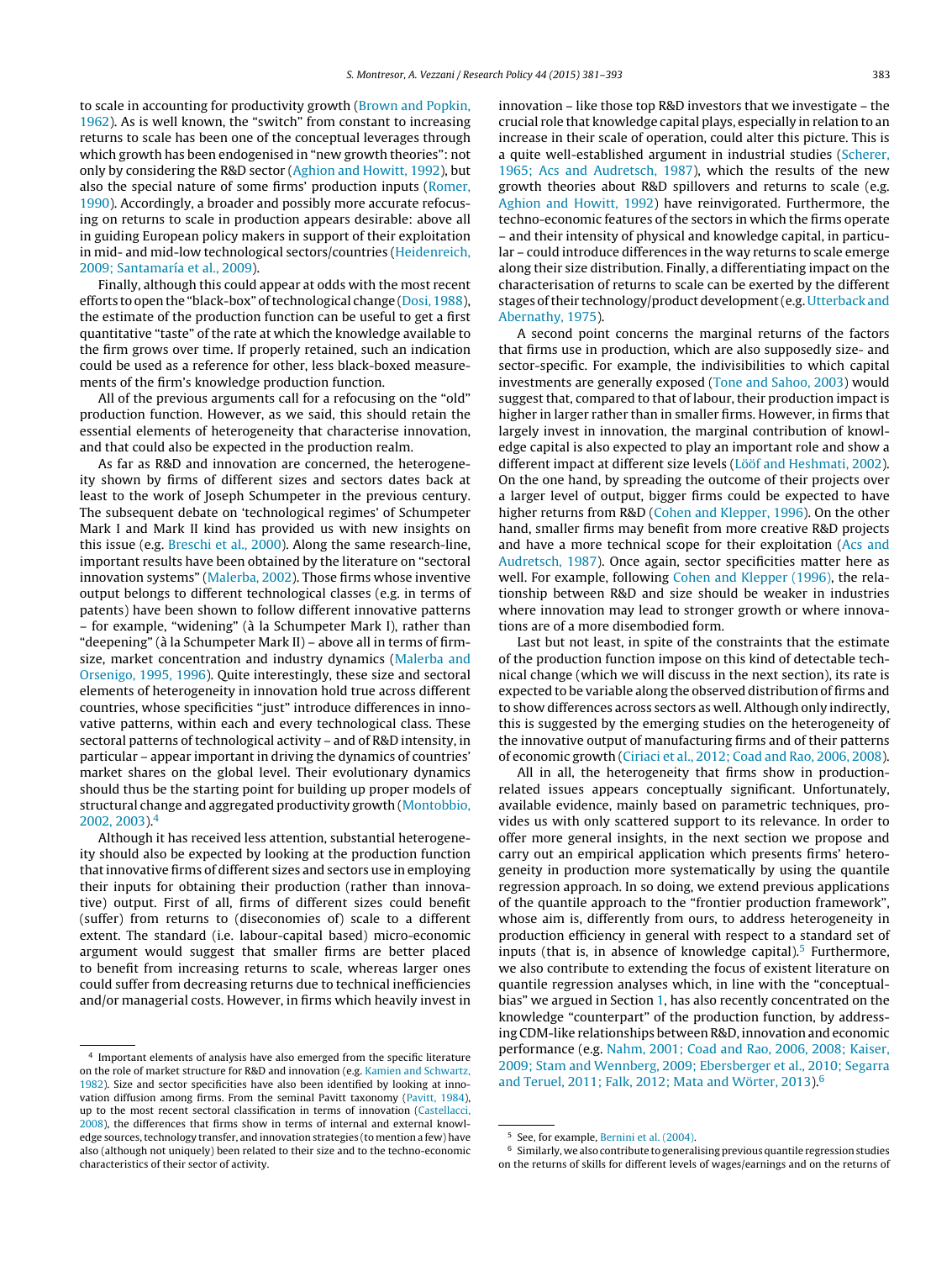# <span id="page-3-0"></span>**3. Empirical application**

# 3.1. Data

We estimate the production function of a sample of firms contained in the EU Industrial R&D Investment (IRI) Scoreboard (<http://iri.jrc.ec.europa.eu/>). This is a scoreboard analysis of top R&D investors, in Europe and in the rest of the world, which the Institute of Prospective Technological Studies (IPTS, Joint Research Centre, European Commission) has conducted annually since 2004. Data for the relative annual ranking is collected from the companies' latest published accounts (e.g. 2012 for the Scoreboard of 2013), by referring to the ultimate parent company in the case of consolidatedgroups.Companies whichare subsidiaries of any other company are not listed separately, while subsidiaries are included when consolidated group accounts of the ultimate parent company are not available. The focal variable of the Scoreboard is the companies' cash investment in R&D (as from international accounting standards) funded by the companies themselves, excluding those undertaken under contract for customers such as governments or other companies. In addition, data on net sales, operating profit, capital expenditure and number of employees is reported, though with variable coverage (for more details, see [IRI-IPTS,](#page-11-0) [European](#page-11-0) [Commission,](#page-11-0) [2013\).](#page-11-0) The IRI Scoreboard comprehends nearly all the big players of the R&D investments in the World (especially in midhigh and high-tech sectors) and accounts for nearly 80% of this total expenditure. The sample selection bias in investing the relative population can thus be deemed not that large. Due to these features, the sample has been previously used for investigating a number of interesting issues pertaining to the same population (e.g. [Cincera](#page-11-0) [and](#page-11-0) [Ravet,](#page-11-0) [2010;](#page-11-0) [García-Manjóna](#page-11-0) [and](#page-11-0) [Romero-Merino,](#page-11-0) [2012\).](#page-11-0)

By integrating the yearly Scoreboards with other data from IRI sources (in particular, integrations/checks carried out by its researchers through examining the companies' web-sites), and by merging them, we have obtained a panel of 1024 companies, over the 2002–2010 period.7

The sample is made up of large companies (28,016 employees on average), which however show appreciable size variations across different sector groups. Firms in high-tech sectors (i.e. with an R&D intensity higher than  $5\%)^8$  are comparatively smaller (14,835 employees on average) than those in medium/high-tech sectors (R&D intensity between 2% and 5%, with 32,048 employees on average) and medium/low ones (R&D intensity lower than 2%, with 48,386 employees on average) [\(Tables](#page-10-0) A1 and A2). Size heterogeneity is also relevant within sectors. The within-sector

standard deviation of employment is appreciable (38,942, 54,910, and 77,820, for the three sector groups) and median values are much lower than their respective mean averages (3034, 11,821, and 21,742, respectively). The groups of sectors that we have identified in terms of R&D intensity are also heterogeneous when we look at the different economic activities that they encompass ([Table](#page-10-0) A2). However, although with some degree of approximation (mainly due to the firms' sizes), the technological base that they share can be traced back to that of the [Pavitt](#page-11-0) [\(1984\)](#page-11-0) taxonomy. All of these elements will have to be considered in interpreting the results of our empirical application.

## 3.2. Variables and econometric strategy

Following the bulk of the literature, for the sake of analytical tractability and ease of interpretation, we adopt a Cobb–Douglas formulation for the production function of firm  $i$  at time  $t$ , augmented to include R&D-based "knowledge capital", that is:

$$
Y_{it} = A_t K_{it}^{\alpha} R D_{it}^{\beta} L_{it}^{\gamma} e^{u i_t}
$$
 (1)

Y denotes the firms' production output, L stands for labour, K and  $RD$  for physical and knowledge capital stocks, respectively.  $A_t$  represents the technology in use and is defined as  $A_t = Ae^{\rho t}$ , where t is the time index and  $u_{it}$  represents the systematic component of the unmeasured factors, assumed to be randomly distributed.  $\alpha$ ,  $\beta$ ,  $\gamma$ , and  $\rho$  are the parameters of interest.

As is well-known, the Cobb–Douglas production function is the only linearly homogeneous function that entails constant factor shares (or marginal rates of return) and a unitary elasticity of substitution: two hypotheses that are hardly satisfied in empirical applications. Although an intrinsic limitation, we have opted to stick to it – a price to pay in order to illustrate, in an intuitive way, the kind of heterogeneity (i.e. in terms of size and sector) we are interested in.<sup>9</sup>

In Eq. (1), Y is measured in terms of firm's turnover.<sup>10</sup> L is obtained by considering the number of its employees, K and RD are built up using the perpetual inventory method [\(Hall](#page-11-0) [and](#page-11-0) [Mairesse,](#page-11-0) [1995\).](#page-11-0) For each firm  $i$  operating in a certain sector  $m$ , at time  $t$  the relevant Stock is defined by the following formulas:

$$
Stock_{jit=2002} = \frac{I_{ji=2002}}{\bar{g}_m + \delta_j} \quad \text{for} \quad t = 2002 \tag{2}
$$

 $Stock_{jit} = Stock_{jit-1}(1 - \delta_j) + I_{jit}$  for  $t > 2002$ 

where  $t = 2002, \ldots, 2010$ . For each kind of Stock ( $j = K$ ; RD), I represents the relative investments observed in the sample,  $\bar{g}$  is their sectoral average growth rate, and  $\delta$  is the depreciation rate of cap-ital. Following the extant literature ([Hall](#page-11-0) [and](#page-11-0) [Mairesse,](#page-11-0) [1995\),](#page-11-0)  $\delta$ has been set to 15% for knowledge and 8% for physical capital, respectively (see Section  $4.1$  for a robustness check of these values).

Taking the logarithms of  $(1)$ , we get the following estimation equation, where small letters stand for logarithms:

$$
y_{it} = a + \rho t + \alpha k_{it} + \beta r d_{it} + \gamma l_{it} + u_{it}
$$
\n(3)

human capital for different productivity levels (for a review, see [Bartelsman](#page-11-0) et [al.,](#page-11-0) [2013\).](#page-11-0)

 $7$  The panel is slightly unbalanced, due to the fact that some of the current top R&D investors were not present in the ranking in earlier years (e.g. HTC). As for the demographic industrial evolution of the panel, in the case of a demerger, the full history of the continuing entity is included. In order to avoid double counting problems,the history ofthe demerged company can only go back as far as the date of the demerger. In case of M&As, pro-forma figures for the year of acquisition are used along with pro-forma comparative figures if available. For extra-Euro companies, currency amountshave beentranslatedatthe Euro exchange rates ruling atthe latest day of the previous year, and the exchange rate conversion has also been applied to the historical data. While in so doing the Scoreboard reflects the domestic currency results of the companies, rather than economic estimates of current purchasing parity results, this fact does not have an impact on the kind of estimates on which we focus. Finally, all the relevant figures have been deflated using the GDP deflators published by the World Bank, and using 2002 as the reference year. For companies located in the Cayman Islands we applied the World average deflator. In the case of companies based in Taiwan (Chinese Taipei), we used the "Implicit GDP Price Indices" taken from the OECD-MSTI database instead.

<sup>8</sup> Consistently with the IRI Scoreboard, R&D intensity is here defined as the ratio between R&D investments and turnover. The threshold values for identifying sector groups are also drawn from the IRI Scoreboard.

<sup>&</sup>lt;sup>9</sup> A more flexible functional form, among those which are used in micro-econometric estimations ([Battese](#page-11-0) [and](#page-11-0) [Broca,](#page-11-0) [1997\),](#page-11-0) while remedying the flaws of the Cobb-Douglas production function, does not have the same advantages of analytical tractability we are able to exploit with this function ([Douglas,](#page-11-0) [1976\).](#page-11-0)

<sup>&</sup>lt;sup>10</sup> The choice of using the firm's gross revenues (i.e. gross output) rather than its value-added as a proxy of its output has been mainly driven by issues of data availability, in particular, by the lack of systematic figures on the cost of labour for non-EU based companies. While value-added based estimates would have possibly led to different results, both the methodologies have been shown to have pros and cons (e.g. [Cobbold,](#page-11-0) [2003;](#page-11-0) [Mairesse](#page-11-0) [and](#page-11-0) [Jaumandreu,](#page-11-0) [2005\).](#page-11-0)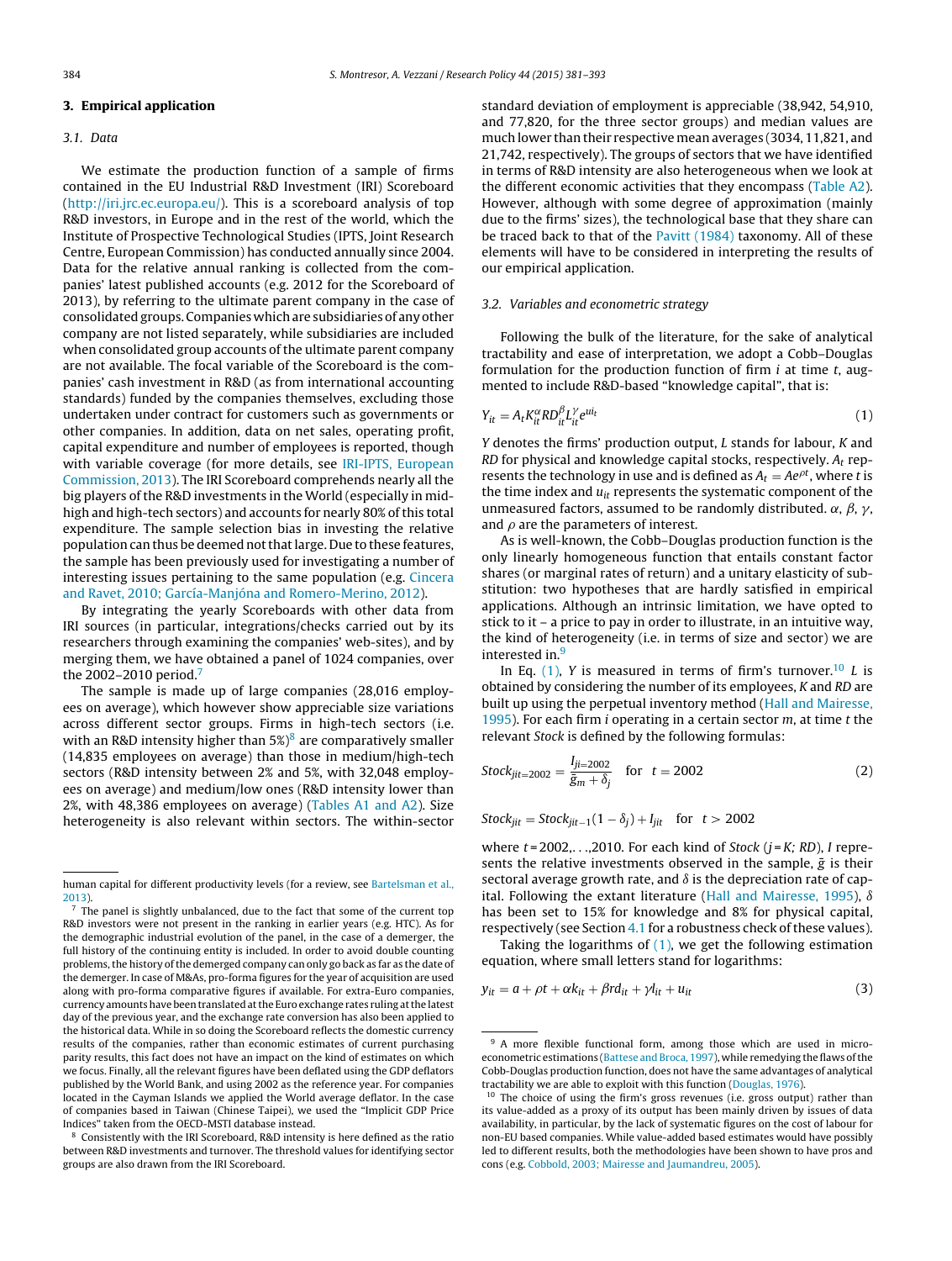<span id="page-4-0"></span>A list of dummy variables, at the industry (ICB, Industry Classification Benchmark, 4-digit level), time and country levels, is included in the estimation.

Consistently with the use of the Cobb–Douglas functional form, the parameter  $\rho$  of Eq. [\(3\),](#page-3-0) which captures output variations over time that are not accounted for by changes in the use of inputs, is taken to measure the firm's rate of technical progress. More precisely,  $\rho$  captures that "portion" of the firm's technological change, which is not (endogenously and directly) accounted for by the disembodied knowledge the firm creates with its R&D investments and by the embodied knowledge it encapsulates into new vintages of physical capital. The inclusion of industry, country and, above all, time controls, enables us to be confident that such a linear trend actually captures the (constant) technological shift experienced by the focal firm over time, because of the joint efforts of all the players of its industry or, more broadly, by the improvement of the technological opportunities of its sectoral system of innovation.

Eq.  $(3)$  is estimated with a quantile model – discussed below – and the relative results are compared with those obtained using three other standard approaches: (1) Ordinary Least Squares (OLS), (2) Panel Random Effects (RE), and (3) System GMM (SYS-GMM).

Among the possible alternatives, as usual, OLS is taken to represent a sort of benchmark estimate. RE, on the other hand, has been chosen in order to have a specification comparable to that of the focal quantile in terms of controls, given that the Hausman test did not provide evidence for supporting an alternative fixed effect model. Finally, we present the results from the generalised method of moments (GMM) estimators, which has become a standard methodology in the dynamic panel framework. In particular, we use the application of the GMM proposed by [Blundell](#page-11-0) [and](#page-11-0) [Bond](#page-11-0) [\(1998,](#page-11-0) [2000\),](#page-11-0) which is essentially built as a system (SYS) of equations, where lagged first-differences are used as instruments for equation in levels, and lagged levels as instruments for equations in first-differences.11 The SYS-GMM framework allows us to relax the assumption of strict exogeneity of the regressors and to consider the production inputs as predetermined.

In comparison with these alternative models, the quantile model has some important properties with respect to the issue at hand ([Koenker](#page-11-0) [and](#page-11-0) [Bassett,](#page-11-0) [1978;](#page-11-0) [Koenker](#page-11-0) [and](#page-11-0) [Hallock,](#page-11-0) [2001\).](#page-11-0) First of all, it is robust against outliers and non-normal distributed errors. Second, it allows us to estimate different measures of central tendency and statistical dispersion. Furthermore, and of greater relevance for our topic, it gives a more comprehensive picture of the relationship between variables, by directly accounting for firms' heterogeneity across the sample. Indeed, the way heterogeneity is accounted for by the quantile approach is substantially different from the other models. As is well-known, OLS estimations simply assume that unobserved heterogeneity exclusively derives from sector-, time-, and country-specific factors. The RE approach, conversely, assumes that there is an important source of heterogeneity coming from time-invariant, firm-specific factors, which can be accounted for by the idiosyncratic part of the error term (i.e. in Eq. [\(3\),](#page-3-0) instead of estimating  $a + u_{it}$ , we estimate  $a_i + u_{it}$ ).<sup>12</sup> Unlike the aforementioned models, the quantile approach directly controls for that part of the firms' heterogeneity that derives from sector and country-specific factors and explicitly models it in terms of independent variable levels. In brief, the parameters in Eq.  $(3)$  are allowed to vary across the firm distribution in terms of the dependent variable, that is the firms' turnover. Accordingly, an important part of the firms' heterogeneity within a specific sector (and country) is taken to derive from their size in terms of turnover.<sup>13</sup>

In analytical terms, we are interested in estimating  $Q_t(y_{it}|x_{it}) =$  $x_i'\beta$ , that is the  $\tau^{\text{th}}$  conditional quantile of  $y_{it}$  given  $x_{it}$ . This can be done by solving the following problem<sup>14</sup>:

$$
\hat{\beta}_{\tau} = \arg \min \sum_{i=1}^{n} \rho_{\tau}(y_{it} - x_{it}'\beta) \quad \text{where } \rho_{\tau} = u_{it}(\tau - \mathbf{1}_{(u_{it} < 0)})
$$

By increasing  $\tau$  continuously, from 0 to 1, it is possible to trace the entire distribution of  $v$ , conditional on  $x$  (our RHS variables).

# **4. Results**

The results of the quantile estimation provide us with interesting insights about some important issues raised by the production function analysis.

The first issue is the analysis of returns to scale, measured by the extent to which a firm's production output varies with respect to the same joint variation of all its inputs. As is well-known, depending on the former being more, equally, or less than proportional to the latter, these returns are said to be increasing, constant or decreasing, respectively. Benefiting from the properties of the Cobb–Douglas production function, we tested for whether the sum of the coefficients attached to the production factors is statistically different from 1 and looked at its actual value.<sup>15</sup>

Compared to standard estimates, which suggest that returns to scale are generally constant (in the case of SYS-GMM, the test relies on the relatively higher standard errors attached to the estimated coefficients), the quantile estimate points to important elements of heterogeneity in their specification ([Table](#page-5-0) 1).<sup>16</sup>

First of all, when we consider the entire distribution of the observed firms in terms of turnover, and we pool together firms of different sectors, evidence of decreasing returns is found at the top of the distribution. Although average-based estimators hide this result, some "few" quantiles of the investigated top R&D spenders (the largest 25% of them) appear to have overcome their minimum efficient scale of production. Consistently with standard microeconomic arguments, this result holds true for the largest firms of the whole turnover distribution, while for initial and intermediate quantiles we find evidence of increasing returns to scale. Interestingly, the distribution of the whole sample 'mimics', although with a right-hand side skewness and in absence of constant ones, the patterns that returns to scale display in textbooks with respect to the production quantities of the representative firm.

This first result reveals important specifications when we look at returns to scale for different quantiles of firms within different groups of sectors [\(Table](#page-5-0) 2).

 $^{\rm 11}$  This type of estimator is particularly suitable when, as in our case, there is a large number of panels (companies) and a few temporal observations, the explanatory variables are not strictly exogenous, and fixed effects and autocorrelation are both present within panels. In the production function framework, this approach has proved to yield more reliable parameter estimates than classical GMM estimators [\(Blundell](#page-11-0) [and](#page-11-0) [Bond,](#page-11-0) [1998,](#page-11-0) [2000\).](#page-11-0)

 $12$  For the sake of completeness, a fixed effect approach would consider the heterogeneity as completely determined by firm-specific factors, not allowing for the inclusion of additional time-invariant controls (e.g. sectors, time and country dummies).

 $13$  For the sake of brevity, when we talk of firms of different size, we will implicitly refer to firms of different quantiles of their turnover distribution.

<sup>&</sup>lt;sup>14</sup> **1** denotes the indicator function. For the sake of illustration, the case of  $\tau = \frac{1}{2}$ corresponds to the median regression which minimises the sum of absolute residuals, while for  $\tau$  = 0.25 the weighted sum of residual is minimised with weights equal

to τ when residuals are negative and (τ – 1) when residuals are  $\geq$ 0.<br><sup>15</sup> Constant returns to scale hold when the null hypothesis is not rejected, whereas increasing and decreasing returns hold when the null hypothesis is rejected and the sum of the coefficients is greater and smaller than 1, respectively.

 $^{16}\,$  In looking at and interpreting the estimated coefficients, it should be noted that they give information about the marginal changes that do not move an observation from its current quantile to another quantile of the distribution.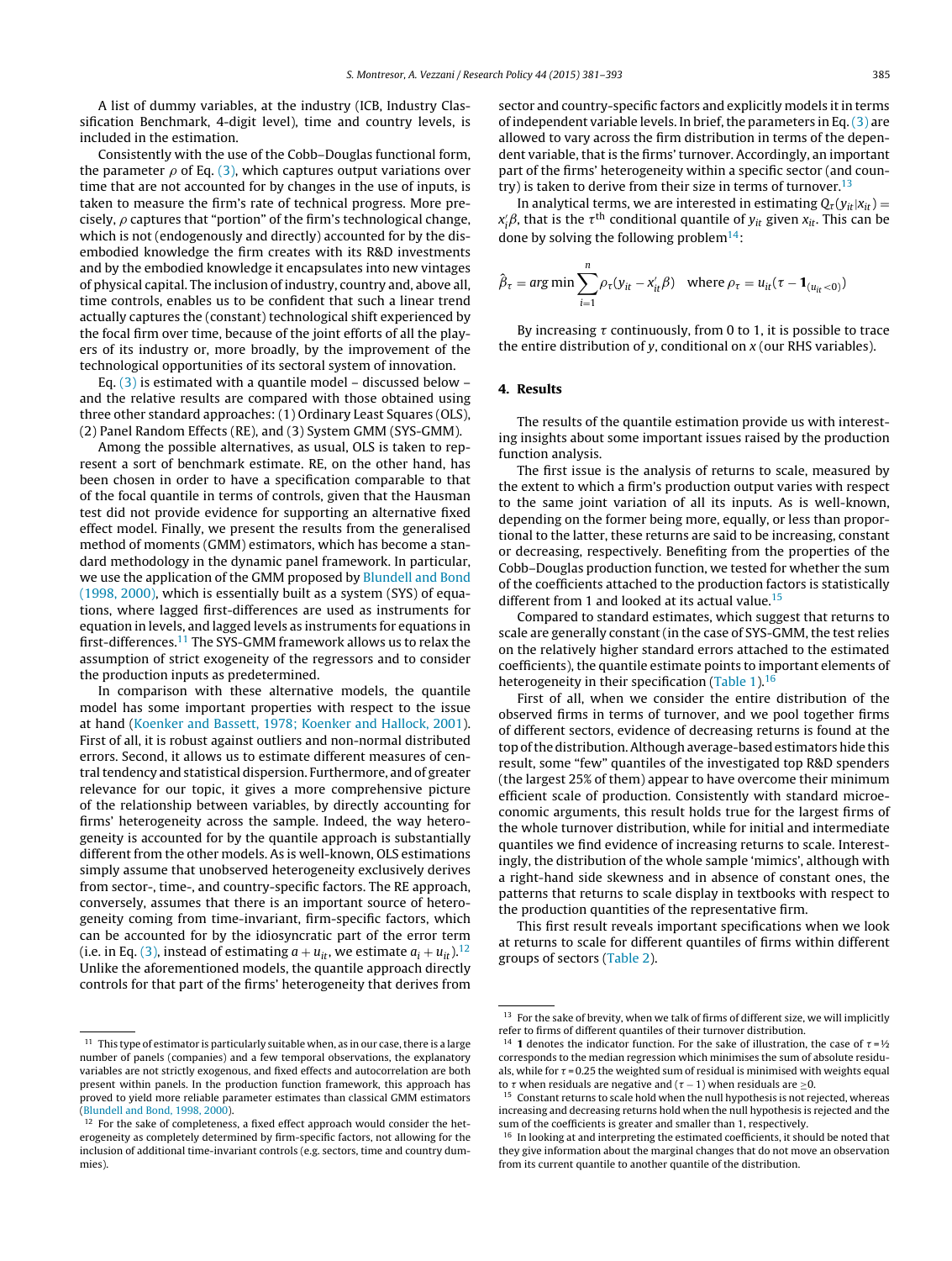#### <span id="page-5-0"></span>**Table 1** Production function estimates – all sample.

|                              | <b>OLS</b>  | <b>RE</b>   | SYS-GMM     | Quantile          |                   |             |             |             |
|------------------------------|-------------|-------------|-------------|-------------------|-------------------|-------------|-------------|-------------|
|                              |             |             |             | 10%               | 25%               | Median      | 75%         | 90%         |
| Knowledge capital            | $0.175***$  | $0.101***$  | $0.176***$  | $0.213***$        | $0.216***$        | $0.188***$  | $0.164***$  | $0.150***$  |
|                              | (0.006)     | (0.011)     | (0.058)     | (0.006)           | (0.008)           | (0.007)     | (0.013)     | (0.014)     |
| Physical capital             | $0.187***$  | $0.243***$  | $0.227$ **  | $0.160***$        | $0.153***$        | $0.188***$  | $0.216***$  | $0.219***$  |
|                              | (0.007)     | (0.012)     | (0.109)     | (0.014)           | (0.009)           | (0.009)     | (0.012)     | (0.015)     |
| Employment                   | $0.642***$  | $0.678***$  | $0.436***$  | $0.656***$        | $0.648***$        | $0.629***$  | $0.602***$  | $0.591***$  |
|                              | (0.008)     | (0.010)     | (0.029)     | (0.012)           | (0.012)           | (0.011)     | (0.011)     | (0.014)     |
| Time trend                   | $0.015***$  | $0.0163***$ | $0.015***$  | $0.006*$          | $0.007**$         | $0.011***$  | $0.017***$  | $0.018***$  |
|                              | (0.003)     | (0.001)     | (0.002)     | (0.003)           | (0.003)           | (0.002)     | (0.003)     | (0.004)     |
| Constant                     | 4.859***    | $4.477***$  | 5.216***    | $3.220***$        | 4.426***          | $5.105***$  | 5.504***    | 5.935***    |
|                              |             |             |             |                   |                   |             |             |             |
|                              | (0.073)     | (0.183)     | (0.462)     | (0.356)           | (0.113)           | (0.120)     | (0.092)     | (0.119)     |
| Returns to scale             | Constant    | Constant    | Constant    | <i>Increasing</i> | <i>Increasing</i> | Increasing  | Decreasing  | Decreasing  |
| Sectorial dummies            | Significant | Significant | -           | Significant       | Significant       | Significant | Significant | Significant |
| Country dummies              | Significant | Significant | -           | Significant       | Significant       | Significant | Significant | Significant |
| Time dummies                 | Significant | Significant | Significant | Significant       | Significant       | Significant | Significant | Significant |
|                              |             |             |             |                   |                   |             |             |             |
| Observations                 | 8990        | 8990        | 7873        | 8990              | 8990              | 8990        | 8990        | 8990        |
| $R$ -squared <sup>a, b</sup> | 0.940       | 0.939       | 0.000       | 0.786             | 0.792             | 0.791       | 0.779       | 0.756       |
|                              |             |             |             |                   |                   |             |             |             |
| $m1$ (m2) <sup>c</sup>       |             |             | 0.00(0.27)  |                   |                   |             |             |             |
| Sargand                      |             |             | 0.069       |                   |                   |             |             |             |

Bootstrapped standard errors in parentheses (100 replications). ICB Industrial dummies (computed at a 4-digit level) and country dummies have been tested for their joint significance at a minimum 5% level. Returns to scale have been tested from regressions estimates. To improve the readability of the table, for the SYS-GMM only the minimum distance parameters are reported.

<sup>a</sup> Pseudo R-square is reported for quantile estimates.

b For the SYS-GMM the *p*-value of the Wald Chi-square test is reported.

Arellano–Bond test for serial correlation in the first-differenced errors.

<sup>d</sup> Sargan test of overidentifying restrictions.

\*\*\*  $p < 0.01$ , \*\*  $p < 0.05$ , \*  $p < 0.1$ .

On the one hand, in high-tech sectors, the case of decreasing returns disappears even from the largest portion of the relative size distribution. Such a distribution reveals at worst constant returns, after showing increasing returns up to the median. A similar pattern holds true for firms operating in the mid-high tech sectors, in which, however, firms switch from increasing to constant returns at a lower tail of the relative size/turnover distribution. On the other hand, in the low/mid-low tech sectors, we do not detect increasing returns at all, not even for the smallest firms. Conversely, the largest firms in these sectors appear to be the ones which account for the evidence of decreasing returns to scale that we have found above.

If we combine this last piece of evidence with the descriptive statistics of the sample ([Table](#page-10-0) A1), an interesting general result emerges. Sector-specific levels of technology and firm size intertwine in determining technical constraints to firm growth. Moving from low- to high-tech sectors, technological knowledge makes constraints on returns to scale less stringent, while the smaller firms of the sample become more equipped to benefit from them. In brief, top R&D spenders are not associated to the same opportunities of economies of scale in producing their goods/services: in particular, smaller spenders are connected with these opportunities (differently from the larger ones) when they operate in high-tech rather than low-tech sectors.

A second set of results of our estimates concerns the marginal returns of the different inputs that firms use in production. The analysis of their output elasticity provides us with some important insights. First of all, in this case as well, standard (average-based)

#### **Table 2** Production function estimates by technological sector – quantile regression.

|                        | High tech (HT)    |                   |             | Medium-high tech (MHT) |             |             | Low & medium-low tech (LMLT) |                      |             |
|------------------------|-------------------|-------------------|-------------|------------------------|-------------|-------------|------------------------------|----------------------|-------------|
|                        | 25%               | 50%               | 75%         | 25%                    | 50%         | 75%         | 25%                          | 50%                  | 75%         |
| Knowledge capital      | $0.296***$        | $0.291***$        | $0.268***$  | $0.168***$             | $0.146***$  | $0.115***$  | $0.180***$                   | $0.166***$           | $0.110***$  |
|                        | (0.010)           | (0.016)           | (0.017)     | (0.007)                | (0.009)     | (0.012)     | (0.018)                      | (0.021)              | (0.036)     |
| Physical capital       | 0.026             | $0.059***$        | $0.103***$  | $0.205***$             | $0.242***$  | $0.266***$  | $0.370***$                   | $0.375***$           | $0.334***$  |
|                        | (0.012)           | (0.020)           | (0.017)     | (0.017)                | (0.012)     | (0.020)     | (0.023)                      | (0.025)              | (0.021)     |
| Employment             | $0.719***$        | $0.673***$        | $0.621***$  | $0.647***$             | $0.618***$  | $0.615***$  | $0.449***$                   | $0.421***$           | $0.465***$  |
|                        | (0.015)           | (0.011)           | (0.017)     | (0.015)                | (0.013)     | (0.020)     | (0.030)                      | (0.033)              | (0.035)     |
| Time trend             | $0.004$ **        | $0.007**$         | $0.011$ **  | $0.007**$              | $0.012***$  | $0.018***$  | 0.009                        | $0.009$ <sup>*</sup> | $0.015$ **  |
|                        | (0.002)           | (0.003)           | (0.004)     | (0.003)                | (0.004)     | (0.005)     | (0.006)                      | (0.005)              | (0.007)     |
| Constant               | 3.415***          | 3.680***          | 4.238***    | $3.357***$             | 3.470***    | 3.928***    | $3.429***$                   | 4.323***             | 5.674***    |
|                        | (0.146)           | (0.122)           | (0.181)     | (0.091)                | (0.143)     | (0.096)     | (0.255)                      | (0.303)              | (0.222)     |
| Returns to scale       | <i>Increasing</i> | <i>Increasing</i> | Constant    | <i>Increasing</i>      | Constant    | Constant    | Constant                     | Decreasing           | Decreasing  |
| Sectorial Dummies      | Significant       | Significant       | Significant | Significant            | Significant | Significant | Significant                  | Significant          | Significant |
| <b>Country Dummies</b> | Significant       | Significant       | Significant | Significant            | Significant | Significant | Significant                  | Significant          | Significant |
| <b>Time Dummies</b>    | Significant       | Significant       | Significant | Significant            | Significant | Significant | Significant                  | Significant          | Significant |
| Observations           | 3621              | 3621              | 3621        | 3773                   | 3773        | 3773        | 1596                         | 1596                 | 1596        |
| Pseudo R-squared       | 0.743             | 0.762             | 0.764       | 0.797                  | 0.791       | 0.780       | 0.743                        | 0.729                | 0.699       |

Bootstrapped standard errors in parentheses (50 replications). ICB Industrial dummies (computed at a 4-digit level), time and country dummies have been tested for their joint significance at a minimum 5% level. Returns to scale have been tested from regressions estimates.

 $p < 0.01$ , \*\*  $p < 0.05$ , \*  $p < 0.1$ .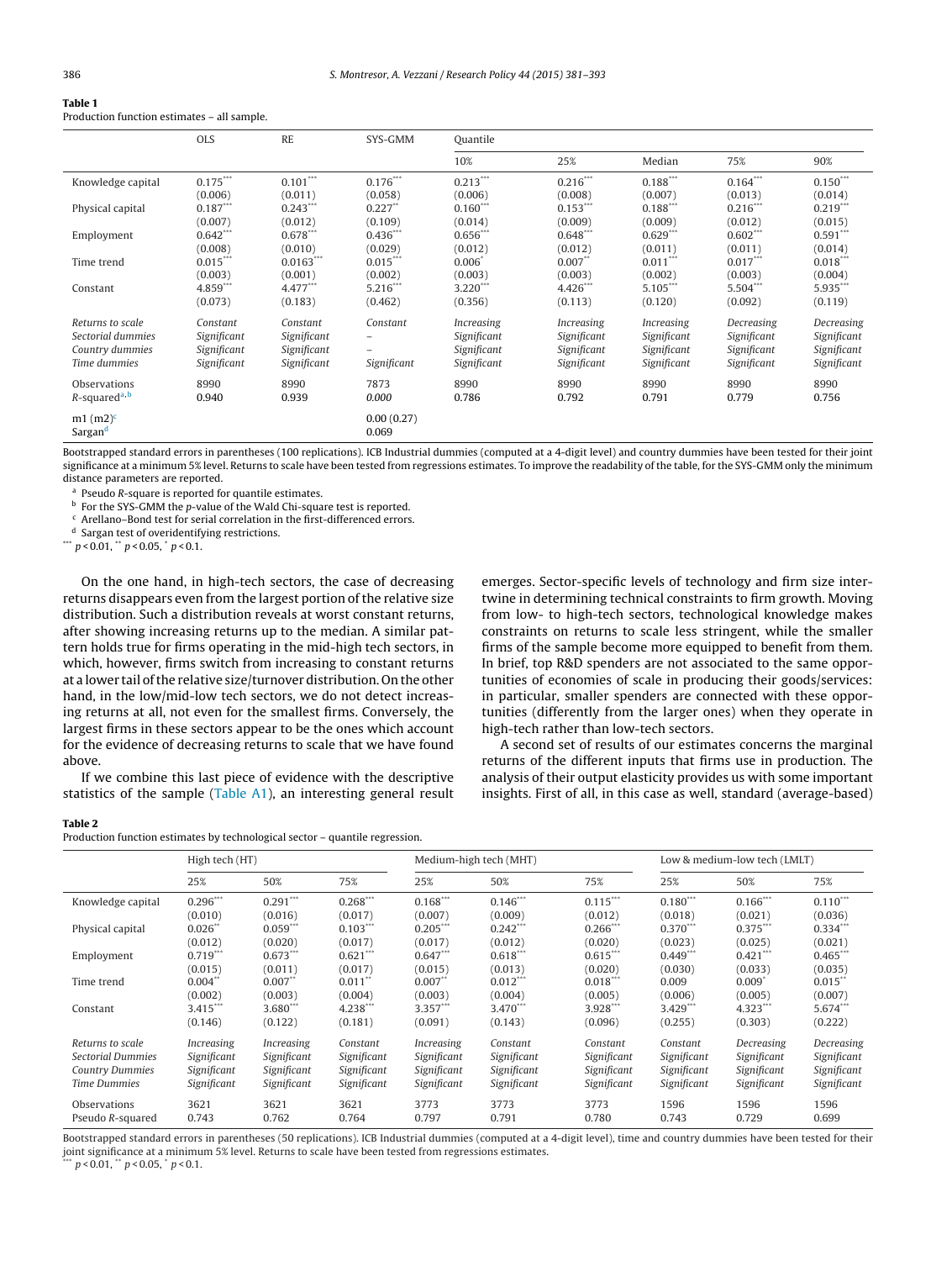<span id="page-6-0"></span>

**Fig. 1.** Parameters' distribution from quantile regression – all sample.

estimates are not a reliable account of what happens along the firms' size distribution (in terms of turnover). This latter set of estimates – according to which, for the firms under investigation, output increases to a larger extent with the increase of their physical rather than knowledge capital<sup>17</sup> – is confirmed only by the largest firms of the whole sample (Fig. 1a). At the median quantile, the difference in the coefficients is not statistically significant. Moreover, the opposite result holds true for the first half of the size distribution, where the returns to physical capital are lower than those of knowledge capital. The increasing (decreasing) impact that physical (knowledge) capital shows along the distribution completes what can be deemed an expected picture.

The smallest innovative firms of the whole sample do not show relatively high returns from the exploitation of their physical capital. Conversely, investing in R&D from relatively lower scales of production is associated to a greater economic impact for them (Fig. 1a). The opposite can be said for the larger firms of the sample. Increasing the scale of their plants and machinery turns out to be relatively more productive than investing more in R&D. This is another interesting result of our quantile analysis. Although all the firms in the sample are large R&D investors, the economic exploitation of their R&D seems more connected with the innovative mode of the smaller of them: somehow surprisingly, larger innovative projects are associated to larger economic returns for the smaller firms of the sample. Once again, however, the quantile estimates per group of sectors introduce important specifications in this last respect ([Fig.](#page-7-0) 2).

In mid-high [\(Fig.](#page-7-0) 2b) and low/mid-low tech sectors [\(Fig.](#page-7-0) 2c), the results of the average-based estimators seem to be confirmed along the quantiles: the output elasticity of physical capital is higher than that of knowledge capital, and this is also true, though to a lesser

extent, for the smallest companies of the relative distribution (that is, its first quantiles). This might be explained by the technological regime of these sectors – in some way traceable to scale-intensive (mid-high) and supplier-dominated (low/mid-low) sectors – and by their intensity of physical capital. Furthermore, we should consider that, as the sample descriptive statistics show, the firms in these two groups of sectors are of larger size on average and could thus be better equipped for dealing with the indivisibility of physical capital investments. This is particularly evident in mid-high tech sectors [\(Fig.](#page-7-0) 2b), where the output elasticity of  $K$  becomes increasingly higher for larger quantiles of firms. At the same time, consistently with the results from the whole sample, the returns to R&D decrease with firm size in both sectors.

However, in the high-tech sectors ( $Fig. 2a$  $Fig. 2a$ ) – and in this case only – the contribution of knowledge capital is larger than that of physical capital along the whole size distribution of the sample. For these firms, the sectoral pattern of innovation is such that R&D-based technological knowledge is the key factor in terms of production, irrespective of firm size; in other words, in these sectors, the different outcomes that we found associated to small and large firms in the aggregate sample do not appear to be as important. R&D is the pivotal input in high-tech, for whatever model of firm-size. All in all, this is another interesting, if expected, result, which supports other evidence on corporate R&D investments in high-tech sectors in Europe ([Ortega-Argilés](#page-11-0) et [al.,](#page-11-0) [2010;](#page-11-0) [Moncada-Paternò-Castello,](#page-11-0) [2011\).](#page-11-0)

A final related bit of evidence on the marginal returns of the different capital inputs that firms use in production concerns their comparison across sectors. Quite interestingly, within the same quantile, the coefficients of knowledge capital are systematically higher in high-tech sectors than in mid-high and low/mid-low ones [\(Table](#page-5-0) 2). Conversely, within the same quantile, physical capital is correlated with output with systematically higher coefficients moving from mid-high to low/mid-low tech sectors. This result is also consistent with previous empirical work on the same set of Scoreboard companies ([Ortega-Argilés](#page-11-0) et [al.,](#page-11-0) [2010,](#page-11-0) [2011\),](#page-11-0) which suggests that, even for this homogeneous set of firms, productivity

 $17$  The elasticity of output with respect to physical and knowledge capital calculated with OLS is 20% and 17%, respectively. The RE estimates further exacerbate this difference, whereas the SYS-GMM seems to somehow overestimate the coefficient attached to the physical capital and underestimate that of labour (see [Table](#page-5-0) 1).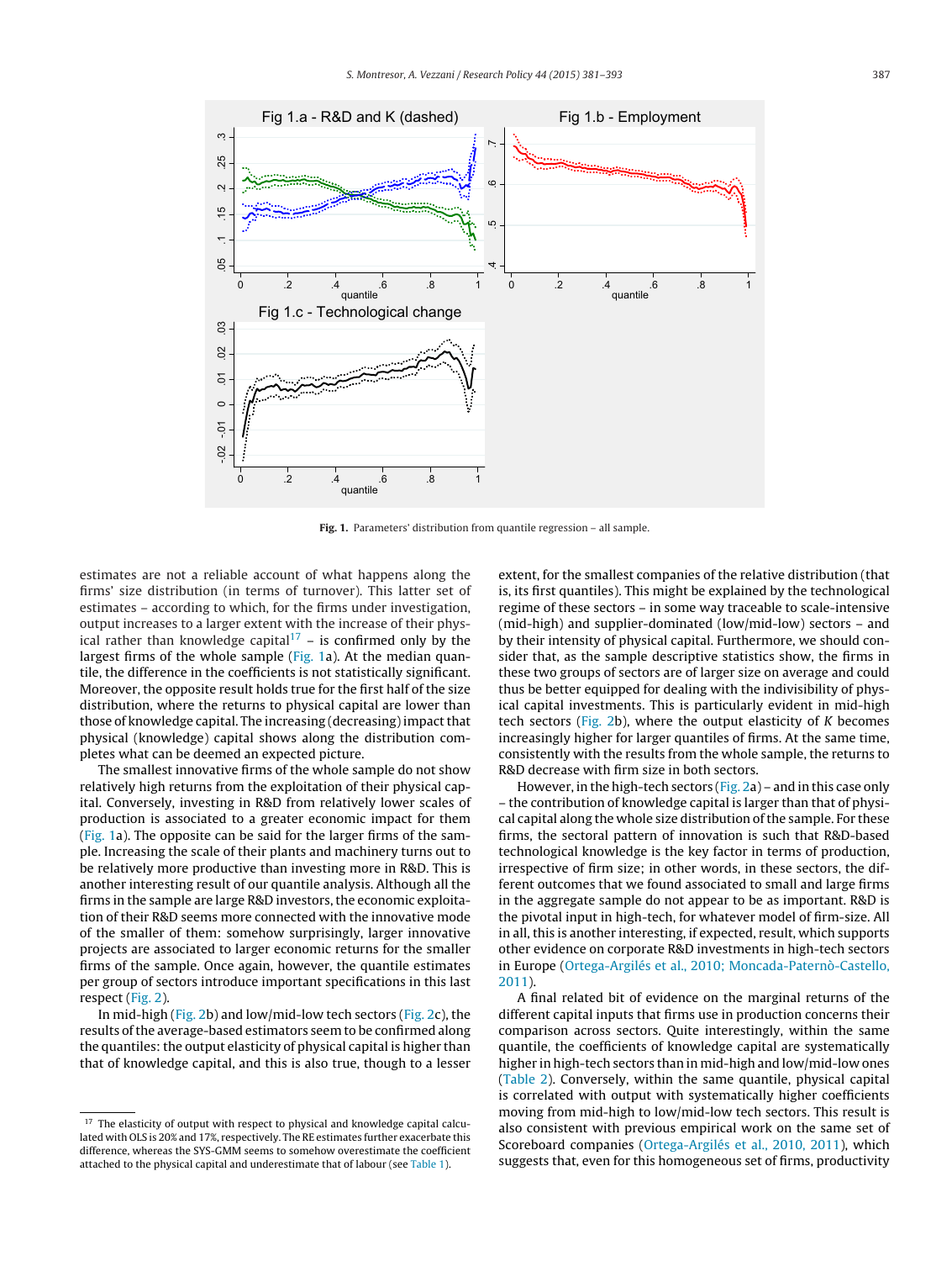<span id="page-7-0"></span>

**Fig. 2.** Parameters' distribution from quantile regression – by technological sector.

in these different sectors is associated to a disembodied and embodied kind of technological change, respectively: a point that we will elaborate on in the following.

The previous results on the output elasticity of K and RD are even more interesting if we link them with size and sector variations in the economic impact of labour  $(L)$ . Although we can only claim this in terms of associations, the whole sample of firms appears subject to an expected increase in mechanisation/automation in line with increased firm size [\(Todd](#page-12-0) [and](#page-12-0) [Oi,](#page-12-0) [1999\):](#page-12-0) in terms of output impact, labour appears to be substituted by physical capital along the corre-sponding distribution [\(Fig.](#page-6-0) 1b). Sectoral estimations provide a more accurate interpretation of this result. Larger firms become progressively less associated to the pivotal economic impact of labour only in the high-tech sectors (Fig. 2d). Their stage of technological development and their relatively smaller average size might actually make a (physical) capitalisation process still relevant. In contrast, in the mid-high (Fig. 2e) and low/mid-low tech sectors (Fig. 2f), the technological regimes appear to be so mature and physical capital so intensive that the economic impact of labour remains constant along their size distribution.<sup>18</sup> This is more so for mid-high than low/mid-low tech sectors, whose output elasticity of labour is only about 2/3 of the former.

To summarise, the analysis of the marginal returns of production factors shows important sector specificities in their use/impact for the firms under investigation. With the exception of the high-tech sector, for the top R&D spenders (and thus presumably innovative firms) in our sample, a greater production impact from an increase in size is not significantly correlated with a shift from physical to knowledge capital. The sectoral system of innovation appears more binding in this last respect.

Finally, we address the rate of technical progress that the estimate of the production function enables us to detect. A first interesting insight here comes from the quantile estimates for the whole sample of top R&D investors ( $Fig. 1c$  $Fig. 1c$ ). Although they all rely heavily on R&D investments (at least in absolute terms) for their innovation activities, the increase of technological knowledge from which they benefit over time varies with their size: the larger the R&D investor, the higher its rate of technical progress. Once linked with the (similar) size variation that we have found along the whole sample for the marginal return of physical capital ([Fig.](#page-6-0) 1a), this result would suggest an important tentative conclusion. For the firms that we are investigating, the most appreciable kind of technical progress seems to be of an embodied nature. In other words, at least without distinguishing by their economic sector of activity, the technical change of our top R&D investors becomes appreciable, provided it is associated with ameliorated plants and machinery for their production process.

This tentative result is, however, only partially confirmed by the quantile estimates at the sector level. In the mid-high tech sectors (Fig. 2h), and less univocally in low/mid-low ones (Fig. 2i), where we also find evidence of a larger relative impact of physical

 $18$  To be sure, while the hypothesis that the within-sectors/across-quantiles coefficients of K and L are equal is never rejected at a 5% significance level in MHT and LMLT sectors; in the case of HT, the equality of the parameters estimated at the first, second and third quartile is always rejected.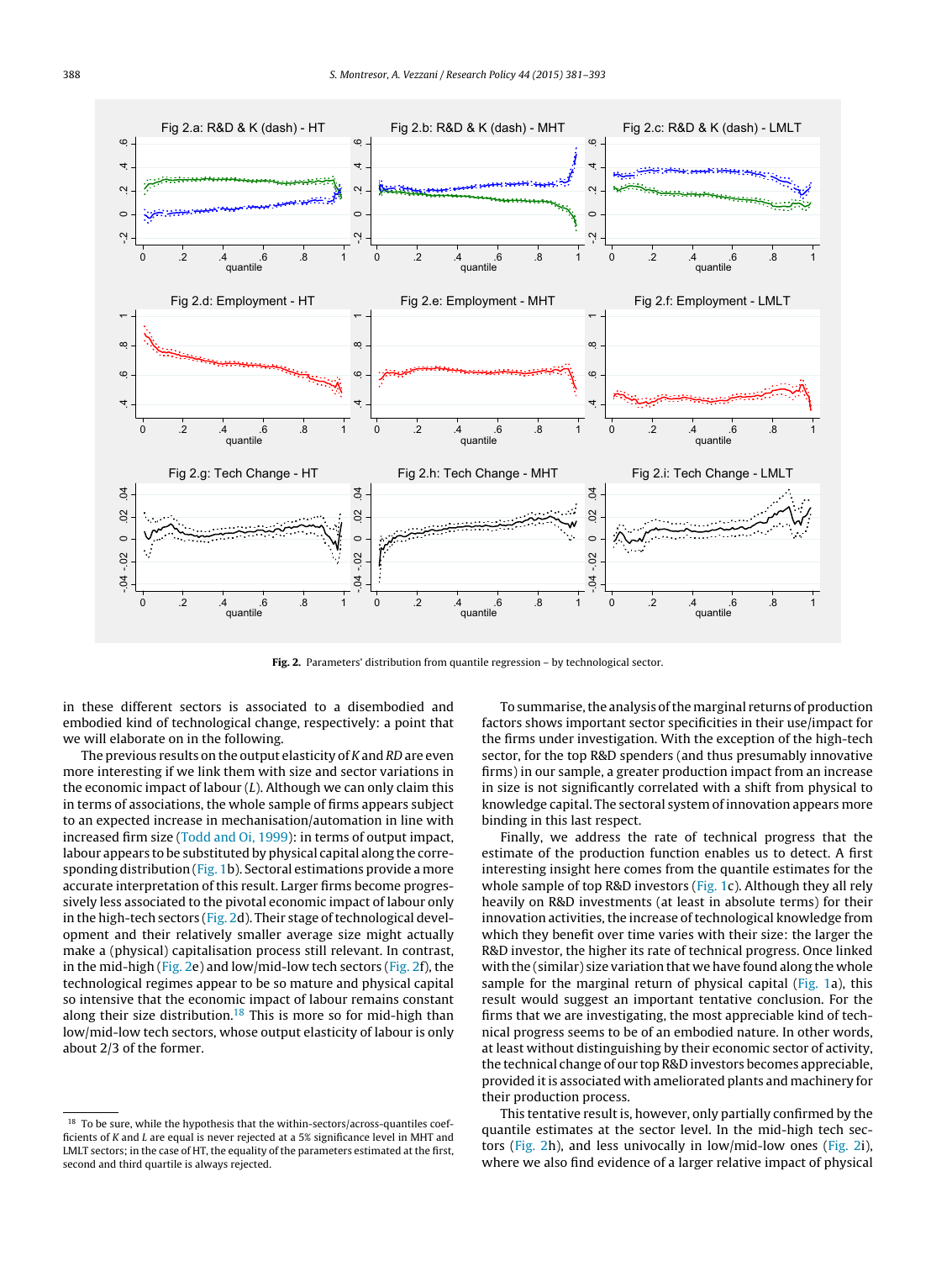<span id="page-8-0"></span>than knowledge capital along the entire size distribution, technical progress increases significantly with firm size, as it is at the aggregated level. In the high-tech sectors, on the other hand, where we previously found unique evidence of a general dominant impact of knowledge over physical capital, the rate of technical progress increases more smoothly over the relative size distribu-tion [\(Fig.](#page-7-0) 2g). $19$ 

On the basis of these last results, we can more accurately state that the technological progress of the investigated firms appears embodied, and linked to the advantages that the larger companies in the sample have with respect to the smaller ones in investing in the expansion of their physical capital, but only in scale-intensive and supply dominated sectors. In high-tech sectors, by contrast, the size of the firms' plants does not seem to substantially interfere with their rate of technical change. In these sectors, where the economic impact of knowledge capital appears systematically larger thanthat of physical capital, and the average size is comparatively smaller, the hypothesis of a disembodied kind of technical change seems to be more plausible.

## 4.1. Robustness checks

A number of checks have been implemented in order to ascertain the robustness of our results. A first set of checks refers to the estimation of Eq.  $(3)$  by making use of the same pooled sample described in Section [3.1.](#page-3-0) First of all, in the construction of knowledge and capital stocks according to the Perpetual Inventory Method, we have made the rate of depreciation,  $\delta$ , vary across our three groups of sectors, allowing for faster obsolescence in R&D and in the high-tech sectors. Accordingly, the rate  $\delta$  for knowledge (physical) capital has been set to  $15(10)$ ,  $12(8)$ , and  $10(6)$ , for hightech, medium/high-tech, and medium/low-tech, respectively. The relative results $^{20}$  hold true irrespectively from these alternatives. In addition, we have tried to fully exploit firm-level heterogeneity by calculating the average growth rate of K and RD at the firm level. However, the values of the average growth rates (in real terms) of one of the two types of investments turned out to be negative for some companies; for these companies we have thus not been able to calculate initial stock values. In order to avoid mixing different calculation strategies, we decided to take the average sectoral growth rates for all companies.

Finally, in order to control for the possibility of spurious correlation between employment  $(l)$  and output  $(y)$ , in spite of the limited accuracy with which we have been able to capture it, Age has been inserted as a further firm-specific control in the estimate of Eq.  $(3)$ .<sup>21</sup> Despite some minor changes, results<sup>22</sup> are consistent overall and lead us to exclude the risk of spurious correlations.

An additional set of robustness checks has been implemented by trying to retain the longitudinal dimension of the data, which spans over nine years of time (2002–2010). A first methodology for doing this would be the use of panel quantile regression, on which important progress has been recently made in theoretical econometrics (e.g. [Koenker,](#page-11-0) [2004;](#page-11-0) [Lamarche,](#page-11-0) [2010;](#page-11-0) [Canay,](#page-11-0) [2011\).](#page-11-0) In spite of the attention this methodology has been attracting, the number of published papers examining it is still limited. Furthermore, its empirical estimation is still hesitant and hampered by a number of methodological problems, in addition to the still burgeoning development of relative software routines (mainly in R). Among these problems, the estimation of the fixed effects is crucial, in order to account for "unobserved heterogeneity", which is not adequately controlled for by other covariates in the model. In this last respect, [Koenker](#page-11-0) [\(2004\)](#page-11-0) points out that, when the number of individual observations is relatively modest "it is quite unrealistic to attempt to estimate a  $\tau$ -dependent, distributional, individual effect. At best we may be able to estimate an individual specific location-shift effect, and even this may strain credulity" [\(Koenker,](#page-11-0) [2004,](#page-11-0) p. 76). In a quantile framework, a large number of fixed effects can inflate the variability of the estimates of other covariates.<sup>23</sup> Koenker demonstrates that some degree of regularisation is desirable, but also points out that deciding precisely how much shrinkage should be imposed is quite challenging.  $24$ 

More recently, [Canay](#page-11-0) [\(2011\)](#page-11-0) has proposed a simple estimator to deal with fixed effects, amounting to a pure location shifter, which is consistent and asymptotically normal as  $T\rightarrow\infty$ . However, some of the assumptions of the relative identification strategy do not fit with our exercise. In particular, fixed effects and unobservables are assumed independent one from each other, and the fixed effect does not change across the quantiles. Given the relatively short-time span of our panel (9 years), and the high mobility of companies across the quantiles over time (Google and HTC being two noteworthy examples among many others), these hypotheses crucially undermine the reliability of Canay's approach in our context.

Because of these difficulties, we opted for a sort of 'second-best' solution<sup>25</sup> and, in [Table](#page-9-0) 3, we tested for the stability of the parameters of Eq. [\(3\)](#page-3-0) estimated with respect to the pooled sample, by running yearly quantile estimations. Of course, given the lower number of degrees of freedom and the cross-sectional specification of the model year per year, the results are not expected to perfectly replicate those of the whole sample. Still, some alignment between the relative results should be desirable.

All in all, results are robust both within and across the three quantiles. In the first respect, the rate of change between the marginal returns of the three production factors for the pooled sample (last column), and those for the specific years, in general (with the exception of the first year of the series) does not overcome fifteen percentage points, being in many cases lower than ten points. Across the quantiles, labour is confirmed as the more productive factor for each year. More importantly, in the first quantile, knowledge capital overcomes the returns of physical capital all along the series, supporting our interpretation about the importance of a relatively smaller-size model of exploiting R&D in production. In the largest quantile (with the only exception of 2009), physical capital appears to be the driver of an embodied kind of technological change for each and every year, as we suggested above. In the intermediate quantile, as in the pooled sample, differences in returns are misty. With the support of a

<sup>&</sup>lt;sup>19</sup> This is also confirmed by a series of Wald tests comparing the coefficients along the size distribution. The null hypothesis of equality of the parameters estimated at the first, second and third quartiles is never rejected.

<sup>20</sup> Available from the authors upon request.

<sup>&</sup>lt;sup>21</sup> This control is motivated by the increasing empirical evidence of a relationship between age and economic (and innovative) output [\(Coad](#page-11-0) et [al.,](#page-11-0) [2013;](#page-11-0) [Huergo](#page-11-0) [and](#page-11-0) [Jaumandreu,](#page-11-0) [2004\),](#page-11-0) and that of a factual correlation between younger (older) and smaller (larger) firms. Unfortunately, the only available information in this last respect is the incorporation year of our companies, which, in many cases, is not accurate for calculating their age, because of possible mergers and acquisitions.

<sup>22</sup> Again available on request.

<sup>&</sup>lt;sup>23</sup> The main issue with quantile panel data models is that the standard demeaning (or differencing) techniques used in standard models do not represent feasible approaches. When the number of panels is large, this entails a huge number of estimated  $\alpha_i$  (individual effects) parameters. The so-called "regularisation" or "shrinkage" of these individual effects towards a common value could help in reducing this inflation effect.

 $24$  As confirmation of this issue, the panel quantile estimates that we have tried by using the 'rqpd' package developed for R, actually show large variations with small changes in the shrinkage parameter and are very sensible to the introduction/exclusion of our independent variables (in particular, the time trend and the different sets of dummy variables used).

<sup>&</sup>lt;sup>25</sup> We are grateful to one of the reviewers for this suggestion.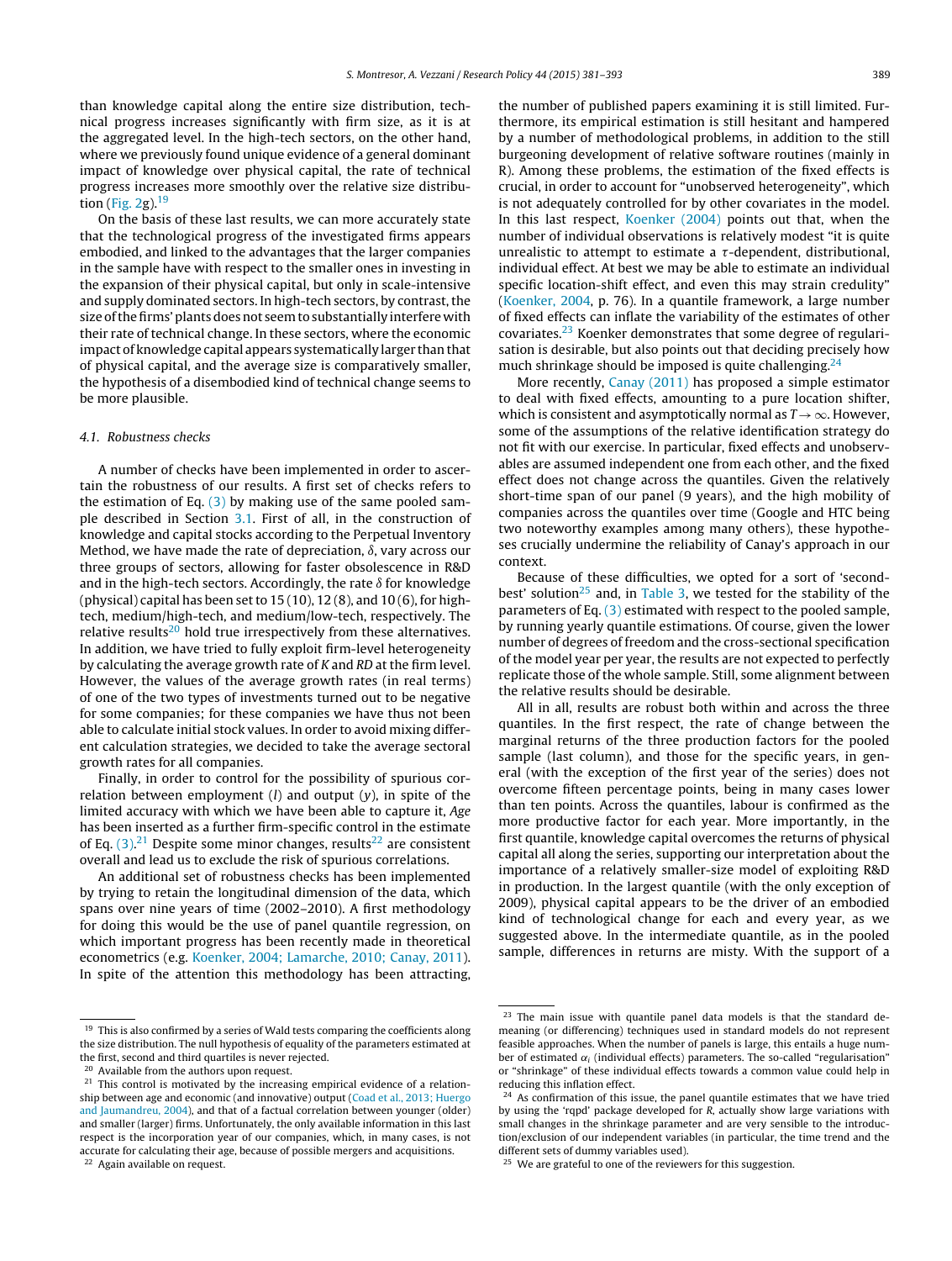<span id="page-9-0"></span>

| Lavic J                                                   |  |  |
|-----------------------------------------------------------|--|--|
| Comparison of the vearly quantile estimates coefficients. |  |  |

|                        | 2002               | 2003       | 2004       | 2005       | 2006       | 2007       | 2008       | 2009       | 2010       | All years |
|------------------------|--------------------|------------|------------|------------|------------|------------|------------|------------|------------|-----------|
| <b>First quartile</b>  |                    |            |            |            |            |            |            |            |            |           |
| Knowledge capital      | $0.175***$         | $0.197***$ | $0.218***$ | $0.228***$ | $0.222***$ | $0.234***$ | $0.237***$ | $0.227***$ | $0.237***$ | 0.216     |
|                        | (5.889)            | (8.149)    | (8.721)    | (8.715)    | (15.880)   | (14.191)   | (10.037)   | (10.747)   | (8.032)    |           |
| Physical capital       | $0.153***$         | $0.143***$ | $0.149***$ | $0.154***$ | $0.160***$ | $0.143***$ | $0.132***$ | $0.144***$ | $0.174***$ | 0.153     |
|                        | (5.416)            | (6.041)    | (5.708)    | (5.412)    | (7.212)    | (6.908)    | (6.190)    | (3.460)    | (5.433)    |           |
| Employment             | $0.701***$         | $0.675***$ | $0.638***$ | $0.634***$ | $0.629***$ | $0.645***$ | $0.644***$ | $0.649***$ | $0.622***$ | 0.648     |
|                        | (24.167)           | (19.560)   | (18.681)   | (22.872)   | (19.681)   | (28,606)   | (23.021)   | (17.533)   | (18.158)   |           |
| Pseudo R-squared       | 0.817              | 0.810      | 0.795      | 0.800      | 0.790      | 0.795      | 0.792      | 0.789      | 0.785      |           |
| <b>Second quartile</b> |                    |            |            |            |            |            |            |            |            |           |
| Knowledge capital      | $0.152\sp{^{***}}$ | $0.173***$ | $0.193***$ | $0.212***$ | $0.185***$ | $0.196***$ | $0.211***$ | $0.207***$ | $0.201***$ | 0.188     |
|                        | (5.406)            | (6.570)    | (6.695)    | (6.579)    | (6.861)    | (5.410)    | (10.366)   | (8.468)    | (10.426)   |           |
| Physical capital       | $0.177***$         | $0.205***$ | $0.197***$ | $0.219***$ | $0.193***$ | $0.188***$ | $0.188***$ | $0.166***$ | $0.165***$ | 0.188     |
|                        | (7.875)            | (7.066)    | (6.262)    | (9.831)    | (6.670)    | (7.251)    | (6.332)    | (6.074)    | (5.336)    |           |
| Employment             | $0.674***$         | $0.619***$ | $0.605***$ | $0.572***$ | $0.627***$ | $0.628***$ | $0.614***$ | $0.642***$ | $0.646***$ | 0.629     |
|                        | (36.084)           | (22.136)   | (22.952)   | (17.353)   | (22.123)   | (23.009)   | (21.939)   | (24.113)   | (16.645)   |           |
| Pseudo R-squared       | 0.811              | 0.806      | 0.794      | 0.796      | 0.790      | 0.790      | 0.788      | 0.789      | 0.788      |           |
| <b>Third quartile</b>  |                    |            |            |            |            |            |            |            |            |           |
| Knowledge capital      | $0.117***$         | $0.159***$ | $0.165***$ | $0.170***$ | $0.173***$ | $0.183***$ | $0.187***$ | $0.197***$ | $0.171***$ | 0.164     |
|                        | (2.936)            | (4.100)    | (5.776)    | (5.479)    | (5.336)    | (7.263)    | (7.100)    | (5.079)    | (4.994)    |           |
| Physical capital       | $0.221***$         | $0.223***$ | $0.252***$ | $0.223***$ | $0.228***$ | $0.191***$ | $0.197***$ | $0.143***$ | $0.190***$ | 0.216     |
|                        | (8.538)            | (10.608)   | (11.175)   | (10.765)   | (7.391)    | (5.394)    | (5.387)    | (4.786)    | (6.108)    |           |
| Employment             | $0.645***$         | $0.600***$ | $0.560***$ | $0.577***$ | $0.575***$ | $0.616***$ | $0.617***$ | $0.662***$ | $0.636***$ | 0.602     |
|                        | (14.391)           | (17.037)   | (15.220)   | (17.930)   | (14.292)   | (14.875)   | (16.576)   | (17.314)   | (21.076)   |           |
| Pseudo R-squared       | 0.801              | 0.795      | 0.785      | 0.785      | 0.780      | 0.777      | 0.775      | 0.779      | 0.780      |           |

Bold and italics has been used to highlight the quartile of interest (it is a kind of internal title).

t-Statistics from bootstrapped regressions (50 replications). \*\*\*  $p$  < 0.01, \*\*  $p$  < 0.05, \*  $p$  < 0.1.

quite large pseudo R-squared, these estimates appear aligned with the main ones we reported in the previous section and increase the validity of the results that we have identified.<sup>26</sup>

As a final robustness check, following [Hauk](#page-11-0) [and](#page-11-0) [Wacziarg](#page-11-0) [\(2009\),](#page-11-0) we have controlled for possible measurement errors by applying OLS and quantile estimations on the averaged values of the variables considered. In this case as well, results are robust and confirm those of our benchmark model. $27$ 

# **5. Conclusions**

Top R&D investors are inherently diverse, not only in the realm ofinnovation but also in that of production. The quantile estimation of their production function – augmented for the role of knowledge capital – reveals important elements of heterogeneity that standard estimations would otherwise hide. In particular, their size intertwines with their economic sector in specifying some basic production-related issues, which would otherwise be considered of a general nature for the investigated firms.

This result has important methodological implications for research on the issue. While the use of quantile estimates is becoming increasingly popular for detecting firm-specific factors, our application suggests that the attention given to heterogeneity deriving from firm size should not be viewed in isolation of that originating from the sector in which any given firm operates. Furthermore, our results suggest that technical efficiency measures could be biased when the underlying heterogeneity in the input factors is not taken into account.

Our results also have some interesting policy implications. First of all, although they are all quite large R&D spenders, the extent to which the innovative firms in our sample benefit from returns to scale is remarkable. Returns to scale appear to be decreasing only for the largest companies in the sample, which are mainly located in the lower-tech sectors. In high-tech sectors, on the other hand, returns to scale in production still appear exploitable. This is of great relevance when we think about policy support for the growth of innovative companies (in our case, innovative investors). While such a stimulus is usually considered suitable mainly for small (and new) technology-based firms, our evidence suggests that larger firms could also benefit from it, since they are not constrained by problems of efficiency in production.

Sector-specific effects are also important when we look at the production impact of the different inputs that firms employ. The output of our companies correlates substantially with changes in their knowledge capital only in the case of high-tech sectors. Conversely, in lower-tech sectors, where firm size is relatively larger on average, physical capital appears to be the pivotal production input along the whole of firm size distribution. This is an interesting result when we look at the recent literature (mainly at the country-sector level) about the impact of tangible vs. intangible assets (e.g. [Corrado](#page-11-0) et [al.,](#page-11-0) [2009\).](#page-11-0) By referring to our sample of top R&D spenders, tangible assets appear to count substantially more than intangible ones, unless we refer to the firms of smaller size and higher technological level in our sample, which are the only ones that actually appear "knowledge intensive". Furthermore, the policy implication of this result is quite important and somehow in line with that obtained by other studies on the same sample of top R&D spenders, which instead focus on their labour productivity [\(Kumbhakar](#page-11-0) et [al.,](#page-11-0) [2012\).](#page-11-0) Policy support to R&D would have the greatest impact (economic, in our case) in high-tech sectors, whereas the other economic sectors would benefit more from incentives and/or fiscal facilities to physical capital investments. Also when looking at the production realm, policies for innovative firms need to be tailored.

Related to this result is the one we obtained for the production impact of labour across the three groups of sectors that we

<sup>&</sup>lt;sup>26</sup> Similar checks have been carried out with respect to the estimates by sector, with similarly consistent results (available on request).

 $27$  [Hauk](#page-11-0) [and](#page-11-0) [Wacziarg](#page-11-0) [\(2009\)](#page-11-0) show that, in the presence of measurement errors, an OLS applied to a single cross-section of variables averaged over time (between estimator) outperforms other estimators, such as the fixed-effect or the GMM. In particular, in terms of average absolute bias, it reduces the variance of the measurement error relative to the true signal. Also for this last check, whose results are available upon request, we are grateful to one of the reviewers.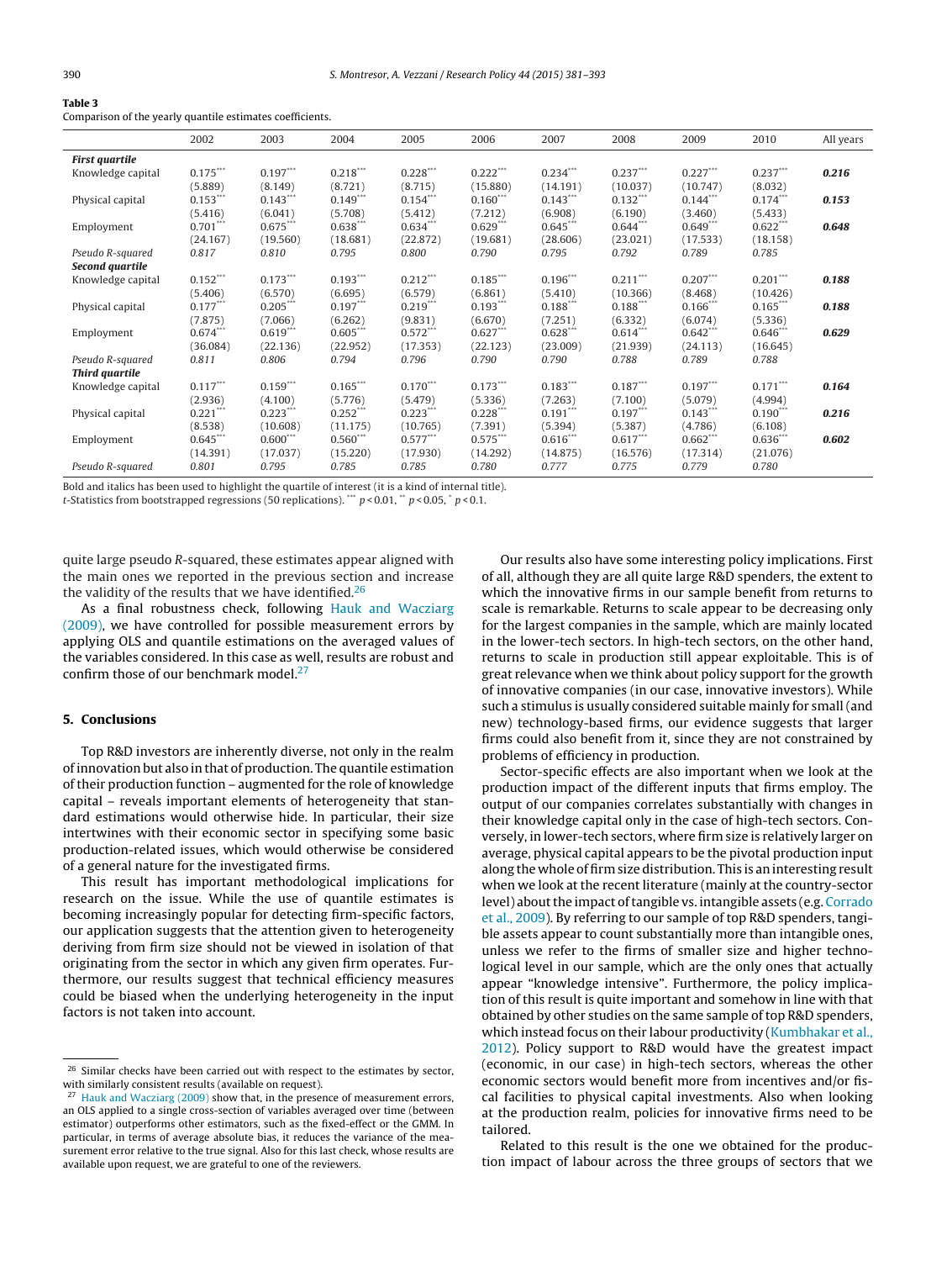<span id="page-10-0"></span>consider. In mid-high tech sectors, this is on average lower than in high-tech sectors. However, an important distinction appears between the two along their respective size distributions. In the high-tech sector, while the output elasticity of knowledge capital is size invariant, that of elasticity of labour decreases with firm size, hinting at its substitution by physical capital. This is consistent with a progressively higher degree of automation with increased firm size. In mid-high tech sectors, by contrast, the economic importance of labour remains invariant along the size distribution; the same holds true in the low/mid-low tech sectors, although at a lower average level. As we have said, what is noticeable here is rather a size-dependent substitution effect of knowledge for physical capital. On this basis, an interesting policy implication could accompany those we have provided above, concerning the opportunity of supporting physical capital investments in the lower-tech sectors. Because of the maturity stage of the relative technology, this policy support is unlikely to generate labour substitution effects: employment is expected to keep its relevance, independently of firm size.

The need to tailor support to R&D investors on the basis of relevant production inputs also emerges from the technical progress that our approach enables us to detect. In this regard, the results we obtain are most connected to the innovative performance of our firms and to the innovative policies which can act on it. In the mid-high and low/mid-low sectors, our estimates provide evidence of technological change of an embodied nature, for which high intensity of physical capital and large company size provide an important advantage. Conversely, in high-tech sectors,

opportunities for technical change appear to be of a more disembodied kind, with no advantages for larger firms with larger capital stocks. This last result holds true in the presence of the dominant role of knowledge capital over physical capital, along the entire size distribution. Taking into account the specificities that technical change reveals in different sectors with respect to its embodied and disembodied nature, the need for a sector focus regarding R&D policies is thus confirmed.

# **Acknowledgements**

Previous versions of this paper were presented at the 35th DRUID Celebration Conference (June 17–19, 2013, Barcelona – Spain), the KfG/IS inter-Service Scientific Seminars Series at JRC (June 4, 2013, Seville – Spain), and the Enabling Global Transitions through Innovation Conference (May 8–9, 2013, Istanbul – Turkey). We are grateful to the participants of these events for their comments and suggestions. Furthermore, we are indebted to Giuseppe Vittucci Marzetti and to three anonymous referees for their useful insights.

Disclaimer: The views expressed are purely those of the authors and may not in any circumstances be regarded as stating an official position of the European Commission.

# **Appendix.**

See Tables A1 and A2.

#### **Table A1**

Descriptive statistics of the sample.

|                                   | All sample | High-tech | Medium/high tech | Medium/low tech |
|-----------------------------------|------------|-----------|------------------|-----------------|
| No. of observations               | 8,990      | 3,621     | 3,773            | 1,596           |
| Net sales (mil. $\in$ )           |            |           |                  |                 |
| Average                           | 8,088      | 3,727     | 8,266            | 17,560          |
| Standard deviation                | 19,373     | 10,259    | 18,343           | 30.784          |
| Median                            | 1,846      | 635       | 2,553            | 7,694           |
| R&D Investments (mil. $\in$ )     |            |           |                  |                 |
| Average                           | 304        | 364       | 311              | 152             |
| Standard deviation                | 777        | 877       | 807              | 295             |
| Median                            | 67         | 70        | 67               | 63              |
| Capital expenditure (mil, $\in$ ) |            |           |                  |                 |
| Average                           | 552        | 194       | 492              | 1,508           |
| Standard deviation                | 1,720      | 583       | 1,692            | 2.815           |
| Median                            | 73         | 24        | 96               | 443             |
| Employment (# of emp.)            |            |           |                  |                 |
| Average                           | 28,016     | 14,835    | 32,048           | 48,387          |
| Standard deviation                | 55,686     | 38,942    | 54,910           | 77,820          |
| Median                            | 8,336      | 3,034     | 11,821           | 21,742          |

#### **Table A2**

Industry classification by sector groups.<sup>a</sup>

| Sector groups                                              | Industries                                                                                                                                                                                                                                                        |
|------------------------------------------------------------|-------------------------------------------------------------------------------------------------------------------------------------------------------------------------------------------------------------------------------------------------------------------|
| High tech sectors (R&D intensity above 5%)                 | Pharmaceuticals & biotechnology; Health care equipment & services;<br>Technology hardware & equipment; Software & computer services                                                                                                                               |
| Medium/high tech sectors (R&D intensity between 2% and 5%) | Electronics & electrical equipment; Automobiles & parts; Aerospace &<br>defence; Industrial engineering & machinery; Chemicals; Personal<br>goods; Household goods; General industrials; Support services                                                         |
| Medium/low tech sectors (R&D intensity below 2%)           | Food producers; Beverages; Travel & leisure; Media; Oil equipment;<br>Electricity; Fixed line telecommunications; Oil & gas producers;<br>Industrial metals; Construction & materials; Food & drug retailers;<br>Transportation; Mining; Tobacco; Multi-utilities |

<sup>a</sup> IRI scoreboard sector groups by R&D intensity; ICB (Industry Classification Benchmark), 4-digit level.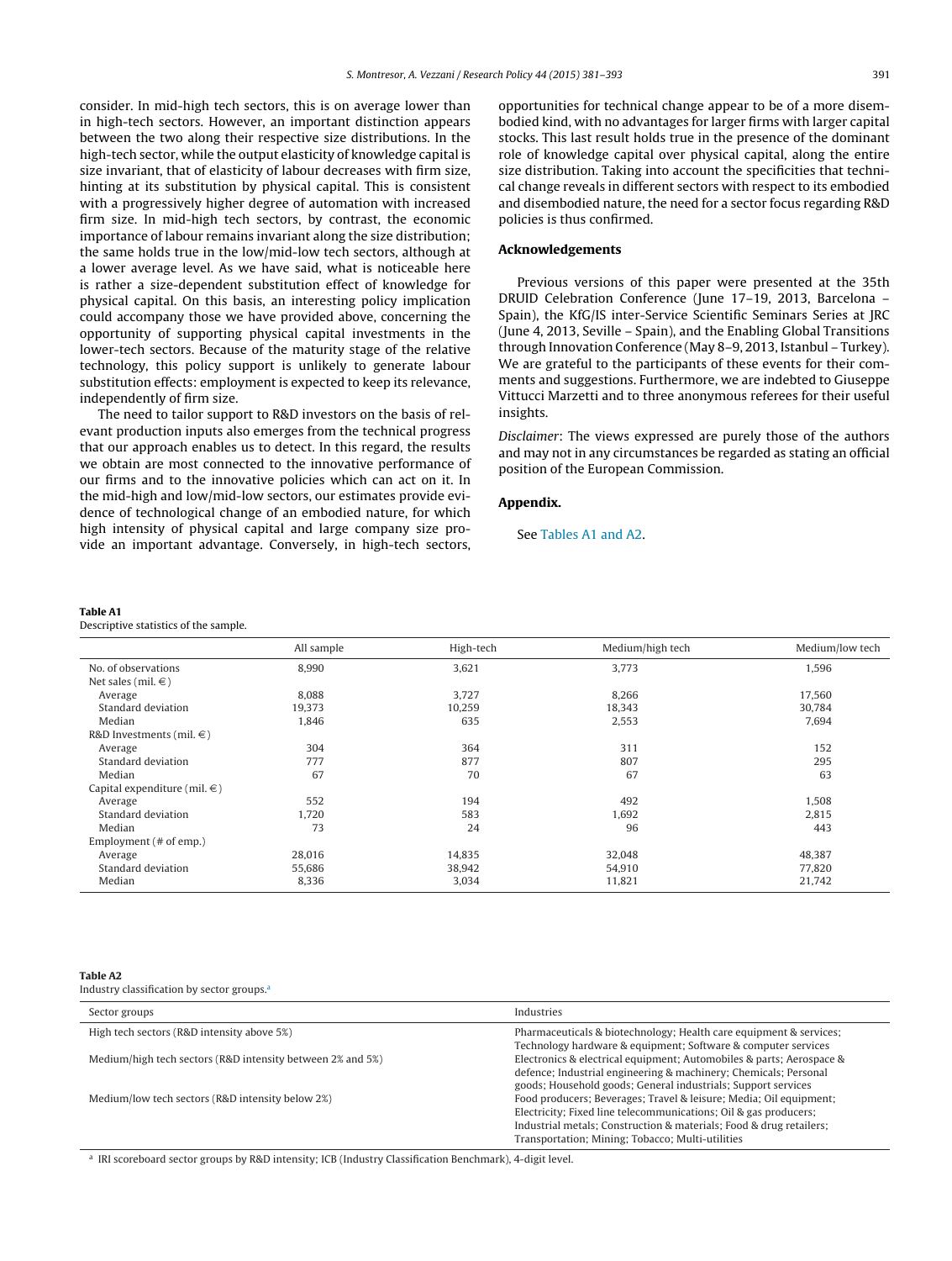#### <span id="page-11-0"></span>**References**

- Acs, Z.J.,Audretsch, D.B., 1987. [Innovation](http://refhub.elsevier.com/S0048-7333(14)00146-2/sbref0005) [in](http://refhub.elsevier.com/S0048-7333(14)00146-2/sbref0005) [large](http://refhub.elsevier.com/S0048-7333(14)00146-2/sbref0005) [and](http://refhub.elsevier.com/S0048-7333(14)00146-2/sbref0005) [small](http://refhub.elsevier.com/S0048-7333(14)00146-2/sbref0005) [firms.](http://refhub.elsevier.com/S0048-7333(14)00146-2/sbref0005) [Economics](http://refhub.elsevier.com/S0048-7333(14)00146-2/sbref0005) [Letters](http://refhub.elsevier.com/S0048-7333(14)00146-2/sbref0005) [23](http://refhub.elsevier.com/S0048-7333(14)00146-2/sbref0005) [\(1\),](http://refhub.elsevier.com/S0048-7333(14)00146-2/sbref0005) [109](http://refhub.elsevier.com/S0048-7333(14)00146-2/sbref0005)-11.
- Aghion, P., Howitt, P., 1992. [A](http://refhub.elsevier.com/S0048-7333(14)00146-2/sbref0010) [model](http://refhub.elsevier.com/S0048-7333(14)00146-2/sbref0010) [of](http://refhub.elsevier.com/S0048-7333(14)00146-2/sbref0010) [growth](http://refhub.elsevier.com/S0048-7333(14)00146-2/sbref0010) [through](http://refhub.elsevier.com/S0048-7333(14)00146-2/sbref0010) [creative](http://refhub.elsevier.com/S0048-7333(14)00146-2/sbref0010) [destruction.](http://refhub.elsevier.com/S0048-7333(14)00146-2/sbref0010) [Econo](http://refhub.elsevier.com/S0048-7333(14)00146-2/sbref0010)[metrica](http://refhub.elsevier.com/S0048-7333(14)00146-2/sbref0010) [60](http://refhub.elsevier.com/S0048-7333(14)00146-2/sbref0010) [\(2\),](http://refhub.elsevier.com/S0048-7333(14)00146-2/sbref0010) [323](http://refhub.elsevier.com/S0048-7333(14)00146-2/sbref0010)–[351.](http://refhub.elsevier.com/S0048-7333(14)00146-2/sbref0010)
- Arellano, M., Bond, S., 1991. [Some](http://refhub.elsevier.com/S0048-7333(14)00146-2/sbref0015) [tests](http://refhub.elsevier.com/S0048-7333(14)00146-2/sbref0015) [of](http://refhub.elsevier.com/S0048-7333(14)00146-2/sbref0015) [specification](http://refhub.elsevier.com/S0048-7333(14)00146-2/sbref0015) [for](http://refhub.elsevier.com/S0048-7333(14)00146-2/sbref0015) [panel](http://refhub.elsevier.com/S0048-7333(14)00146-2/sbref0015) [data:](http://refhub.elsevier.com/S0048-7333(14)00146-2/sbref0015) [Monte](http://refhub.elsevier.com/S0048-7333(14)00146-2/sbref0015) [Carlo.](http://refhub.elsevier.com/S0048-7333(14)00146-2/sbref0015) [Evidence](http://refhub.elsevier.com/S0048-7333(14)00146-2/sbref0015) [and](http://refhub.elsevier.com/S0048-7333(14)00146-2/sbref0015) [an](http://refhub.elsevier.com/S0048-7333(14)00146-2/sbref0015) [application](http://refhub.elsevier.com/S0048-7333(14)00146-2/sbref0015) [to](http://refhub.elsevier.com/S0048-7333(14)00146-2/sbref0015) [employment](http://refhub.elsevier.com/S0048-7333(14)00146-2/sbref0015) [equations.](http://refhub.elsevier.com/S0048-7333(14)00146-2/sbref0015) [Review](http://refhub.elsevier.com/S0048-7333(14)00146-2/sbref0015) [of](http://refhub.elsevier.com/S0048-7333(14)00146-2/sbref0015) [Economic](http://refhub.elsevier.com/S0048-7333(14)00146-2/sbref0015) [Studies](http://refhub.elsevier.com/S0048-7333(14)00146-2/sbref0015) [58,](http://refhub.elsevier.com/S0048-7333(14)00146-2/sbref0015) [277–297.](http://refhub.elsevier.com/S0048-7333(14)00146-2/sbref0015)
- Bartelsman, E., Dobbelaere, S., Peters, B., 2013. [Allocation](http://refhub.elsevier.com/S0048-7333(14)00146-2/sbref0020) [of](http://refhub.elsevier.com/S0048-7333(14)00146-2/sbref0020) [human](http://refhub.elsevier.com/S0048-7333(14)00146-2/sbref0020) [capital](http://refhub.elsevier.com/S0048-7333(14)00146-2/sbref0020) [and](http://refhub.elsevier.com/S0048-7333(14)00146-2/sbref0020) [inno](http://refhub.elsevier.com/S0048-7333(14)00146-2/sbref0020)[vation](http://refhub.elsevier.com/S0048-7333(14)00146-2/sbref0020) [at](http://refhub.elsevier.com/S0048-7333(14)00146-2/sbref0020) [the](http://refhub.elsevier.com/S0048-7333(14)00146-2/sbref0020) [frontier:](http://refhub.elsevier.com/S0048-7333(14)00146-2/sbref0020) [firm-level](http://refhub.elsevier.com/S0048-7333(14)00146-2/sbref0020) [evidence](http://refhub.elsevier.com/S0048-7333(14)00146-2/sbref0020) [on](http://refhub.elsevier.com/S0048-7333(14)00146-2/sbref0020) [Germany](http://refhub.elsevier.com/S0048-7333(14)00146-2/sbref0020) [and](http://refhub.elsevier.com/S0048-7333(14)00146-2/sbref0020) [the](http://refhub.elsevier.com/S0048-7333(14)00146-2/sbref0020) [Netherlands.](http://refhub.elsevier.com/S0048-7333(14)00146-2/sbref0020) [IZA](http://refhub.elsevier.com/S0048-7333(14)00146-2/sbref0020) [DP](http://refhub.elsevier.com/S0048-7333(14)00146-2/sbref0020) [No.](http://refhub.elsevier.com/S0048-7333(14)00146-2/sbref0020) [7540.](http://refhub.elsevier.com/S0048-7333(14)00146-2/sbref0020)
- Battese, G.E., Broca, S.S., 1997. [Functional](http://refhub.elsevier.com/S0048-7333(14)00146-2/sbref0025) [forms](http://refhub.elsevier.com/S0048-7333(14)00146-2/sbref0025) [of](http://refhub.elsevier.com/S0048-7333(14)00146-2/sbref0025) [stochastic](http://refhub.elsevier.com/S0048-7333(14)00146-2/sbref0025) [frontier](http://refhub.elsevier.com/S0048-7333(14)00146-2/sbref0025) [production](http://refhub.elsevier.com/S0048-7333(14)00146-2/sbref0025) [functions](http://refhub.elsevier.com/S0048-7333(14)00146-2/sbref0025) [and](http://refhub.elsevier.com/S0048-7333(14)00146-2/sbref0025) [models](http://refhub.elsevier.com/S0048-7333(14)00146-2/sbref0025) [for](http://refhub.elsevier.com/S0048-7333(14)00146-2/sbref0025) [technical](http://refhub.elsevier.com/S0048-7333(14)00146-2/sbref0025) [inefficiency](http://refhub.elsevier.com/S0048-7333(14)00146-2/sbref0025) [effects:](http://refhub.elsevier.com/S0048-7333(14)00146-2/sbref0025) [a](http://refhub.elsevier.com/S0048-7333(14)00146-2/sbref0025) [comparative](http://refhub.elsevier.com/S0048-7333(14)00146-2/sbref0025) [study](http://refhub.elsevier.com/S0048-7333(14)00146-2/sbref0025) [for](http://refhub.elsevier.com/S0048-7333(14)00146-2/sbref0025) [wheat](http://refhub.elsevier.com/S0048-7333(14)00146-2/sbref0025) [farmers](http://refhub.elsevier.com/S0048-7333(14)00146-2/sbref0025) [in](http://refhub.elsevier.com/S0048-7333(14)00146-2/sbref0025) [Pakistan.](http://refhub.elsevier.com/S0048-7333(14)00146-2/sbref0025) [Journal](http://refhub.elsevier.com/S0048-7333(14)00146-2/sbref0025) [of](http://refhub.elsevier.com/S0048-7333(14)00146-2/sbref0025) [Productivity](http://refhub.elsevier.com/S0048-7333(14)00146-2/sbref0025) [Analysis](http://refhub.elsevier.com/S0048-7333(14)00146-2/sbref0025) [8](http://refhub.elsevier.com/S0048-7333(14)00146-2/sbref0025) [\(4\),](http://refhub.elsevier.com/S0048-7333(14)00146-2/sbref0025) [395](http://refhub.elsevier.com/S0048-7333(14)00146-2/sbref0025)-[414.](http://refhub.elsevier.com/S0048-7333(14)00146-2/sbref0025)
- Bernini, C., Freo, M., Gardini, A., 2004. [Quantile](http://refhub.elsevier.com/S0048-7333(14)00146-2/sbref0030) [estimation](http://refhub.elsevier.com/S0048-7333(14)00146-2/sbref0030) [of](http://refhub.elsevier.com/S0048-7333(14)00146-2/sbref0030) [frontier](http://refhub.elsevier.com/S0048-7333(14)00146-2/sbref0030) [production](http://refhub.elsevier.com/S0048-7333(14)00146-2/sbref0030) [function.](http://refhub.elsevier.com/S0048-7333(14)00146-2/sbref0030) [Empirical](http://refhub.elsevier.com/S0048-7333(14)00146-2/sbref0030) [Economics](http://refhub.elsevier.com/S0048-7333(14)00146-2/sbref0030) [29,](http://refhub.elsevier.com/S0048-7333(14)00146-2/sbref0030) [373–381.](http://refhub.elsevier.com/S0048-7333(14)00146-2/sbref0030)
- Blundell, R.W., Bond, S.R., 1998. [Initial](http://refhub.elsevier.com/S0048-7333(14)00146-2/sbref0035) [conditions](http://refhub.elsevier.com/S0048-7333(14)00146-2/sbref0035) [and](http://refhub.elsevier.com/S0048-7333(14)00146-2/sbref0035) [moment](http://refhub.elsevier.com/S0048-7333(14)00146-2/sbref0035) [restrictions](http://refhub.elsevier.com/S0048-7333(14)00146-2/sbref0035) [in](http://refhub.elsevier.com/S0048-7333(14)00146-2/sbref0035) [dynamic](http://refhub.elsevier.com/S0048-7333(14)00146-2/sbref0035) [panel](http://refhub.elsevier.com/S0048-7333(14)00146-2/sbref0035) [data](http://refhub.elsevier.com/S0048-7333(14)00146-2/sbref0035) [models.](http://refhub.elsevier.com/S0048-7333(14)00146-2/sbref0035) [Journal](http://refhub.elsevier.com/S0048-7333(14)00146-2/sbref0035) [of](http://refhub.elsevier.com/S0048-7333(14)00146-2/sbref0035) [Econometrics](http://refhub.elsevier.com/S0048-7333(14)00146-2/sbref0035) [87,](http://refhub.elsevier.com/S0048-7333(14)00146-2/sbref0035) [115](http://refhub.elsevier.com/S0048-7333(14)00146-2/sbref0035)–[143.](http://refhub.elsevier.com/S0048-7333(14)00146-2/sbref0035)
- Blundell, R.W., Bond, S.R., 2000. [GMM](http://refhub.elsevier.com/S0048-7333(14)00146-2/sbref0040) [estimation](http://refhub.elsevier.com/S0048-7333(14)00146-2/sbref0040) [with](http://refhub.elsevier.com/S0048-7333(14)00146-2/sbref0040) [persistent](http://refhub.elsevier.com/S0048-7333(14)00146-2/sbref0040) [panel](http://refhub.elsevier.com/S0048-7333(14)00146-2/sbref0040) [data:](http://refhub.elsevier.com/S0048-7333(14)00146-2/sbref0040) [an](http://refhub.elsevier.com/S0048-7333(14)00146-2/sbref0040) [application](http://refhub.elsevier.com/S0048-7333(14)00146-2/sbref0040) [to](http://refhub.elsevier.com/S0048-7333(14)00146-2/sbref0040) [production](http://refhub.elsevier.com/S0048-7333(14)00146-2/sbref0040) [functions.](http://refhub.elsevier.com/S0048-7333(14)00146-2/sbref0040) [Econometric](http://refhub.elsevier.com/S0048-7333(14)00146-2/sbref0040) [Reviews](http://refhub.elsevier.com/S0048-7333(14)00146-2/sbref0040) [19](http://refhub.elsevier.com/S0048-7333(14)00146-2/sbref0040) [\(3\),](http://refhub.elsevier.com/S0048-7333(14)00146-2/sbref0040) [321](http://refhub.elsevier.com/S0048-7333(14)00146-2/sbref0040)–[340.](http://refhub.elsevier.com/S0048-7333(14)00146-2/sbref0040)
- Breschi, S., Malerba, F., Orsenigo, L., 2000. [Technological](http://refhub.elsevier.com/S0048-7333(14)00146-2/sbref0050) [regimes](http://refhub.elsevier.com/S0048-7333(14)00146-2/sbref0050) [and](http://refhub.elsevier.com/S0048-7333(14)00146-2/sbref0050) [Schumpeterian](http://refhub.elsevier.com/S0048-7333(14)00146-2/sbref0050) [patterns](http://refhub.elsevier.com/S0048-7333(14)00146-2/sbref0050) [of](http://refhub.elsevier.com/S0048-7333(14)00146-2/sbref0050) [innovation.](http://refhub.elsevier.com/S0048-7333(14)00146-2/sbref0050) [Economic](http://refhub.elsevier.com/S0048-7333(14)00146-2/sbref0050) [Journal](http://refhub.elsevier.com/S0048-7333(14)00146-2/sbref0050) [110](http://refhub.elsevier.com/S0048-7333(14)00146-2/sbref0050) [\(463\),](http://refhub.elsevier.com/S0048-7333(14)00146-2/sbref0050) 388-410.
- Brown, M., Popkin, J., 1962. [A](http://refhub.elsevier.com/S0048-7333(14)00146-2/sbref0055) [measure](http://refhub.elsevier.com/S0048-7333(14)00146-2/sbref0055) [of](http://refhub.elsevier.com/S0048-7333(14)00146-2/sbref0055) [technological](http://refhub.elsevier.com/S0048-7333(14)00146-2/sbref0055) [change](http://refhub.elsevier.com/S0048-7333(14)00146-2/sbref0055) [and](http://refhub.elsevier.com/S0048-7333(14)00146-2/sbref0055) [returns](http://refhub.elsevier.com/S0048-7333(14)00146-2/sbref0055) [to](http://refhub.elsevier.com/S0048-7333(14)00146-2/sbref0055) [scale.](http://refhub.elsevier.com/S0048-7333(14)00146-2/sbref0055) [Review](http://refhub.elsevier.com/S0048-7333(14)00146-2/sbref0055) [of](http://refhub.elsevier.com/S0048-7333(14)00146-2/sbref0055) [Economics](http://refhub.elsevier.com/S0048-7333(14)00146-2/sbref0055) [and](http://refhub.elsevier.com/S0048-7333(14)00146-2/sbref0055) [Statistics](http://refhub.elsevier.com/S0048-7333(14)00146-2/sbref0055) [44](http://refhub.elsevier.com/S0048-7333(14)00146-2/sbref0055) [\(4\),](http://refhub.elsevier.com/S0048-7333(14)00146-2/sbref0055) [402–411.](http://refhub.elsevier.com/S0048-7333(14)00146-2/sbref0055)
- Canay, I.A., 2011. [A](http://refhub.elsevier.com/S0048-7333(14)00146-2/sbref0060) [simple](http://refhub.elsevier.com/S0048-7333(14)00146-2/sbref0060) [approach](http://refhub.elsevier.com/S0048-7333(14)00146-2/sbref0060) [to](http://refhub.elsevier.com/S0048-7333(14)00146-2/sbref0060) [quantile](http://refhub.elsevier.com/S0048-7333(14)00146-2/sbref0060) [regression](http://refhub.elsevier.com/S0048-7333(14)00146-2/sbref0060) [for](http://refhub.elsevier.com/S0048-7333(14)00146-2/sbref0060) [panel](http://refhub.elsevier.com/S0048-7333(14)00146-2/sbref0060) [data.](http://refhub.elsevier.com/S0048-7333(14)00146-2/sbref0060) [Econo](http://refhub.elsevier.com/S0048-7333(14)00146-2/sbref0060)[metrics](http://refhub.elsevier.com/S0048-7333(14)00146-2/sbref0060) [Journal](http://refhub.elsevier.com/S0048-7333(14)00146-2/sbref0060) [14,](http://refhub.elsevier.com/S0048-7333(14)00146-2/sbref0060) [368–386.](http://refhub.elsevier.com/S0048-7333(14)00146-2/sbref0060)
- Castellacci, F., 2008. [Technological](http://refhub.elsevier.com/S0048-7333(14)00146-2/sbref0065) [paradigms,](http://refhub.elsevier.com/S0048-7333(14)00146-2/sbref0065) [regimes](http://refhub.elsevier.com/S0048-7333(14)00146-2/sbref0065) [and](http://refhub.elsevier.com/S0048-7333(14)00146-2/sbref0065) [trajectories:](http://refhub.elsevier.com/S0048-7333(14)00146-2/sbref0065) [manu](http://refhub.elsevier.com/S0048-7333(14)00146-2/sbref0065)[facturing](http://refhub.elsevier.com/S0048-7333(14)00146-2/sbref0065) [and](http://refhub.elsevier.com/S0048-7333(14)00146-2/sbref0065) [service](http://refhub.elsevier.com/S0048-7333(14)00146-2/sbref0065) [industries](http://refhub.elsevier.com/S0048-7333(14)00146-2/sbref0065) [in](http://refhub.elsevier.com/S0048-7333(14)00146-2/sbref0065) [a](http://refhub.elsevier.com/S0048-7333(14)00146-2/sbref0065) [new](http://refhub.elsevier.com/S0048-7333(14)00146-2/sbref0065) [taxonomy](http://refhub.elsevier.com/S0048-7333(14)00146-2/sbref0065) [of](http://refhub.elsevier.com/S0048-7333(14)00146-2/sbref0065) [sectoral](http://refhub.elsevier.com/S0048-7333(14)00146-2/sbref0065) [patterns](http://refhub.elsevier.com/S0048-7333(14)00146-2/sbref0065) [of](http://refhub.elsevier.com/S0048-7333(14)00146-2/sbref0065) [innovation.](http://refhub.elsevier.com/S0048-7333(14)00146-2/sbref0065) [Research](http://refhub.elsevier.com/S0048-7333(14)00146-2/sbref0065) [Policy](http://refhub.elsevier.com/S0048-7333(14)00146-2/sbref0065) [37](http://refhub.elsevier.com/S0048-7333(14)00146-2/sbref0065) [\(6\),](http://refhub.elsevier.com/S0048-7333(14)00146-2/sbref0065) [978–994.](http://refhub.elsevier.com/S0048-7333(14)00146-2/sbref0065)
- Cincera, M., Ravet, J., 2010. [Financing](http://refhub.elsevier.com/S0048-7333(14)00146-2/sbref0070) [constraints](http://refhub.elsevier.com/S0048-7333(14)00146-2/sbref0070) [and](http://refhub.elsevier.com/S0048-7333(14)00146-2/sbref0070) [R&D](http://refhub.elsevier.com/S0048-7333(14)00146-2/sbref0070) [investments](http://refhub.elsevier.com/S0048-7333(14)00146-2/sbref0070) [of](http://refhub.elsevier.com/S0048-7333(14)00146-2/sbref0070) [large](http://refhub.elsevier.com/S0048-7333(14)00146-2/sbref0070) [corporations](http://refhub.elsevier.com/S0048-7333(14)00146-2/sbref0070) [in](http://refhub.elsevier.com/S0048-7333(14)00146-2/sbref0070) [Europe](http://refhub.elsevier.com/S0048-7333(14)00146-2/sbref0070) [and](http://refhub.elsevier.com/S0048-7333(14)00146-2/sbref0070) [the](http://refhub.elsevier.com/S0048-7333(14)00146-2/sbref0070) [US.](http://refhub.elsevier.com/S0048-7333(14)00146-2/sbref0070) [Science](http://refhub.elsevier.com/S0048-7333(14)00146-2/sbref0070) [and](http://refhub.elsevier.com/S0048-7333(14)00146-2/sbref0070) [Public](http://refhub.elsevier.com/S0048-7333(14)00146-2/sbref0070) [Policy](http://refhub.elsevier.com/S0048-7333(14)00146-2/sbref0070) [37](http://refhub.elsevier.com/S0048-7333(14)00146-2/sbref0070) [\(6\),](http://refhub.elsevier.com/S0048-7333(14)00146-2/sbref0070) [455–466.](http://refhub.elsevier.com/S0048-7333(14)00146-2/sbref0070)
- Ciriaci, D., Moncada-Paternò-Castello, P., Voigt, P., 2012. [Does](http://refhub.elsevier.com/S0048-7333(14)00146-2/sbref0075) [size](http://refhub.elsevier.com/S0048-7333(14)00146-2/sbref0075) [or](http://refhub.elsevier.com/S0048-7333(14)00146-2/sbref0075) [age](http://refhub.elsevier.com/S0048-7333(14)00146-2/sbref0075) [of](http://refhub.elsevier.com/S0048-7333(14)00146-2/sbref0075) [innova](http://refhub.elsevier.com/S0048-7333(14)00146-2/sbref0075)[tive](http://refhub.elsevier.com/S0048-7333(14)00146-2/sbref0075) [firms](http://refhub.elsevier.com/S0048-7333(14)00146-2/sbref0075) [affect](http://refhub.elsevier.com/S0048-7333(14)00146-2/sbref0075) [their](http://refhub.elsevier.com/S0048-7333(14)00146-2/sbref0075) [growth](http://refhub.elsevier.com/S0048-7333(14)00146-2/sbref0075) [persistence?](http://refhub.elsevier.com/S0048-7333(14)00146-2/sbref0075) [Evidence](http://refhub.elsevier.com/S0048-7333(14)00146-2/sbref0075) [from](http://refhub.elsevier.com/S0048-7333(14)00146-2/sbref0075) [a](http://refhub.elsevier.com/S0048-7333(14)00146-2/sbref0075) [panel](http://refhub.elsevier.com/S0048-7333(14)00146-2/sbref0075) [of](http://refhub.elsevier.com/S0048-7333(14)00146-2/sbref0075) [innovative](http://refhub.elsevier.com/S0048-7333(14)00146-2/sbref0075) [Spanish](http://refhub.elsevier.com/S0048-7333(14)00146-2/sbref0075) [firms.](http://refhub.elsevier.com/S0048-7333(14)00146-2/sbref0075) [IPTS](http://refhub.elsevier.com/S0048-7333(14)00146-2/sbref0075) [Working](http://refhub.elsevier.com/S0048-7333(14)00146-2/sbref0075) [Papers](http://refhub.elsevier.com/S0048-7333(14)00146-2/sbref0075) [on](http://refhub.elsevier.com/S0048-7333(14)00146-2/sbref0075) [Corporate](http://refhub.elsevier.com/S0048-7333(14)00146-2/sbref0075) [R&D](http://refhub.elsevier.com/S0048-7333(14)00146-2/sbref0075) [and](http://refhub.elsevier.com/S0048-7333(14)00146-2/sbref0075) [Innovation,](http://refhub.elsevier.com/S0048-7333(14)00146-2/sbref0075) [3/2012.](http://refhub.elsevier.com/S0048-7333(14)00146-2/sbref0075)
- Coad, A., Segarra, A., Teruel, M., 2013. [Like](http://refhub.elsevier.com/S0048-7333(14)00146-2/sbref0080) [milk](http://refhub.elsevier.com/S0048-7333(14)00146-2/sbref0080) [or](http://refhub.elsevier.com/S0048-7333(14)00146-2/sbref0080) [wine:](http://refhub.elsevier.com/S0048-7333(14)00146-2/sbref0080) [does](http://refhub.elsevier.com/S0048-7333(14)00146-2/sbref0080) [firm](http://refhub.elsevier.com/S0048-7333(14)00146-2/sbref0080) [performance](http://refhub.elsevier.com/S0048-7333(14)00146-2/sbref0080) [improve](http://refhub.elsevier.com/S0048-7333(14)00146-2/sbref0080) [with](http://refhub.elsevier.com/S0048-7333(14)00146-2/sbref0080) [age?](http://refhub.elsevier.com/S0048-7333(14)00146-2/sbref0080) [Structural](http://refhub.elsevier.com/S0048-7333(14)00146-2/sbref0080) [Change](http://refhub.elsevier.com/S0048-7333(14)00146-2/sbref0080) [and](http://refhub.elsevier.com/S0048-7333(14)00146-2/sbref0080) [Economic](http://refhub.elsevier.com/S0048-7333(14)00146-2/sbref0080) [Dynamics](http://refhub.elsevier.com/S0048-7333(14)00146-2/sbref0080) [24,](http://refhub.elsevier.com/S0048-7333(14)00146-2/sbref0080) [173–189.](http://refhub.elsevier.com/S0048-7333(14)00146-2/sbref0080)
- Coad, A., Rao, R., 2006. [Innovation](http://refhub.elsevier.com/S0048-7333(14)00146-2/sbref0090) [and](http://refhub.elsevier.com/S0048-7333(14)00146-2/sbref0090) [market](http://refhub.elsevier.com/S0048-7333(14)00146-2/sbref0090) [value:](http://refhub.elsevier.com/S0048-7333(14)00146-2/sbref0090) [a](http://refhub.elsevier.com/S0048-7333(14)00146-2/sbref0090) [quantile](http://refhub.elsevier.com/S0048-7333(14)00146-2/sbref0090) [regression](http://refhub.elsevier.com/S0048-7333(14)00146-2/sbref0090) [analysis.](http://refhub.elsevier.com/S0048-7333(14)00146-2/sbref0090) [Economics](http://refhub.elsevier.com/S0048-7333(14)00146-2/sbref0090) [Bulletin](http://refhub.elsevier.com/S0048-7333(14)00146-2/sbref0090) [15](http://refhub.elsevier.com/S0048-7333(14)00146-2/sbref0090) [\(13\),](http://refhub.elsevier.com/S0048-7333(14)00146-2/sbref0090) [1](http://refhub.elsevier.com/S0048-7333(14)00146-2/sbref0090)–[10.](http://refhub.elsevier.com/S0048-7333(14)00146-2/sbref0090)
- Coad, A., Rao, R., 2008. [Innovation](http://refhub.elsevier.com/S0048-7333(14)00146-2/sbref0095) [and](http://refhub.elsevier.com/S0048-7333(14)00146-2/sbref0095) [firm](http://refhub.elsevier.com/S0048-7333(14)00146-2/sbref0095) [growth](http://refhub.elsevier.com/S0048-7333(14)00146-2/sbref0095) [in](http://refhub.elsevier.com/S0048-7333(14)00146-2/sbref0095) [high-tech](http://refhub.elsevier.com/S0048-7333(14)00146-2/sbref0095) [sectors:](http://refhub.elsevier.com/S0048-7333(14)00146-2/sbref0095) [a](http://refhub.elsevier.com/S0048-7333(14)00146-2/sbref0095) [quantile](http://refhub.elsevier.com/S0048-7333(14)00146-2/sbref0095) [regression](http://refhub.elsevier.com/S0048-7333(14)00146-2/sbref0095) [approach.](http://refhub.elsevier.com/S0048-7333(14)00146-2/sbref0095) [Research](http://refhub.elsevier.com/S0048-7333(14)00146-2/sbref0095) [Policy](http://refhub.elsevier.com/S0048-7333(14)00146-2/sbref0095) [37](http://refhub.elsevier.com/S0048-7333(14)00146-2/sbref0095) [\(4\),](http://refhub.elsevier.com/S0048-7333(14)00146-2/sbref0095) [633](http://refhub.elsevier.com/S0048-7333(14)00146-2/sbref0095)–[648.](http://refhub.elsevier.com/S0048-7333(14)00146-2/sbref0095)
- Cobbold, T., 2003. [A](http://refhub.elsevier.com/S0048-7333(14)00146-2/sbref0100) [Comparison](http://refhub.elsevier.com/S0048-7333(14)00146-2/sbref0100) [of](http://refhub.elsevier.com/S0048-7333(14)00146-2/sbref0100) [Gross](http://refhub.elsevier.com/S0048-7333(14)00146-2/sbref0100) [Output](http://refhub.elsevier.com/S0048-7333(14)00146-2/sbref0100) [and](http://refhub.elsevier.com/S0048-7333(14)00146-2/sbref0100) [Value-Added](http://refhub.elsevier.com/S0048-7333(14)00146-2/sbref0100) [Methods](http://refhub.elsevier.com/S0048-7333(14)00146-2/sbref0100) [of](http://refhub.elsevier.com/S0048-7333(14)00146-2/sbref0100) [Productivity](http://refhub.elsevier.com/S0048-7333(14)00146-2/sbref0100) [Estimation.](http://refhub.elsevier.com/S0048-7333(14)00146-2/sbref0100) [Productivity](http://refhub.elsevier.com/S0048-7333(14)00146-2/sbref0100) [Commission](http://refhub.elsevier.com/S0048-7333(14)00146-2/sbref0100) [Research](http://refhub.elsevier.com/S0048-7333(14)00146-2/sbref0100) [Memorandum,](http://refhub.elsevier.com/S0048-7333(14)00146-2/sbref0100) [Canberra.](http://refhub.elsevier.com/S0048-7333(14)00146-2/sbref0100)
- Cohen, W.M., 2010. [Fifty](http://refhub.elsevier.com/S0048-7333(14)00146-2/sbref0105) [years](http://refhub.elsevier.com/S0048-7333(14)00146-2/sbref0105) [of](http://refhub.elsevier.com/S0048-7333(14)00146-2/sbref0105) [empirical](http://refhub.elsevier.com/S0048-7333(14)00146-2/sbref0105) [studies](http://refhub.elsevier.com/S0048-7333(14)00146-2/sbref0105) [of](http://refhub.elsevier.com/S0048-7333(14)00146-2/sbref0105) [innovative](http://refhub.elsevier.com/S0048-7333(14)00146-2/sbref0105) [activity](http://refhub.elsevier.com/S0048-7333(14)00146-2/sbref0105) [and](http://refhub.elsevier.com/S0048-7333(14)00146-2/sbref0105) [per](http://refhub.elsevier.com/S0048-7333(14)00146-2/sbref0105)[formance.](http://refhub.elsevier.com/S0048-7333(14)00146-2/sbref0105) [Handbook](http://refhub.elsevier.com/S0048-7333(14)00146-2/sbref0105) [of](http://refhub.elsevier.com/S0048-7333(14)00146-2/sbref0105) [the](http://refhub.elsevier.com/S0048-7333(14)00146-2/sbref0105) [Economics](http://refhub.elsevier.com/S0048-7333(14)00146-2/sbref0105) [of](http://refhub.elsevier.com/S0048-7333(14)00146-2/sbref0105) [Innovation,](http://refhub.elsevier.com/S0048-7333(14)00146-2/sbref0105) [vol.](http://refhub.elsevier.com/S0048-7333(14)00146-2/sbref0105) [1.,](http://refhub.elsevier.com/S0048-7333(14)00146-2/sbref0105) [pp.](http://refhub.elsevier.com/S0048-7333(14)00146-2/sbref0105) [129](http://refhub.elsevier.com/S0048-7333(14)00146-2/sbref0105)–[213.](http://refhub.elsevier.com/S0048-7333(14)00146-2/sbref0105)
- Cohen, A.J., Harcourt, G.C., 2003. [Whatever](http://refhub.elsevier.com/S0048-7333(14)00146-2/sbref0110) [happened](http://refhub.elsevier.com/S0048-7333(14)00146-2/sbref0110) [to](http://refhub.elsevier.com/S0048-7333(14)00146-2/sbref0110) [the](http://refhub.elsevier.com/S0048-7333(14)00146-2/sbref0110) [Cambridge](http://refhub.elsevier.com/S0048-7333(14)00146-2/sbref0110) [capital](http://refhub.elsevier.com/S0048-7333(14)00146-2/sbref0110) [the](http://refhub.elsevier.com/S0048-7333(14)00146-2/sbref0110)[ory](http://refhub.elsevier.com/S0048-7333(14)00146-2/sbref0110) [controversies?](http://refhub.elsevier.com/S0048-7333(14)00146-2/sbref0110) [Journal](http://refhub.elsevier.com/S0048-7333(14)00146-2/sbref0110) [of](http://refhub.elsevier.com/S0048-7333(14)00146-2/sbref0110) [Economic](http://refhub.elsevier.com/S0048-7333(14)00146-2/sbref0110) [Perspectives](http://refhub.elsevier.com/S0048-7333(14)00146-2/sbref0110) [17](http://refhub.elsevier.com/S0048-7333(14)00146-2/sbref0110) [\(1\),](http://refhub.elsevier.com/S0048-7333(14)00146-2/sbref0110) [99–214.](http://refhub.elsevier.com/S0048-7333(14)00146-2/sbref0110)
- Cohen, W.M., Klepper, S., 1996. [Firm](http://refhub.elsevier.com/S0048-7333(14)00146-2/sbref0115) [size](http://refhub.elsevier.com/S0048-7333(14)00146-2/sbref0115) [and](http://refhub.elsevier.com/S0048-7333(14)00146-2/sbref0115) [the](http://refhub.elsevier.com/S0048-7333(14)00146-2/sbref0115) [nature](http://refhub.elsevier.com/S0048-7333(14)00146-2/sbref0115) [of](http://refhub.elsevier.com/S0048-7333(14)00146-2/sbref0115) [innovation](http://refhub.elsevier.com/S0048-7333(14)00146-2/sbref0115) [within](http://refhub.elsevier.com/S0048-7333(14)00146-2/sbref0115) [indus](http://refhub.elsevier.com/S0048-7333(14)00146-2/sbref0115)[tries:](http://refhub.elsevier.com/S0048-7333(14)00146-2/sbref0115) [the](http://refhub.elsevier.com/S0048-7333(14)00146-2/sbref0115) [case](http://refhub.elsevier.com/S0048-7333(14)00146-2/sbref0115) [of](http://refhub.elsevier.com/S0048-7333(14)00146-2/sbref0115) [process](http://refhub.elsevier.com/S0048-7333(14)00146-2/sbref0115) [and](http://refhub.elsevier.com/S0048-7333(14)00146-2/sbref0115) [product](http://refhub.elsevier.com/S0048-7333(14)00146-2/sbref0115) [R&D.](http://refhub.elsevier.com/S0048-7333(14)00146-2/sbref0115) [Review](http://refhub.elsevier.com/S0048-7333(14)00146-2/sbref0115) [of](http://refhub.elsevier.com/S0048-7333(14)00146-2/sbref0115) [Economics](http://refhub.elsevier.com/S0048-7333(14)00146-2/sbref0115) [and](http://refhub.elsevier.com/S0048-7333(14)00146-2/sbref0115) [Statistics](http://refhub.elsevier.com/S0048-7333(14)00146-2/sbref0115) [78](http://refhub.elsevier.com/S0048-7333(14)00146-2/sbref0115) [\(2\),](http://refhub.elsevier.com/S0048-7333(14)00146-2/sbref0115) [232](http://refhub.elsevier.com/S0048-7333(14)00146-2/sbref0115)–[243.](http://refhub.elsevier.com/S0048-7333(14)00146-2/sbref0115)
- Conte, A., Vivarelli, M., 2005. [One](http://refhub.elsevier.com/S0048-7333(14)00146-2/sbref0120) [or](http://refhub.elsevier.com/S0048-7333(14)00146-2/sbref0120) [many](http://refhub.elsevier.com/S0048-7333(14)00146-2/sbref0120) [knowledge](http://refhub.elsevier.com/S0048-7333(14)00146-2/sbref0120) [production](http://refhub.elsevier.com/S0048-7333(14)00146-2/sbref0120) [functions?](http://refhub.elsevier.com/S0048-7333(14)00146-2/sbref0120) [Map](http://refhub.elsevier.com/S0048-7333(14)00146-2/sbref0120)[ping](http://refhub.elsevier.com/S0048-7333(14)00146-2/sbref0120) [innovative](http://refhub.elsevier.com/S0048-7333(14)00146-2/sbref0120) [activity](http://refhub.elsevier.com/S0048-7333(14)00146-2/sbref0120) [using](http://refhub.elsevier.com/S0048-7333(14)00146-2/sbref0120) [microdata.](http://refhub.elsevier.com/S0048-7333(14)00146-2/sbref0120) [IZA](http://refhub.elsevier.com/S0048-7333(14)00146-2/sbref0120) [Discussion](http://refhub.elsevier.com/S0048-7333(14)00146-2/sbref0120) [Papers](http://refhub.elsevier.com/S0048-7333(14)00146-2/sbref0120) [1878.](http://refhub.elsevier.com/S0048-7333(14)00146-2/sbref0120) [Institute](http://refhub.elsevier.com/S0048-7333(14)00146-2/sbref0120) [for](http://refhub.elsevier.com/S0048-7333(14)00146-2/sbref0120) [the](http://refhub.elsevier.com/S0048-7333(14)00146-2/sbref0120) [Study](http://refhub.elsevier.com/S0048-7333(14)00146-2/sbref0120) [of](http://refhub.elsevier.com/S0048-7333(14)00146-2/sbref0120) [Labor](http://refhub.elsevier.com/S0048-7333(14)00146-2/sbref0120) [\(IZA\).](http://refhub.elsevier.com/S0048-7333(14)00146-2/sbref0120)
- Corrado, C., Hulten, C., Sichel, D., 2009. [Intangible](http://refhub.elsevier.com/S0048-7333(14)00146-2/sbref0125) [capital](http://refhub.elsevier.com/S0048-7333(14)00146-2/sbref0125) [and](http://refhub.elsevier.com/S0048-7333(14)00146-2/sbref0125) [US](http://refhub.elsevier.com/S0048-7333(14)00146-2/sbref0125) [economic](http://refhub.elsevier.com/S0048-7333(14)00146-2/sbref0125) [growth.](http://refhub.elsevier.com/S0048-7333(14)00146-2/sbref0125) [Review](http://refhub.elsevier.com/S0048-7333(14)00146-2/sbref0125) [of](http://refhub.elsevier.com/S0048-7333(14)00146-2/sbref0125) [Income](http://refhub.elsevier.com/S0048-7333(14)00146-2/sbref0125) [and](http://refhub.elsevier.com/S0048-7333(14)00146-2/sbref0125) [Wealth](http://refhub.elsevier.com/S0048-7333(14)00146-2/sbref0125) [55](http://refhub.elsevier.com/S0048-7333(14)00146-2/sbref0125) [\(3\),](http://refhub.elsevier.com/S0048-7333(14)00146-2/sbref0125) [661](http://refhub.elsevier.com/S0048-7333(14)00146-2/sbref0125)–[685.](http://refhub.elsevier.com/S0048-7333(14)00146-2/sbref0125)
- Crepon, B., Duguet, E., Mairesse, J., 1998. [Research,](http://refhub.elsevier.com/S0048-7333(14)00146-2/sbref0130) [innovation](http://refhub.elsevier.com/S0048-7333(14)00146-2/sbref0130) [and](http://refhub.elsevier.com/S0048-7333(14)00146-2/sbref0130) [productivity:](http://refhub.elsevier.com/S0048-7333(14)00146-2/sbref0130) [an](http://refhub.elsevier.com/S0048-7333(14)00146-2/sbref0130) [econometric](http://refhub.elsevier.com/S0048-7333(14)00146-2/sbref0130) [analysis](http://refhub.elsevier.com/S0048-7333(14)00146-2/sbref0130) [at](http://refhub.elsevier.com/S0048-7333(14)00146-2/sbref0130) [the](http://refhub.elsevier.com/S0048-7333(14)00146-2/sbref0130) [firm](http://refhub.elsevier.com/S0048-7333(14)00146-2/sbref0130) [level.](http://refhub.elsevier.com/S0048-7333(14)00146-2/sbref0130) [Economics](http://refhub.elsevier.com/S0048-7333(14)00146-2/sbref0130) [of](http://refhub.elsevier.com/S0048-7333(14)00146-2/sbref0130) [Innovation](http://refhub.elsevier.com/S0048-7333(14)00146-2/sbref0130) [and](http://refhub.elsevier.com/S0048-7333(14)00146-2/sbref0130) [New](http://refhub.elsevier.com/S0048-7333(14)00146-2/sbref0130) [Technology](http://refhub.elsevier.com/S0048-7333(14)00146-2/sbref0130) [7](http://refhub.elsevier.com/S0048-7333(14)00146-2/sbref0130) [\(2\),](http://refhub.elsevier.com/S0048-7333(14)00146-2/sbref0130) [115–158.](http://refhub.elsevier.com/S0048-7333(14)00146-2/sbref0130)
- Czarnitzki, D., Kraft, K., Thorwarth, S., 2009. [The](http://refhub.elsevier.com/S0048-7333(14)00146-2/sbref0135) [knowledge](http://refhub.elsevier.com/S0048-7333(14)00146-2/sbref0135) [production](http://refhub.elsevier.com/S0048-7333(14)00146-2/sbref0135) [of](http://refhub.elsevier.com/S0048-7333(14)00146-2/sbref0135) ['R'](http://refhub.elsevier.com/S0048-7333(14)00146-2/sbref0135) [and](http://refhub.elsevier.com/S0048-7333(14)00146-2/sbref0135) ['D'.](http://refhub.elsevier.com/S0048-7333(14)00146-2/sbref0135) [Economics](http://refhub.elsevier.com/S0048-7333(14)00146-2/sbref0135) [Letters](http://refhub.elsevier.com/S0048-7333(14)00146-2/sbref0135) [105](http://refhub.elsevier.com/S0048-7333(14)00146-2/sbref0135) [\(1\),](http://refhub.elsevier.com/S0048-7333(14)00146-2/sbref0135) [141–143.](http://refhub.elsevier.com/S0048-7333(14)00146-2/sbref0135)
- D'Agostino, L.M., Laursen,K., Santangelo, G.D., 2013. [The](http://refhub.elsevier.com/S0048-7333(14)00146-2/sbref0140) [impact](http://refhub.elsevier.com/S0048-7333(14)00146-2/sbref0140) [of](http://refhub.elsevier.com/S0048-7333(14)00146-2/sbref0140) [R&D](http://refhub.elsevier.com/S0048-7333(14)00146-2/sbref0140) [offshoring](http://refhub.elsevier.com/S0048-7333(14)00146-2/sbref0140) [on](http://refhub.elsevier.com/S0048-7333(14)00146-2/sbref0140) [the](http://refhub.elsevier.com/S0048-7333(14)00146-2/sbref0140) [home](http://refhub.elsevier.com/S0048-7333(14)00146-2/sbref0140) [knowledge](http://refhub.elsevier.com/S0048-7333(14)00146-2/sbref0140) [production](http://refhub.elsevier.com/S0048-7333(14)00146-2/sbref0140) [of](http://refhub.elsevier.com/S0048-7333(14)00146-2/sbref0140) [OECD](http://refhub.elsevier.com/S0048-7333(14)00146-2/sbref0140) [investing](http://refhub.elsevier.com/S0048-7333(14)00146-2/sbref0140) [regions.](http://refhub.elsevier.com/S0048-7333(14)00146-2/sbref0140) [Journal](http://refhub.elsevier.com/S0048-7333(14)00146-2/sbref0140) [of](http://refhub.elsevier.com/S0048-7333(14)00146-2/sbref0140) [Economic](http://refhub.elsevier.com/S0048-7333(14)00146-2/sbref0140) [Geography](http://refhub.elsevier.com/S0048-7333(14)00146-2/sbref0140) [13](http://refhub.elsevier.com/S0048-7333(14)00146-2/sbref0140) [\(1\),](http://refhub.elsevier.com/S0048-7333(14)00146-2/sbref0140) [145–175.](http://refhub.elsevier.com/S0048-7333(14)00146-2/sbref0140)
- Dosi, G., 1988. Sources, procedures, and microeconomic [effects](http://refhub.elsevier.com/S0048-7333(14)00146-2/sbref0145) of innovation. Journal [of](http://refhub.elsevier.com/S0048-7333(14)00146-2/sbref0145) [Economic](http://refhub.elsevier.com/S0048-7333(14)00146-2/sbref0145) [Literature,](http://refhub.elsevier.com/S0048-7333(14)00146-2/sbref0145) [1120–1130.](http://refhub.elsevier.com/S0048-7333(14)00146-2/sbref0145)
- Douglas, P.H., 1976. [The](http://refhub.elsevier.com/S0048-7333(14)00146-2/sbref0150) [Cobb–Douglas](http://refhub.elsevier.com/S0048-7333(14)00146-2/sbref0150) [production](http://refhub.elsevier.com/S0048-7333(14)00146-2/sbref0150) [function](http://refhub.elsevier.com/S0048-7333(14)00146-2/sbref0150) [once](http://refhub.elsevier.com/S0048-7333(14)00146-2/sbref0150) [again:](http://refhub.elsevier.com/S0048-7333(14)00146-2/sbref0150) [its](http://refhub.elsevier.com/S0048-7333(14)00146-2/sbref0150) [history,](http://refhub.elsevier.com/S0048-7333(14)00146-2/sbref0150) [its](http://refhub.elsevier.com/S0048-7333(14)00146-2/sbref0150) [testing,](http://refhub.elsevier.com/S0048-7333(14)00146-2/sbref0150) [and](http://refhub.elsevier.com/S0048-7333(14)00146-2/sbref0150) [some](http://refhub.elsevier.com/S0048-7333(14)00146-2/sbref0150) [new](http://refhub.elsevier.com/S0048-7333(14)00146-2/sbref0150) [empirical](http://refhub.elsevier.com/S0048-7333(14)00146-2/sbref0150) [values.](http://refhub.elsevier.com/S0048-7333(14)00146-2/sbref0150) [Journal](http://refhub.elsevier.com/S0048-7333(14)00146-2/sbref0150) [of](http://refhub.elsevier.com/S0048-7333(14)00146-2/sbref0150) [Political](http://refhub.elsevier.com/S0048-7333(14)00146-2/sbref0150) [Economy](http://refhub.elsevier.com/S0048-7333(14)00146-2/sbref0150) [84,](http://refhub.elsevier.com/S0048-7333(14)00146-2/sbref0150) [903–915.](http://refhub.elsevier.com/S0048-7333(14)00146-2/sbref0150)
- Ebersberger, B., Marsili, O., Reichstein, T., Salter, A., 2010. [Into](http://refhub.elsevier.com/S0048-7333(14)00146-2/sbref0155) [thin](http://refhub.elsevier.com/S0048-7333(14)00146-2/sbref0155) [air:](http://refhub.elsevier.com/S0048-7333(14)00146-2/sbref0155) [using](http://refhub.elsevier.com/S0048-7333(14)00146-2/sbref0155) [a](http://refhub.elsevier.com/S0048-7333(14)00146-2/sbref0155) [quantile](http://refhub.elsevier.com/S0048-7333(14)00146-2/sbref0155) [regression](http://refhub.elsevier.com/S0048-7333(14)00146-2/sbref0155) [approach](http://refhub.elsevier.com/S0048-7333(14)00146-2/sbref0155) [to](http://refhub.elsevier.com/S0048-7333(14)00146-2/sbref0155) [explore](http://refhub.elsevier.com/S0048-7333(14)00146-2/sbref0155) [the](http://refhub.elsevier.com/S0048-7333(14)00146-2/sbref0155) [relationship](http://refhub.elsevier.com/S0048-7333(14)00146-2/sbref0155) [between](http://refhub.elsevier.com/S0048-7333(14)00146-2/sbref0155) [R&D](http://refhub.elsevier.com/S0048-7333(14)00146-2/sbref0155) [and](http://refhub.elsevier.com/S0048-7333(14)00146-2/sbref0155) [innovation.](http://refhub.elsevier.com/S0048-7333(14)00146-2/sbref0155) [International](http://refhub.elsevier.com/S0048-7333(14)00146-2/sbref0155) [Review](http://refhub.elsevier.com/S0048-7333(14)00146-2/sbref0155) [of](http://refhub.elsevier.com/S0048-7333(14)00146-2/sbref0155) [Applied](http://refhub.elsevier.com/S0048-7333(14)00146-2/sbref0155) [Economics](http://refhub.elsevier.com/S0048-7333(14)00146-2/sbref0155) [24](http://refhub.elsevier.com/S0048-7333(14)00146-2/sbref0155) [\(1\),](http://refhub.elsevier.com/S0048-7333(14)00146-2/sbref0155) [95](http://refhub.elsevier.com/S0048-7333(14)00146-2/sbref0155)–[102.](http://refhub.elsevier.com/S0048-7333(14)00146-2/sbref0155)
- Evangelista, R., Vezzani, A., 2012. [The](http://refhub.elsevier.com/S0048-7333(14)00146-2/sbref0160) [impact](http://refhub.elsevier.com/S0048-7333(14)00146-2/sbref0160) [of](http://refhub.elsevier.com/S0048-7333(14)00146-2/sbref0160) [technological](http://refhub.elsevier.com/S0048-7333(14)00146-2/sbref0160) [and](http://refhub.elsevier.com/S0048-7333(14)00146-2/sbref0160) [organizational](http://refhub.elsevier.com/S0048-7333(14)00146-2/sbref0160) [innovations](http://refhub.elsevier.com/S0048-7333(14)00146-2/sbref0160) on employment in European Firms. Industrial [and](http://refhub.elsevier.com/S0048-7333(14)00146-2/sbref0160) [Corporate](http://refhub.elsevier.com/S0048-7333(14)00146-2/sbref0160) [Change](http://refhub.elsevier.com/S0048-7333(14)00146-2/sbref0160) [21](http://refhub.elsevier.com/S0048-7333(14)00146-2/sbref0160) [\(4\),](http://refhub.elsevier.com/S0048-7333(14)00146-2/sbref0160) [871](http://refhub.elsevier.com/S0048-7333(14)00146-2/sbref0160)–[899.](http://refhub.elsevier.com/S0048-7333(14)00146-2/sbref0160)
- Evangelista, R., Vezzani, A., 2010. [The](http://refhub.elsevier.com/S0048-7333(14)00146-2/sbref0165) [economic](http://refhub.elsevier.com/S0048-7333(14)00146-2/sbref0165) [impact](http://refhub.elsevier.com/S0048-7333(14)00146-2/sbref0165) [of](http://refhub.elsevier.com/S0048-7333(14)00146-2/sbref0165) [technological](http://refhub.elsevier.com/S0048-7333(14)00146-2/sbref0165) [and](http://refhub.elsevier.com/S0048-7333(14)00146-2/sbref0165) [organi](http://refhub.elsevier.com/S0048-7333(14)00146-2/sbref0165)[zational](http://refhub.elsevier.com/S0048-7333(14)00146-2/sbref0165) [innovations.](http://refhub.elsevier.com/S0048-7333(14)00146-2/sbref0165) [A](http://refhub.elsevier.com/S0048-7333(14)00146-2/sbref0165) [firm-level](http://refhub.elsevier.com/S0048-7333(14)00146-2/sbref0165) [analysis.](http://refhub.elsevier.com/S0048-7333(14)00146-2/sbref0165) [Research](http://refhub.elsevier.com/S0048-7333(14)00146-2/sbref0165) [Policy](http://refhub.elsevier.com/S0048-7333(14)00146-2/sbref0165) [39,](http://refhub.elsevier.com/S0048-7333(14)00146-2/sbref0165) [1253](http://refhub.elsevier.com/S0048-7333(14)00146-2/sbref0165)–[1260.](http://refhub.elsevier.com/S0048-7333(14)00146-2/sbref0165)
- Falk, M., 2012. [Quantile](http://refhub.elsevier.com/S0048-7333(14)00146-2/sbref0170) [estimates](http://refhub.elsevier.com/S0048-7333(14)00146-2/sbref0170) [of](http://refhub.elsevier.com/S0048-7333(14)00146-2/sbref0170) [the](http://refhub.elsevier.com/S0048-7333(14)00146-2/sbref0170) [impact](http://refhub.elsevier.com/S0048-7333(14)00146-2/sbref0170) [of](http://refhub.elsevier.com/S0048-7333(14)00146-2/sbref0170) [R&D](http://refhub.elsevier.com/S0048-7333(14)00146-2/sbref0170) [intensity](http://refhub.elsevier.com/S0048-7333(14)00146-2/sbref0170) [on](http://refhub.elsevier.com/S0048-7333(14)00146-2/sbref0170) [firm](http://refhub.elsevier.com/S0048-7333(14)00146-2/sbref0170) [perfor](http://refhub.elsevier.com/S0048-7333(14)00146-2/sbref0170)[mance.](http://refhub.elsevier.com/S0048-7333(14)00146-2/sbref0170) [Small](http://refhub.elsevier.com/S0048-7333(14)00146-2/sbref0170) [Business](http://refhub.elsevier.com/S0048-7333(14)00146-2/sbref0170) [Economics](http://refhub.elsevier.com/S0048-7333(14)00146-2/sbref0170) [39](http://refhub.elsevier.com/S0048-7333(14)00146-2/sbref0170) [\(1\),](http://refhub.elsevier.com/S0048-7333(14)00146-2/sbref0170) [19–37.](http://refhub.elsevier.com/S0048-7333(14)00146-2/sbref0170)
- Foss, N.J., 1994. [The](http://refhub.elsevier.com/S0048-7333(14)00146-2/sbref0175) [theory](http://refhub.elsevier.com/S0048-7333(14)00146-2/sbref0175) [of](http://refhub.elsevier.com/S0048-7333(14)00146-2/sbref0175) [the](http://refhub.elsevier.com/S0048-7333(14)00146-2/sbref0175) [firm:](http://refhub.elsevier.com/S0048-7333(14)00146-2/sbref0175) [the](http://refhub.elsevier.com/S0048-7333(14)00146-2/sbref0175) [Austrians](http://refhub.elsevier.com/S0048-7333(14)00146-2/sbref0175) [as](http://refhub.elsevier.com/S0048-7333(14)00146-2/sbref0175) [precursors](http://refhub.elsevier.com/S0048-7333(14)00146-2/sbref0175) [and](http://refhub.elsevier.com/S0048-7333(14)00146-2/sbref0175) [critics](http://refhub.elsevier.com/S0048-7333(14)00146-2/sbref0175) [of](http://refhub.elsevier.com/S0048-7333(14)00146-2/sbref0175) [contemporary](http://refhub.elsevier.com/S0048-7333(14)00146-2/sbref0175) [theory.](http://refhub.elsevier.com/S0048-7333(14)00146-2/sbref0175) [Review](http://refhub.elsevier.com/S0048-7333(14)00146-2/sbref0175) [of](http://refhub.elsevier.com/S0048-7333(14)00146-2/sbref0175) [Austrian](http://refhub.elsevier.com/S0048-7333(14)00146-2/sbref0175) [Economics](http://refhub.elsevier.com/S0048-7333(14)00146-2/sbref0175) [7](http://refhub.elsevier.com/S0048-7333(14)00146-2/sbref0175) [\(1\),](http://refhub.elsevier.com/S0048-7333(14)00146-2/sbref0175) [31](http://refhub.elsevier.com/S0048-7333(14)00146-2/sbref0175)–[65.](http://refhub.elsevier.com/S0048-7333(14)00146-2/sbref0175)
- García-Manjóna, J.V., Romero-Merino, M.E., 2012. [Research,](http://refhub.elsevier.com/S0048-7333(14)00146-2/sbref0180) [development,](http://refhub.elsevier.com/S0048-7333(14)00146-2/sbref0180) [and](http://refhub.elsevier.com/S0048-7333(14)00146-2/sbref0180) [firm](http://refhub.elsevier.com/S0048-7333(14)00146-2/sbref0180) [growth.](http://refhub.elsevier.com/S0048-7333(14)00146-2/sbref0180) [Empirical](http://refhub.elsevier.com/S0048-7333(14)00146-2/sbref0180) [evidence](http://refhub.elsevier.com/S0048-7333(14)00146-2/sbref0180) [from](http://refhub.elsevier.com/S0048-7333(14)00146-2/sbref0180) [European](http://refhub.elsevier.com/S0048-7333(14)00146-2/sbref0180) [top](http://refhub.elsevier.com/S0048-7333(14)00146-2/sbref0180) [R&D](http://refhub.elsevier.com/S0048-7333(14)00146-2/sbref0180) [spending](http://refhub.elsevier.com/S0048-7333(14)00146-2/sbref0180) [firms.](http://refhub.elsevier.com/S0048-7333(14)00146-2/sbref0180) [Research](http://refhub.elsevier.com/S0048-7333(14)00146-2/sbref0180) [Policy](http://refhub.elsevier.com/S0048-7333(14)00146-2/sbref0180) [41](http://refhub.elsevier.com/S0048-7333(14)00146-2/sbref0180) [\(6\),](http://refhub.elsevier.com/S0048-7333(14)00146-2/sbref0180) [1084](http://refhub.elsevier.com/S0048-7333(14)00146-2/sbref0180)-[1090.](http://refhub.elsevier.com/S0048-7333(14)00146-2/sbref0180)
- Gordon, R.J., 1990. [The](http://refhub.elsevier.com/S0048-7333(14)00146-2/sbref0185) [Measurement](http://refhub.elsevier.com/S0048-7333(14)00146-2/sbref0185) [of](http://refhub.elsevier.com/S0048-7333(14)00146-2/sbref0185) [Durable](http://refhub.elsevier.com/S0048-7333(14)00146-2/sbref0185) [Goods](http://refhub.elsevier.com/S0048-7333(14)00146-2/sbref0185) [Prices.](http://refhub.elsevier.com/S0048-7333(14)00146-2/sbref0185) [University](http://refhub.elsevier.com/S0048-7333(14)00146-2/sbref0185) [of](http://refhub.elsevier.com/S0048-7333(14)00146-2/sbref0185) [Chicago](http://refhub.elsevier.com/S0048-7333(14)00146-2/sbref0185) [Press,](http://refhub.elsevier.com/S0048-7333(14)00146-2/sbref0185) [Chicago](http://refhub.elsevier.com/S0048-7333(14)00146-2/sbref0185) [and](http://refhub.elsevier.com/S0048-7333(14)00146-2/sbref0185) [London.](http://refhub.elsevier.com/S0048-7333(14)00146-2/sbref0185)
- Greenwood, J., Hercowitz, Z., Krusell, P., 1997. [Long](http://refhub.elsevier.com/S0048-7333(14)00146-2/sbref0430) [run](http://refhub.elsevier.com/S0048-7333(14)00146-2/sbref0430) [implications](http://refhub.elsevier.com/S0048-7333(14)00146-2/sbref0430) [of](http://refhub.elsevier.com/S0048-7333(14)00146-2/sbref0430) [invest](http://refhub.elsevier.com/S0048-7333(14)00146-2/sbref0430)[ment](http://refhub.elsevier.com/S0048-7333(14)00146-2/sbref0430) [specific](http://refhub.elsevier.com/S0048-7333(14)00146-2/sbref0430) [technological](http://refhub.elsevier.com/S0048-7333(14)00146-2/sbref0430) [change.](http://refhub.elsevier.com/S0048-7333(14)00146-2/sbref0430) [American](http://refhub.elsevier.com/S0048-7333(14)00146-2/sbref0430) [Economic](http://refhub.elsevier.com/S0048-7333(14)00146-2/sbref0430) [Review](http://refhub.elsevier.com/S0048-7333(14)00146-2/sbref0430) [87](http://refhub.elsevier.com/S0048-7333(14)00146-2/sbref0430) [\(3\),](http://refhub.elsevier.com/S0048-7333(14)00146-2/sbref0430) [342](http://refhub.elsevier.com/S0048-7333(14)00146-2/sbref0430)–[362.](http://refhub.elsevier.com/S0048-7333(14)00146-2/sbref0430)
- Griliches, Z., 1998. [The](http://refhub.elsevier.com/S0048-7333(14)00146-2/sbref0200) [search](http://refhub.elsevier.com/S0048-7333(14)00146-2/sbref0200) [for](http://refhub.elsevier.com/S0048-7333(14)00146-2/sbref0200) [R&D](http://refhub.elsevier.com/S0048-7333(14)00146-2/sbref0200) [spillovers,](http://refhub.elsevier.com/S0048-7333(14)00146-2/sbref0200) [NBER](http://refhub.elsevier.com/S0048-7333(14)00146-2/sbref0200) [chapters.](http://refhub.elsevier.com/S0048-7333(14)00146-2/sbref0200) [In:](http://refhub.elsevier.com/S0048-7333(14)00146-2/sbref0200) [R&D](http://refhub.elsevier.com/S0048-7333(14)00146-2/sbref0200) [and](http://refhub.elsevier.com/S0048-7333(14)00146-2/sbref0200) [Pro](http://refhub.elsevier.com/S0048-7333(14)00146-2/sbref0200)[ductivity:](http://refhub.elsevier.com/S0048-7333(14)00146-2/sbref0200) [The](http://refhub.elsevier.com/S0048-7333(14)00146-2/sbref0200) [Econometric](http://refhub.elsevier.com/S0048-7333(14)00146-2/sbref0200) [Evidence.](http://refhub.elsevier.com/S0048-7333(14)00146-2/sbref0200) [National](http://refhub.elsevier.com/S0048-7333(14)00146-2/sbref0200) [Bureau](http://refhub.elsevier.com/S0048-7333(14)00146-2/sbref0200) [of](http://refhub.elsevier.com/S0048-7333(14)00146-2/sbref0200) [Economic](http://refhub.elsevier.com/S0048-7333(14)00146-2/sbref0200) [Research,](http://refhub.elsevier.com/S0048-7333(14)00146-2/sbref0200) [pp.](http://refhub.elsevier.com/S0048-7333(14)00146-2/sbref0200) [251](http://refhub.elsevier.com/S0048-7333(14)00146-2/sbref0200)–[268.](http://refhub.elsevier.com/S0048-7333(14)00146-2/sbref0200)
- Griliches, Z., 1979. [Issues](http://refhub.elsevier.com/S0048-7333(14)00146-2/sbref0205) [in](http://refhub.elsevier.com/S0048-7333(14)00146-2/sbref0205) [assessing](http://refhub.elsevier.com/S0048-7333(14)00146-2/sbref0205) [the](http://refhub.elsevier.com/S0048-7333(14)00146-2/sbref0205) [contribution](http://refhub.elsevier.com/S0048-7333(14)00146-2/sbref0205) [of](http://refhub.elsevier.com/S0048-7333(14)00146-2/sbref0205) [research](http://refhub.elsevier.com/S0048-7333(14)00146-2/sbref0205) [and](http://refhub.elsevier.com/S0048-7333(14)00146-2/sbref0205) [development](http://refhub.elsevier.com/S0048-7333(14)00146-2/sbref0205) [to](http://refhub.elsevier.com/S0048-7333(14)00146-2/sbref0205) [productivity](http://refhub.elsevier.com/S0048-7333(14)00146-2/sbref0205) [growth.](http://refhub.elsevier.com/S0048-7333(14)00146-2/sbref0205) [Bell](http://refhub.elsevier.com/S0048-7333(14)00146-2/sbref0205) [Journal](http://refhub.elsevier.com/S0048-7333(14)00146-2/sbref0205) [of](http://refhub.elsevier.com/S0048-7333(14)00146-2/sbref0205) [Economics](http://refhub.elsevier.com/S0048-7333(14)00146-2/sbref0205) [10](http://refhub.elsevier.com/S0048-7333(14)00146-2/sbref0205) [\(1\),](http://refhub.elsevier.com/S0048-7333(14)00146-2/sbref0205) [92](http://refhub.elsevier.com/S0048-7333(14)00146-2/sbref0205)–[116.](http://refhub.elsevier.com/S0048-7333(14)00146-2/sbref0205)
- Griliches, Z., Mairesse, J., 1995. [Production](http://refhub.elsevier.com/S0048-7333(14)00146-2/sbref0210) [Functions:](http://refhub.elsevier.com/S0048-7333(14)00146-2/sbref0210) [The](http://refhub.elsevier.com/S0048-7333(14)00146-2/sbref0210) [Search](http://refhub.elsevier.com/S0048-7333(14)00146-2/sbref0210) [for](http://refhub.elsevier.com/S0048-7333(14)00146-2/sbref0210) [Identification.](http://refhub.elsevier.com/S0048-7333(14)00146-2/sbref0210) [National](http://refhub.elsevier.com/S0048-7333(14)00146-2/sbref0210) [Bureau](http://refhub.elsevier.com/S0048-7333(14)00146-2/sbref0210) [of](http://refhub.elsevier.com/S0048-7333(14)00146-2/sbref0210) [Economic](http://refhub.elsevier.com/S0048-7333(14)00146-2/sbref0210) [Research](http://refhub.elsevier.com/S0048-7333(14)00146-2/sbref0210) [No.](http://refhub.elsevier.com/S0048-7333(14)00146-2/sbref0210) [5067.](http://refhub.elsevier.com/S0048-7333(14)00146-2/sbref0210)
- Hall, B.H., Mairesse, J., 1995. [Exploring](http://refhub.elsevier.com/S0048-7333(14)00146-2/sbref0215) [the](http://refhub.elsevier.com/S0048-7333(14)00146-2/sbref0215) [relationship](http://refhub.elsevier.com/S0048-7333(14)00146-2/sbref0215) [between](http://refhub.elsevier.com/S0048-7333(14)00146-2/sbref0215) [R&D](http://refhub.elsevier.com/S0048-7333(14)00146-2/sbref0215) [and](http://refhub.elsevier.com/S0048-7333(14)00146-2/sbref0215) [pro](http://refhub.elsevier.com/S0048-7333(14)00146-2/sbref0215)[ductivity](http://refhub.elsevier.com/S0048-7333(14)00146-2/sbref0215) [in](http://refhub.elsevier.com/S0048-7333(14)00146-2/sbref0215) [French](http://refhub.elsevier.com/S0048-7333(14)00146-2/sbref0215) [manufacturing](http://refhub.elsevier.com/S0048-7333(14)00146-2/sbref0215) [firms.](http://refhub.elsevier.com/S0048-7333(14)00146-2/sbref0215) [Journal](http://refhub.elsevier.com/S0048-7333(14)00146-2/sbref0215) [of](http://refhub.elsevier.com/S0048-7333(14)00146-2/sbref0215) [Econometrics](http://refhub.elsevier.com/S0048-7333(14)00146-2/sbref0215) [65](http://refhub.elsevier.com/S0048-7333(14)00146-2/sbref0215) [\(1\),](http://refhub.elsevier.com/S0048-7333(14)00146-2/sbref0215) [263–293.](http://refhub.elsevier.com/S0048-7333(14)00146-2/sbref0215)
- Hauk, W., Wacziarg, R., 2009. [A](http://refhub.elsevier.com/S0048-7333(14)00146-2/sbref0220) [Monte](http://refhub.elsevier.com/S0048-7333(14)00146-2/sbref0220) [Carlo](http://refhub.elsevier.com/S0048-7333(14)00146-2/sbref0220) [study](http://refhub.elsevier.com/S0048-7333(14)00146-2/sbref0220) [of](http://refhub.elsevier.com/S0048-7333(14)00146-2/sbref0220) [growth](http://refhub.elsevier.com/S0048-7333(14)00146-2/sbref0220) [regressions.](http://refhub.elsevier.com/S0048-7333(14)00146-2/sbref0220) [Journal](http://refhub.elsevier.com/S0048-7333(14)00146-2/sbref0220) [of](http://refhub.elsevier.com/S0048-7333(14)00146-2/sbref0220) [Economic](http://refhub.elsevier.com/S0048-7333(14)00146-2/sbref0220) [Growth](http://refhub.elsevier.com/S0048-7333(14)00146-2/sbref0220) [14](http://refhub.elsevier.com/S0048-7333(14)00146-2/sbref0220) [\(2\),](http://refhub.elsevier.com/S0048-7333(14)00146-2/sbref0220) [103–147.](http://refhub.elsevier.com/S0048-7333(14)00146-2/sbref0220)
- Heidenreich, M., 2009. [Innovation](http://refhub.elsevier.com/S0048-7333(14)00146-2/sbref0225) [patterns](http://refhub.elsevier.com/S0048-7333(14)00146-2/sbref0225) [and](http://refhub.elsevier.com/S0048-7333(14)00146-2/sbref0225) [location](http://refhub.elsevier.com/S0048-7333(14)00146-2/sbref0225) [of](http://refhub.elsevier.com/S0048-7333(14)00146-2/sbref0225) [European](http://refhub.elsevier.com/S0048-7333(14)00146-2/sbref0225) [low-](http://refhub.elsevier.com/S0048-7333(14)00146-2/sbref0225) [and](http://refhub.elsevier.com/S0048-7333(14)00146-2/sbref0225) [medium-technology](http://refhub.elsevier.com/S0048-7333(14)00146-2/sbref0225) [industries.](http://refhub.elsevier.com/S0048-7333(14)00146-2/sbref0225) [Research](http://refhub.elsevier.com/S0048-7333(14)00146-2/sbref0225) [Policy](http://refhub.elsevier.com/S0048-7333(14)00146-2/sbref0225) [38,](http://refhub.elsevier.com/S0048-7333(14)00146-2/sbref0225) [483–494.](http://refhub.elsevier.com/S0048-7333(14)00146-2/sbref0225)
- Huergo, E., Jaumandreu, J., 2004. [Firms'](http://refhub.elsevier.com/S0048-7333(14)00146-2/sbref0230) [age,](http://refhub.elsevier.com/S0048-7333(14)00146-2/sbref0230) [process](http://refhub.elsevier.com/S0048-7333(14)00146-2/sbref0230) [innovation](http://refhub.elsevier.com/S0048-7333(14)00146-2/sbref0230) [and](http://refhub.elsevier.com/S0048-7333(14)00146-2/sbref0230) [productivity](http://refhub.elsevier.com/S0048-7333(14)00146-2/sbref0230) [growth.](http://refhub.elsevier.com/S0048-7333(14)00146-2/sbref0230) [International](http://refhub.elsevier.com/S0048-7333(14)00146-2/sbref0230) [Journal](http://refhub.elsevier.com/S0048-7333(14)00146-2/sbref0230) [of](http://refhub.elsevier.com/S0048-7333(14)00146-2/sbref0230) [Industrial](http://refhub.elsevier.com/S0048-7333(14)00146-2/sbref0230) [Organization](http://refhub.elsevier.com/S0048-7333(14)00146-2/sbref0230) [22](http://refhub.elsevier.com/S0048-7333(14)00146-2/sbref0230) [\(4\),](http://refhub.elsevier.com/S0048-7333(14)00146-2/sbref0230) [541–559.](http://refhub.elsevier.com/S0048-7333(14)00146-2/sbref0230)
- IRI-IPTS, European Commission, 2013. [EU](http://refhub.elsevier.com/S0048-7333(14)00146-2/sbref0235) [R&D](http://refhub.elsevier.com/S0048-7333(14)00146-2/sbref0235) [Scoreboard.](http://refhub.elsevier.com/S0048-7333(14)00146-2/sbref0235) [The](http://refhub.elsevier.com/S0048-7333(14)00146-2/sbref0235) [2013EU](http://refhub.elsevier.com/S0048-7333(14)00146-2/sbref0235) [Industrial](http://refhub.elsevier.com/S0048-7333(14)00146-2/sbref0235) [R&D](http://refhub.elsevier.com/S0048-7333(14)00146-2/sbref0235) [Investment](http://refhub.elsevier.com/S0048-7333(14)00146-2/sbref0235) [Scoreboard.](http://refhub.elsevier.com/S0048-7333(14)00146-2/sbref0235) [Publications](http://refhub.elsevier.com/S0048-7333(14)00146-2/sbref0235) [Office](http://refhub.elsevier.com/S0048-7333(14)00146-2/sbref0235) [of](http://refhub.elsevier.com/S0048-7333(14)00146-2/sbref0235) [the](http://refhub.elsevier.com/S0048-7333(14)00146-2/sbref0235) [European](http://refhub.elsevier.com/S0048-7333(14)00146-2/sbref0235) [Union,](http://refhub.elsevier.com/S0048-7333(14)00146-2/sbref0235) [Luxem](http://refhub.elsevier.com/S0048-7333(14)00146-2/sbref0235)[bourg.](http://refhub.elsevier.com/S0048-7333(14)00146-2/sbref0235)
- Jorgenson, D.W., 1966. [The](http://refhub.elsevier.com/S0048-7333(14)00146-2/sbref0440) [embodiment](http://refhub.elsevier.com/S0048-7333(14)00146-2/sbref0440) [hypothesis.](http://refhub.elsevier.com/S0048-7333(14)00146-2/sbref0440) [Journal](http://refhub.elsevier.com/S0048-7333(14)00146-2/sbref0440) [of](http://refhub.elsevier.com/S0048-7333(14)00146-2/sbref0440) [Political](http://refhub.elsevier.com/S0048-7333(14)00146-2/sbref0440) [Economy](http://refhub.elsevier.com/S0048-7333(14)00146-2/sbref0440) [74](http://refhub.elsevier.com/S0048-7333(14)00146-2/sbref0440)  $(1), 1-17$  $(1), 1-17$
- Kaiser, U., 2009. [Patents](http://refhub.elsevier.com/S0048-7333(14)00146-2/sbref0240) [and](http://refhub.elsevier.com/S0048-7333(14)00146-2/sbref0240) [profit](http://refhub.elsevier.com/S0048-7333(14)00146-2/sbref0240) [rates.](http://refhub.elsevier.com/S0048-7333(14)00146-2/sbref0240) [Economics](http://refhub.elsevier.com/S0048-7333(14)00146-2/sbref0240) [Letters](http://refhub.elsevier.com/S0048-7333(14)00146-2/sbref0240) [104](http://refhub.elsevier.com/S0048-7333(14)00146-2/sbref0240) [\(2\),](http://refhub.elsevier.com/S0048-7333(14)00146-2/sbref0240) [79](http://refhub.elsevier.com/S0048-7333(14)00146-2/sbref0240)–[80.](http://refhub.elsevier.com/S0048-7333(14)00146-2/sbref0240)
- Kamien, M., Schwartz, N., 1982. [Market](http://refhub.elsevier.com/S0048-7333(14)00146-2/sbref0245) [Structure](http://refhub.elsevier.com/S0048-7333(14)00146-2/sbref0245) [and](http://refhub.elsevier.com/S0048-7333(14)00146-2/sbref0245) [Innovation.](http://refhub.elsevier.com/S0048-7333(14)00146-2/sbref0245) [Cambridge](http://refhub.elsevier.com/S0048-7333(14)00146-2/sbref0245) [Uni](http://refhub.elsevier.com/S0048-7333(14)00146-2/sbref0245)[versity](http://refhub.elsevier.com/S0048-7333(14)00146-2/sbref0245) [Press,](http://refhub.elsevier.com/S0048-7333(14)00146-2/sbref0245) [Cambridge.](http://refhub.elsevier.com/S0048-7333(14)00146-2/sbref0245)
- Koenker, R., 2004. [Quantile](http://refhub.elsevier.com/S0048-7333(14)00146-2/sbref0250) [regression](http://refhub.elsevier.com/S0048-7333(14)00146-2/sbref0250) [for](http://refhub.elsevier.com/S0048-7333(14)00146-2/sbref0250) [longitudinal](http://refhub.elsevier.com/S0048-7333(14)00146-2/sbref0250) [data.](http://refhub.elsevier.com/S0048-7333(14)00146-2/sbref0250) [Journal](http://refhub.elsevier.com/S0048-7333(14)00146-2/sbref0250) [of](http://refhub.elsevier.com/S0048-7333(14)00146-2/sbref0250) [Multivariate](http://refhub.elsevier.com/S0048-7333(14)00146-2/sbref0250) [Analysis](http://refhub.elsevier.com/S0048-7333(14)00146-2/sbref0250) [91](http://refhub.elsevier.com/S0048-7333(14)00146-2/sbref0250) [\(1\),](http://refhub.elsevier.com/S0048-7333(14)00146-2/sbref0250) [74–89.](http://refhub.elsevier.com/S0048-7333(14)00146-2/sbref0250)
- Koenker, R., Hallock, K.F., 2001. [Quantile](http://refhub.elsevier.com/S0048-7333(14)00146-2/sbref0255) [regression.](http://refhub.elsevier.com/S0048-7333(14)00146-2/sbref0255) [Journal](http://refhub.elsevier.com/S0048-7333(14)00146-2/sbref0255) [of](http://refhub.elsevier.com/S0048-7333(14)00146-2/sbref0255) [Economic](http://refhub.elsevier.com/S0048-7333(14)00146-2/sbref0255) [Perspec](http://refhub.elsevier.com/S0048-7333(14)00146-2/sbref0255)[tives](http://refhub.elsevier.com/S0048-7333(14)00146-2/sbref0255) [15](http://refhub.elsevier.com/S0048-7333(14)00146-2/sbref0255) [\(4\),](http://refhub.elsevier.com/S0048-7333(14)00146-2/sbref0255) [143](http://refhub.elsevier.com/S0048-7333(14)00146-2/sbref0255)–[156.](http://refhub.elsevier.com/S0048-7333(14)00146-2/sbref0255)
- Koenker, R., Bassett, G., 1978. [Regression](http://refhub.elsevier.com/S0048-7333(14)00146-2/sbref0260) [quantiles.](http://refhub.elsevier.com/S0048-7333(14)00146-2/sbref0260) [Econometrica](http://refhub.elsevier.com/S0048-7333(14)00146-2/sbref0260) [46](http://refhub.elsevier.com/S0048-7333(14)00146-2/sbref0260) [\(1\),](http://refhub.elsevier.com/S0048-7333(14)00146-2/sbref0260) [33](http://refhub.elsevier.com/S0048-7333(14)00146-2/sbref0260)–[50.](http://refhub.elsevier.com/S0048-7333(14)00146-2/sbref0260)
- Kumbhakar, S., Ortega-Argilés, R., Potters, L., Vivarelli, M., Voigt, P., 2012. [Corporate](http://refhub.elsevier.com/S0048-7333(14)00146-2/sbref0265) [R&D](http://refhub.elsevier.com/S0048-7333(14)00146-2/sbref0265) [and](http://refhub.elsevier.com/S0048-7333(14)00146-2/sbref0265) [firm](http://refhub.elsevier.com/S0048-7333(14)00146-2/sbref0265) [efficiency:](http://refhub.elsevier.com/S0048-7333(14)00146-2/sbref0265) [evidence](http://refhub.elsevier.com/S0048-7333(14)00146-2/sbref0265) [from](http://refhub.elsevier.com/S0048-7333(14)00146-2/sbref0265) [Europe's](http://refhub.elsevier.com/S0048-7333(14)00146-2/sbref0265) [top](http://refhub.elsevier.com/S0048-7333(14)00146-2/sbref0265) [R&D](http://refhub.elsevier.com/S0048-7333(14)00146-2/sbref0265) [investors.](http://refhub.elsevier.com/S0048-7333(14)00146-2/sbref0265) [Journal](http://refhub.elsevier.com/S0048-7333(14)00146-2/sbref0265) [of](http://refhub.elsevier.com/S0048-7333(14)00146-2/sbref0265) [Productivity](http://refhub.elsevier.com/S0048-7333(14)00146-2/sbref0265) [Analysis](http://refhub.elsevier.com/S0048-7333(14)00146-2/sbref0265) [37](http://refhub.elsevier.com/S0048-7333(14)00146-2/sbref0265) [\(2\),](http://refhub.elsevier.com/S0048-7333(14)00146-2/sbref0265) [125](http://refhub.elsevier.com/S0048-7333(14)00146-2/sbref0265)–[140.](http://refhub.elsevier.com/S0048-7333(14)00146-2/sbref0265)
- Lamarche, C., 2010. [Robust](http://refhub.elsevier.com/S0048-7333(14)00146-2/sbref0270) [penalized](http://refhub.elsevier.com/S0048-7333(14)00146-2/sbref0270) [quantile](http://refhub.elsevier.com/S0048-7333(14)00146-2/sbref0270) [regression](http://refhub.elsevier.com/S0048-7333(14)00146-2/sbref0270) [estimation](http://refhub.elsevier.com/S0048-7333(14)00146-2/sbref0270) [for](http://refhub.elsevier.com/S0048-7333(14)00146-2/sbref0270) [panel](http://refhub.elsevier.com/S0048-7333(14)00146-2/sbref0270) [data.](http://refhub.elsevier.com/S0048-7333(14)00146-2/sbref0270) [Journal](http://refhub.elsevier.com/S0048-7333(14)00146-2/sbref0270) [of](http://refhub.elsevier.com/S0048-7333(14)00146-2/sbref0270) [Econometrics](http://refhub.elsevier.com/S0048-7333(14)00146-2/sbref0270) [157,](http://refhub.elsevier.com/S0048-7333(14)00146-2/sbref0270) [396–408.](http://refhub.elsevier.com/S0048-7333(14)00146-2/sbref0270)
- Lööf, H., Heshmati, A., 2002. [Knowledge](http://refhub.elsevier.com/S0048-7333(14)00146-2/sbref0275) [capital](http://refhub.elsevier.com/S0048-7333(14)00146-2/sbref0275) [and](http://refhub.elsevier.com/S0048-7333(14)00146-2/sbref0275) [performance](http://refhub.elsevier.com/S0048-7333(14)00146-2/sbref0275) [heterogeneity:](http://refhub.elsevier.com/S0048-7333(14)00146-2/sbref0275) [a](http://refhub.elsevier.com/S0048-7333(14)00146-2/sbref0275) [firm-level](http://refhub.elsevier.com/S0048-7333(14)00146-2/sbref0275) [innovation](http://refhub.elsevier.com/S0048-7333(14)00146-2/sbref0275) [study.](http://refhub.elsevier.com/S0048-7333(14)00146-2/sbref0275) [International](http://refhub.elsevier.com/S0048-7333(14)00146-2/sbref0275) [Journal](http://refhub.elsevier.com/S0048-7333(14)00146-2/sbref0275) [of](http://refhub.elsevier.com/S0048-7333(14)00146-2/sbref0275) [Production](http://refhub.elsevier.com/S0048-7333(14)00146-2/sbref0275) [Economics](http://refhub.elsevier.com/S0048-7333(14)00146-2/sbref0275) [76](http://refhub.elsevier.com/S0048-7333(14)00146-2/sbref0275) [\(1\),](http://refhub.elsevier.com/S0048-7333(14)00146-2/sbref0275) [61](http://refhub.elsevier.com/S0048-7333(14)00146-2/sbref0275)–[85.](http://refhub.elsevier.com/S0048-7333(14)00146-2/sbref0275)
- Mairesse, J., Jaumandreu, J., 2005. [Panel-data](http://refhub.elsevier.com/S0048-7333(14)00146-2/sbref0280) [estimates](http://refhub.elsevier.com/S0048-7333(14)00146-2/sbref0280) [of](http://refhub.elsevier.com/S0048-7333(14)00146-2/sbref0280) [the](http://refhub.elsevier.com/S0048-7333(14)00146-2/sbref0280) [production](http://refhub.elsevier.com/S0048-7333(14)00146-2/sbref0280) [function](http://refhub.elsevier.com/S0048-7333(14)00146-2/sbref0280) [and](http://refhub.elsevier.com/S0048-7333(14)00146-2/sbref0280) [the](http://refhub.elsevier.com/S0048-7333(14)00146-2/sbref0280) [revenue](http://refhub.elsevier.com/S0048-7333(14)00146-2/sbref0280) [function:](http://refhub.elsevier.com/S0048-7333(14)00146-2/sbref0280) [what](http://refhub.elsevier.com/S0048-7333(14)00146-2/sbref0280) [difference](http://refhub.elsevier.com/S0048-7333(14)00146-2/sbref0280) [does](http://refhub.elsevier.com/S0048-7333(14)00146-2/sbref0280) [it](http://refhub.elsevier.com/S0048-7333(14)00146-2/sbref0280) [make?](http://refhub.elsevier.com/S0048-7333(14)00146-2/sbref0280) [Scandinavian](http://refhub.elsevier.com/S0048-7333(14)00146-2/sbref0280) [Journal](http://refhub.elsevier.com/S0048-7333(14)00146-2/sbref0280) [of](http://refhub.elsevier.com/S0048-7333(14)00146-2/sbref0280) [Economics](http://refhub.elsevier.com/S0048-7333(14)00146-2/sbref0280) [107](http://refhub.elsevier.com/S0048-7333(14)00146-2/sbref0280) [\(4\),](http://refhub.elsevier.com/S0048-7333(14)00146-2/sbref0280) [651–672.](http://refhub.elsevier.com/S0048-7333(14)00146-2/sbref0280)
- Malerba, F., 2002. [Sectoral](http://refhub.elsevier.com/S0048-7333(14)00146-2/sbref0285) [systems](http://refhub.elsevier.com/S0048-7333(14)00146-2/sbref0285) [of](http://refhub.elsevier.com/S0048-7333(14)00146-2/sbref0285) [innovation](http://refhub.elsevier.com/S0048-7333(14)00146-2/sbref0285) [and](http://refhub.elsevier.com/S0048-7333(14)00146-2/sbref0285) [production.](http://refhub.elsevier.com/S0048-7333(14)00146-2/sbref0285) [Research](http://refhub.elsevier.com/S0048-7333(14)00146-2/sbref0285) [Policy](http://refhub.elsevier.com/S0048-7333(14)00146-2/sbref0285) [31](http://refhub.elsevier.com/S0048-7333(14)00146-2/sbref0285) [\(2\),](http://refhub.elsevier.com/S0048-7333(14)00146-2/sbref0285) [247–264.](http://refhub.elsevier.com/S0048-7333(14)00146-2/sbref0285)
- Malerba, F., Orsenigo, L., 1996. [Schumpeterian](http://refhub.elsevier.com/S0048-7333(14)00146-2/sbref0290) [patterns](http://refhub.elsevier.com/S0048-7333(14)00146-2/sbref0290) [of](http://refhub.elsevier.com/S0048-7333(14)00146-2/sbref0290) [innovation](http://refhub.elsevier.com/S0048-7333(14)00146-2/sbref0290) [are](http://refhub.elsevier.com/S0048-7333(14)00146-2/sbref0290) [technology-specific.](http://refhub.elsevier.com/S0048-7333(14)00146-2/sbref0290) [Research](http://refhub.elsevier.com/S0048-7333(14)00146-2/sbref0290) [Policy](http://refhub.elsevier.com/S0048-7333(14)00146-2/sbref0290) [25,](http://refhub.elsevier.com/S0048-7333(14)00146-2/sbref0290) [451–478.](http://refhub.elsevier.com/S0048-7333(14)00146-2/sbref0290)
- Malerba, F., Orsenigo, L., 1995. [Schumpeterian](http://refhub.elsevier.com/S0048-7333(14)00146-2/sbref0295) [patterns](http://refhub.elsevier.com/S0048-7333(14)00146-2/sbref0295) [of](http://refhub.elsevier.com/S0048-7333(14)00146-2/sbref0295) [innovation.](http://refhub.elsevier.com/S0048-7333(14)00146-2/sbref0295) [Cambridge](http://refhub.elsevier.com/S0048-7333(14)00146-2/sbref0295) [Journal](http://refhub.elsevier.com/S0048-7333(14)00146-2/sbref0295) [of](http://refhub.elsevier.com/S0048-7333(14)00146-2/sbref0295) [Economics](http://refhub.elsevier.com/S0048-7333(14)00146-2/sbref0295) [19,](http://refhub.elsevier.com/S0048-7333(14)00146-2/sbref0295) [47–65.](http://refhub.elsevier.com/S0048-7333(14)00146-2/sbref0295)
- Mata, J., Wörter, M., 2013. [Risky](http://refhub.elsevier.com/S0048-7333(14)00146-2/sbref0300) [innovation:](http://refhub.elsevier.com/S0048-7333(14)00146-2/sbref0300) [the](http://refhub.elsevier.com/S0048-7333(14)00146-2/sbref0300) [impact](http://refhub.elsevier.com/S0048-7333(14)00146-2/sbref0300) [of](http://refhub.elsevier.com/S0048-7333(14)00146-2/sbref0300) [internal](http://refhub.elsevier.com/S0048-7333(14)00146-2/sbref0300) [and](http://refhub.elsevier.com/S0048-7333(14)00146-2/sbref0300) [external](http://refhub.elsevier.com/S0048-7333(14)00146-2/sbref0300) [R&D](http://refhub.elsevier.com/S0048-7333(14)00146-2/sbref0300) [strategies](http://refhub.elsevier.com/S0048-7333(14)00146-2/sbref0300) [upon](http://refhub.elsevier.com/S0048-7333(14)00146-2/sbref0300) [the](http://refhub.elsevier.com/S0048-7333(14)00146-2/sbref0300) [distribution](http://refhub.elsevier.com/S0048-7333(14)00146-2/sbref0300) [of](http://refhub.elsevier.com/S0048-7333(14)00146-2/sbref0300) [returns.](http://refhub.elsevier.com/S0048-7333(14)00146-2/sbref0300) [Research](http://refhub.elsevier.com/S0048-7333(14)00146-2/sbref0300) [Policy](http://refhub.elsevier.com/S0048-7333(14)00146-2/sbref0300) [42](http://refhub.elsevier.com/S0048-7333(14)00146-2/sbref0300) [\(2\),](http://refhub.elsevier.com/S0048-7333(14)00146-2/sbref0300) [495–501.](http://refhub.elsevier.com/S0048-7333(14)00146-2/sbref0300)
- Moncada-Paternò-Castello, P., 2011. [Companies'](http://refhub.elsevier.com/S0048-7333(14)00146-2/sbref0305) [growth](http://refhub.elsevier.com/S0048-7333(14)00146-2/sbref0305) [in](http://refhub.elsevier.com/S0048-7333(14)00146-2/sbref0305) [the](http://refhub.elsevier.com/S0048-7333(14)00146-2/sbref0305) [EU:](http://refhub.elsevier.com/S0048-7333(14)00146-2/sbref0305) [what](http://refhub.elsevier.com/S0048-7333(14)00146-2/sbref0305) [is](http://refhub.elsevier.com/S0048-7333(14)00146-2/sbref0305) [research](http://refhub.elsevier.com/S0048-7333(14)00146-2/sbref0305) [and](http://refhub.elsevier.com/S0048-7333(14)00146-2/sbref0305) [innovation](http://refhub.elsevier.com/S0048-7333(14)00146-2/sbref0305) [policy's](http://refhub.elsevier.com/S0048-7333(14)00146-2/sbref0305) [role?](http://refhub.elsevier.com/S0048-7333(14)00146-2/sbref0305) [IPTS](http://refhub.elsevier.com/S0048-7333(14)00146-2/sbref0305) [Working](http://refhub.elsevier.com/S0048-7333(14)00146-2/sbref0305) [Paper](http://refhub.elsevier.com/S0048-7333(14)00146-2/sbref0305) [on](http://refhub.elsevier.com/S0048-7333(14)00146-2/sbref0305) [Corporate](http://refhub.elsevier.com/S0048-7333(14)00146-2/sbref0305) [R&D](http://refhub.elsevier.com/S0048-7333(14)00146-2/sbref0305) [and](http://refhub.elsevier.com/S0048-7333(14)00146-2/sbref0305) [Inno](http://refhub.elsevier.com/S0048-7333(14)00146-2/sbref0305)[vation,](http://refhub.elsevier.com/S0048-7333(14)00146-2/sbref0305) [3/2011.](http://refhub.elsevier.com/S0048-7333(14)00146-2/sbref0305)
- Montobbio, F., 2003. [Sectoral](http://refhub.elsevier.com/S0048-7333(14)00146-2/sbref0310) [patterns](http://refhub.elsevier.com/S0048-7333(14)00146-2/sbref0310) [of](http://refhub.elsevier.com/S0048-7333(14)00146-2/sbref0310) [technological](http://refhub.elsevier.com/S0048-7333(14)00146-2/sbref0310) [activity](http://refhub.elsevier.com/S0048-7333(14)00146-2/sbref0310) [and](http://refhub.elsevier.com/S0048-7333(14)00146-2/sbref0310) [export](http://refhub.elsevier.com/S0048-7333(14)00146-2/sbref0310) [market](http://refhub.elsevier.com/S0048-7333(14)00146-2/sbref0310) [share](http://refhub.elsevier.com/S0048-7333(14)00146-2/sbref0310) [dynamics.](http://refhub.elsevier.com/S0048-7333(14)00146-2/sbref0310) [Cambridge](http://refhub.elsevier.com/S0048-7333(14)00146-2/sbref0310) [Journal](http://refhub.elsevier.com/S0048-7333(14)00146-2/sbref0310) [of](http://refhub.elsevier.com/S0048-7333(14)00146-2/sbref0310) [Economics](http://refhub.elsevier.com/S0048-7333(14)00146-2/sbref0310) [27,](http://refhub.elsevier.com/S0048-7333(14)00146-2/sbref0310) [523–545.](http://refhub.elsevier.com/S0048-7333(14)00146-2/sbref0310)
- Montobbio, F., 2002. [An](http://refhub.elsevier.com/S0048-7333(14)00146-2/sbref0315) [evolutionary](http://refhub.elsevier.com/S0048-7333(14)00146-2/sbref0315) [model](http://refhub.elsevier.com/S0048-7333(14)00146-2/sbref0315) [of](http://refhub.elsevier.com/S0048-7333(14)00146-2/sbref0315) [industrial](http://refhub.elsevier.com/S0048-7333(14)00146-2/sbref0315) [growth](http://refhub.elsevier.com/S0048-7333(14)00146-2/sbref0315) [and](http://refhub.elsevier.com/S0048-7333(14)00146-2/sbref0315) [structural](http://refhub.elsevier.com/S0048-7333(14)00146-2/sbref0315) [change.](http://refhub.elsevier.com/S0048-7333(14)00146-2/sbref0315) [Structural](http://refhub.elsevier.com/S0048-7333(14)00146-2/sbref0315) [Change](http://refhub.elsevier.com/S0048-7333(14)00146-2/sbref0315) [and](http://refhub.elsevier.com/S0048-7333(14)00146-2/sbref0315) [Economic](http://refhub.elsevier.com/S0048-7333(14)00146-2/sbref0315) [Dynamics](http://refhub.elsevier.com/S0048-7333(14)00146-2/sbref0315) [13](http://refhub.elsevier.com/S0048-7333(14)00146-2/sbref0315) [\(4\),](http://refhub.elsevier.com/S0048-7333(14)00146-2/sbref0315) [387–414.](http://refhub.elsevier.com/S0048-7333(14)00146-2/sbref0315)
- Nahm, J.W., 2001. [Non-parametric](http://refhub.elsevier.com/S0048-7333(14)00146-2/sbref0320) [quantile](http://refhub.elsevier.com/S0048-7333(14)00146-2/sbref0320) [regression](http://refhub.elsevier.com/S0048-7333(14)00146-2/sbref0320) [analysis](http://refhub.elsevier.com/S0048-7333(14)00146-2/sbref0320) [of](http://refhub.elsevier.com/S0048-7333(14)00146-2/sbref0320) [R&D-sales](http://refhub.elsevier.com/S0048-7333(14)00146-2/sbref0320) [rela](http://refhub.elsevier.com/S0048-7333(14)00146-2/sbref0320)[tionship](http://refhub.elsevier.com/S0048-7333(14)00146-2/sbref0320) [for](http://refhub.elsevier.com/S0048-7333(14)00146-2/sbref0320) [Korean](http://refhub.elsevier.com/S0048-7333(14)00146-2/sbref0320) [firms.](http://refhub.elsevier.com/S0048-7333(14)00146-2/sbref0320) [Empirical](http://refhub.elsevier.com/S0048-7333(14)00146-2/sbref0320) [Economics](http://refhub.elsevier.com/S0048-7333(14)00146-2/sbref0320) [26](http://refhub.elsevier.com/S0048-7333(14)00146-2/sbref0320) [\(1\),](http://refhub.elsevier.com/S0048-7333(14)00146-2/sbref0320) [259](http://refhub.elsevier.com/S0048-7333(14)00146-2/sbref0320)–[270.](http://refhub.elsevier.com/S0048-7333(14)00146-2/sbref0320)
- Olley, S., Pakes, A., 1996. [The](http://refhub.elsevier.com/S0048-7333(14)00146-2/sbref0325) [dynamics](http://refhub.elsevier.com/S0048-7333(14)00146-2/sbref0325) [of](http://refhub.elsevier.com/S0048-7333(14)00146-2/sbref0325) [productivity](http://refhub.elsevier.com/S0048-7333(14)00146-2/sbref0325) [in](http://refhub.elsevier.com/S0048-7333(14)00146-2/sbref0325) [the](http://refhub.elsevier.com/S0048-7333(14)00146-2/sbref0325) [telecommunications](http://refhub.elsevier.com/S0048-7333(14)00146-2/sbref0325) [equipment](http://refhub.elsevier.com/S0048-7333(14)00146-2/sbref0325) [industry.](http://refhub.elsevier.com/S0048-7333(14)00146-2/sbref0325) [Econometrica](http://refhub.elsevier.com/S0048-7333(14)00146-2/sbref0325) [64,](http://refhub.elsevier.com/S0048-7333(14)00146-2/sbref0325) [1263](http://refhub.elsevier.com/S0048-7333(14)00146-2/sbref0325)–[1270.](http://refhub.elsevier.com/S0048-7333(14)00146-2/sbref0325)
- Ortega-Argilés, R., Potters, L., Vivarelli, M., 2011. [R&D](http://refhub.elsevier.com/S0048-7333(14)00146-2/sbref0330) [and](http://refhub.elsevier.com/S0048-7333(14)00146-2/sbref0330) [productivity:](http://refhub.elsevier.com/S0048-7333(14)00146-2/sbref0330) [testing](http://refhub.elsevier.com/S0048-7333(14)00146-2/sbref0330) [sec](http://refhub.elsevier.com/S0048-7333(14)00146-2/sbref0330)[toral](http://refhub.elsevier.com/S0048-7333(14)00146-2/sbref0330) [peculiarities](http://refhub.elsevier.com/S0048-7333(14)00146-2/sbref0330) [using](http://refhub.elsevier.com/S0048-7333(14)00146-2/sbref0330) [micro](http://refhub.elsevier.com/S0048-7333(14)00146-2/sbref0330) [data.](http://refhub.elsevier.com/S0048-7333(14)00146-2/sbref0330) [Empirical](http://refhub.elsevier.com/S0048-7333(14)00146-2/sbref0330) [Economics](http://refhub.elsevier.com/S0048-7333(14)00146-2/sbref0330) [41,](http://refhub.elsevier.com/S0048-7333(14)00146-2/sbref0330) [817](http://refhub.elsevier.com/S0048-7333(14)00146-2/sbref0330)–[839.](http://refhub.elsevier.com/S0048-7333(14)00146-2/sbref0330)
- Ortega-Argilés, R., Piva, M., Potters, L., Vivarelli, M., 2010. [Is](http://refhub.elsevier.com/S0048-7333(14)00146-2/sbref0335) [corporate](http://refhub.elsevier.com/S0048-7333(14)00146-2/sbref0335) [R&D](http://refhub.elsevier.com/S0048-7333(14)00146-2/sbref0335) [invest](http://refhub.elsevier.com/S0048-7333(14)00146-2/sbref0335)[ment](http://refhub.elsevier.com/S0048-7333(14)00146-2/sbref0335) [in](http://refhub.elsevier.com/S0048-7333(14)00146-2/sbref0335) [high-tech](http://refhub.elsevier.com/S0048-7333(14)00146-2/sbref0335) [sectors](http://refhub.elsevier.com/S0048-7333(14)00146-2/sbref0335) [more](http://refhub.elsevier.com/S0048-7333(14)00146-2/sbref0335) [effective?](http://refhub.elsevier.com/S0048-7333(14)00146-2/sbref0335) [Contemporary](http://refhub.elsevier.com/S0048-7333(14)00146-2/sbref0335) [Economic](http://refhub.elsevier.com/S0048-7333(14)00146-2/sbref0335) [Policy](http://refhub.elsevier.com/S0048-7333(14)00146-2/sbref0335) [28,](http://refhub.elsevier.com/S0048-7333(14)00146-2/sbref0335) [353](http://refhub.elsevier.com/S0048-7333(14)00146-2/sbref0335)–[365.](http://refhub.elsevier.com/S0048-7333(14)00146-2/sbref0335)
- Pakes, A., Griliches, Z., 1984. [Patents](http://refhub.elsevier.com/S0048-7333(14)00146-2/sbref0340) [and](http://refhub.elsevier.com/S0048-7333(14)00146-2/sbref0340) [R&D](http://refhub.elsevier.com/S0048-7333(14)00146-2/sbref0340) [at](http://refhub.elsevier.com/S0048-7333(14)00146-2/sbref0340) [the](http://refhub.elsevier.com/S0048-7333(14)00146-2/sbref0340) [firm](http://refhub.elsevier.com/S0048-7333(14)00146-2/sbref0340) [level:](http://refhub.elsevier.com/S0048-7333(14)00146-2/sbref0340) [a](http://refhub.elsevier.com/S0048-7333(14)00146-2/sbref0340) [first](http://refhub.elsevier.com/S0048-7333(14)00146-2/sbref0340) [look.](http://refhub.elsevier.com/S0048-7333(14)00146-2/sbref0340) [In:](http://refhub.elsevier.com/S0048-7333(14)00146-2/sbref0340) [Griliches,](http://refhub.elsevier.com/S0048-7333(14)00146-2/sbref0340) [Z.](http://refhub.elsevier.com/S0048-7333(14)00146-2/sbref0340) [\(Ed.\),](http://refhub.elsevier.com/S0048-7333(14)00146-2/sbref0340) [R&D,](http://refhub.elsevier.com/S0048-7333(14)00146-2/sbref0340) [Patents,](http://refhub.elsevier.com/S0048-7333(14)00146-2/sbref0340) [and](http://refhub.elsevier.com/S0048-7333(14)00146-2/sbref0340) [Productivity.](http://refhub.elsevier.com/S0048-7333(14)00146-2/sbref0340) [University](http://refhub.elsevier.com/S0048-7333(14)00146-2/sbref0340) [of](http://refhub.elsevier.com/S0048-7333(14)00146-2/sbref0340) [Chicago](http://refhub.elsevier.com/S0048-7333(14)00146-2/sbref0340) [Press,](http://refhub.elsevier.com/S0048-7333(14)00146-2/sbref0340) [pp.](http://refhub.elsevier.com/S0048-7333(14)00146-2/sbref0340) [55–72.](http://refhub.elsevier.com/S0048-7333(14)00146-2/sbref0340)
- Pavitt, K., 1984. [Sectoral](http://refhub.elsevier.com/S0048-7333(14)00146-2/sbref0345) [patterns](http://refhub.elsevier.com/S0048-7333(14)00146-2/sbref0345) [of](http://refhub.elsevier.com/S0048-7333(14)00146-2/sbref0345) [technical](http://refhub.elsevier.com/S0048-7333(14)00146-2/sbref0345) [change:](http://refhub.elsevier.com/S0048-7333(14)00146-2/sbref0345) [towards](http://refhub.elsevier.com/S0048-7333(14)00146-2/sbref0345) [a](http://refhub.elsevier.com/S0048-7333(14)00146-2/sbref0345) [taxonomy](http://refhub.elsevier.com/S0048-7333(14)00146-2/sbref0345) [and](http://refhub.elsevier.com/S0048-7333(14)00146-2/sbref0345) [a](http://refhub.elsevier.com/S0048-7333(14)00146-2/sbref0345) [theory.](http://refhub.elsevier.com/S0048-7333(14)00146-2/sbref0345) [Research](http://refhub.elsevier.com/S0048-7333(14)00146-2/sbref0345) [Policy](http://refhub.elsevier.com/S0048-7333(14)00146-2/sbref0345) [13](http://refhub.elsevier.com/S0048-7333(14)00146-2/sbref0345) [\(6\),](http://refhub.elsevier.com/S0048-7333(14)00146-2/sbref0345) [343–373.](http://refhub.elsevier.com/S0048-7333(14)00146-2/sbref0345)
- Ponds, R., Van Oort, F., Frenken, K., 2010. [Innovation,](http://refhub.elsevier.com/S0048-7333(14)00146-2/sbref0350) [spillovers](http://refhub.elsevier.com/S0048-7333(14)00146-2/sbref0350) [and](http://refhub.elsevier.com/S0048-7333(14)00146-2/sbref0350) [university](http://refhub.elsevier.com/S0048-7333(14)00146-2/sbref0350)[industry](http://refhub.elsevier.com/S0048-7333(14)00146-2/sbref0350) [collaboration:](http://refhub.elsevier.com/S0048-7333(14)00146-2/sbref0350) [an](http://refhub.elsevier.com/S0048-7333(14)00146-2/sbref0350) [extended](http://refhub.elsevier.com/S0048-7333(14)00146-2/sbref0350) [knowledge](http://refhub.elsevier.com/S0048-7333(14)00146-2/sbref0350) [production](http://refhub.elsevier.com/S0048-7333(14)00146-2/sbref0350) [function](http://refhub.elsevier.com/S0048-7333(14)00146-2/sbref0350) [approach.](http://refhub.elsevier.com/S0048-7333(14)00146-2/sbref0350) [Journal](http://refhub.elsevier.com/S0048-7333(14)00146-2/sbref0350) [of](http://refhub.elsevier.com/S0048-7333(14)00146-2/sbref0350) [Economic](http://refhub.elsevier.com/S0048-7333(14)00146-2/sbref0350) [Geography](http://refhub.elsevier.com/S0048-7333(14)00146-2/sbref0350) [10](http://refhub.elsevier.com/S0048-7333(14)00146-2/sbref0350) [\(2\),](http://refhub.elsevier.com/S0048-7333(14)00146-2/sbref0350) [231](http://refhub.elsevier.com/S0048-7333(14)00146-2/sbref0350)–[255.](http://refhub.elsevier.com/S0048-7333(14)00146-2/sbref0350)
- Ramani, S.V., El-Aroui Carrére, M.-A., Carrére, M., 2008. [On](http://refhub.elsevier.com/S0048-7333(14)00146-2/sbref0355) [estimating](http://refhub.elsevier.com/S0048-7333(14)00146-2/sbref0355) [a](http://refhub.elsevier.com/S0048-7333(14)00146-2/sbref0355) [knowledge](http://refhub.elsevier.com/S0048-7333(14)00146-2/sbref0355) [production](http://refhub.elsevier.com/S0048-7333(14)00146-2/sbref0355) [function](http://refhub.elsevier.com/S0048-7333(14)00146-2/sbref0355) [at](http://refhub.elsevier.com/S0048-7333(14)00146-2/sbref0355) [the](http://refhub.elsevier.com/S0048-7333(14)00146-2/sbref0355) [firm](http://refhub.elsevier.com/S0048-7333(14)00146-2/sbref0355) [and](http://refhub.elsevier.com/S0048-7333(14)00146-2/sbref0355) [sector](http://refhub.elsevier.com/S0048-7333(14)00146-2/sbref0355) [level](http://refhub.elsevier.com/S0048-7333(14)00146-2/sbref0355) [using](http://refhub.elsevier.com/S0048-7333(14)00146-2/sbref0355) [patent](http://refhub.elsevier.com/S0048-7333(14)00146-2/sbref0355) [statistics.](http://refhub.elsevier.com/S0048-7333(14)00146-2/sbref0355) [Research](http://refhub.elsevier.com/S0048-7333(14)00146-2/sbref0355) [Policy](http://refhub.elsevier.com/S0048-7333(14)00146-2/sbref0355) [37](http://refhub.elsevier.com/S0048-7333(14)00146-2/sbref0355) [\(9\),](http://refhub.elsevier.com/S0048-7333(14)00146-2/sbref0355) [1568–1570.](http://refhub.elsevier.com/S0048-7333(14)00146-2/sbref0355)
- Romer, P.M., 1990. [Endogenous](http://refhub.elsevier.com/S0048-7333(14)00146-2/sbref0360) [technological](http://refhub.elsevier.com/S0048-7333(14)00146-2/sbref0360) [change.](http://refhub.elsevier.com/S0048-7333(14)00146-2/sbref0360) [Journal](http://refhub.elsevier.com/S0048-7333(14)00146-2/sbref0360) [of](http://refhub.elsevier.com/S0048-7333(14)00146-2/sbref0360) [Political](http://refhub.elsevier.com/S0048-7333(14)00146-2/sbref0360) [Economy](http://refhub.elsevier.com/S0048-7333(14)00146-2/sbref0360) [98](http://refhub.elsevier.com/S0048-7333(14)00146-2/sbref0360) [\(5\),](http://refhub.elsevier.com/S0048-7333(14)00146-2/sbref0360) [S71–S102.](http://refhub.elsevier.com/S0048-7333(14)00146-2/sbref0360)
- Rosenberg, N., 1982. [Inside](http://refhub.elsevier.com/S0048-7333(14)00146-2/sbref0365) [the](http://refhub.elsevier.com/S0048-7333(14)00146-2/sbref0365) [Black](http://refhub.elsevier.com/S0048-7333(14)00146-2/sbref0365) [Box:](http://refhub.elsevier.com/S0048-7333(14)00146-2/sbref0365) [Technology](http://refhub.elsevier.com/S0048-7333(14)00146-2/sbref0365) [and](http://refhub.elsevier.com/S0048-7333(14)00146-2/sbref0365) [Economics.](http://refhub.elsevier.com/S0048-7333(14)00146-2/sbref0365) [Cambridge](http://refhub.elsevier.com/S0048-7333(14)00146-2/sbref0365) [University](http://refhub.elsevier.com/S0048-7333(14)00146-2/sbref0365) [Press,](http://refhub.elsevier.com/S0048-7333(14)00146-2/sbref0365) [Cambridge.](http://refhub.elsevier.com/S0048-7333(14)00146-2/sbref0365)
- Rosenberg, N., 1994. [Exploring](http://refhub.elsevier.com/S0048-7333(14)00146-2/sbref0370) [the](http://refhub.elsevier.com/S0048-7333(14)00146-2/sbref0370) [Black](http://refhub.elsevier.com/S0048-7333(14)00146-2/sbref0370) [Box:](http://refhub.elsevier.com/S0048-7333(14)00146-2/sbref0370) [Technology,](http://refhub.elsevier.com/S0048-7333(14)00146-2/sbref0370) [Economics,](http://refhub.elsevier.com/S0048-7333(14)00146-2/sbref0370) [and](http://refhub.elsevier.com/S0048-7333(14)00146-2/sbref0370) [History.](http://refhub.elsevier.com/S0048-7333(14)00146-2/sbref0370) [Cambridge](http://refhub.elsevier.com/S0048-7333(14)00146-2/sbref0370) [University](http://refhub.elsevier.com/S0048-7333(14)00146-2/sbref0370) [Press,](http://refhub.elsevier.com/S0048-7333(14)00146-2/sbref0370) [Cambridge.](http://refhub.elsevier.com/S0048-7333(14)00146-2/sbref0370)
- Salter,W.E.G., 1960. [Productivity](http://refhub.elsevier.com/S0048-7333(14)00146-2/sbref0435) [and](http://refhub.elsevier.com/S0048-7333(14)00146-2/sbref0435) [Technical](http://refhub.elsevier.com/S0048-7333(14)00146-2/sbref0435) [Change.](http://refhub.elsevier.com/S0048-7333(14)00146-2/sbref0435) [Cambridge](http://refhub.elsevier.com/S0048-7333(14)00146-2/sbref0435) [University](http://refhub.elsevier.com/S0048-7333(14)00146-2/sbref0435) [Press,](http://refhub.elsevier.com/S0048-7333(14)00146-2/sbref0435) [Cambridge.](http://refhub.elsevier.com/S0048-7333(14)00146-2/sbref0435)